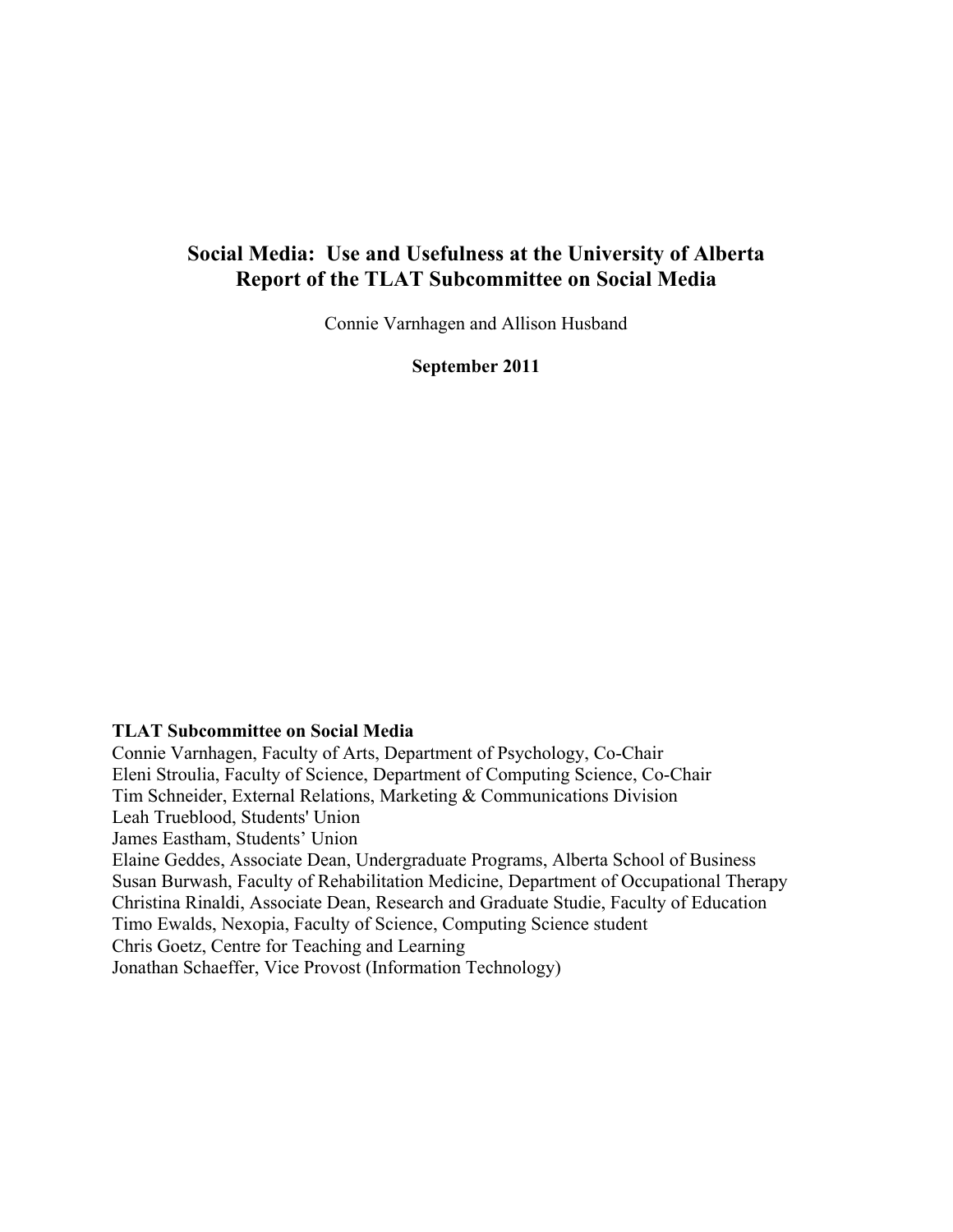# **Social Media: Use and Usefulness at the University of Alberta Report of the TLAT Subcommittee on Social Media**

# **Executive Summary**

Social media, the use of electronic means to communicate and interact, is ubiquitous. Students, faculty, and staff use email for formal and informal communication. Many classes and student groups have electronic discussion forums. Some classes include a formal or informal social networking component, such as Facebook. Some instructors and student groups use an online microblogging system, such as Twitter, to disseminate information. Increasingly, students use laptops in class to communicate with colleagues inside and outside of the class.

The Teaching, Learning and Technology (TLAT) Committee struck a Subcommittee on Social Media in November 2009 to examine the use and potential use of social media at the University of Alberta and develop guidelines and recommendations for formal and informal use of social media for teaching, learning, and communication. The subcommittee met six times between November, 2009 and May 2010 and maintained electronic communication throughout this period. The subcommittee developed, administered, and analyzed surveys of students and faculty on use and usefulness of social media, conducted informal interviews with students and faculty on benefits and drawbacks to using social media in formal and informal learning contexts, reviewed the scholarly literature on social media in higher education, and explored policies and guidelines regarding use of social media across the university and at other universities and in industry settings.

This report begins with the subcommittee's recommendations and draft guidelines. These recommendations and guidelines are supported by the body and appendices of the report, summarizing the scholarly activity of the subcommittee.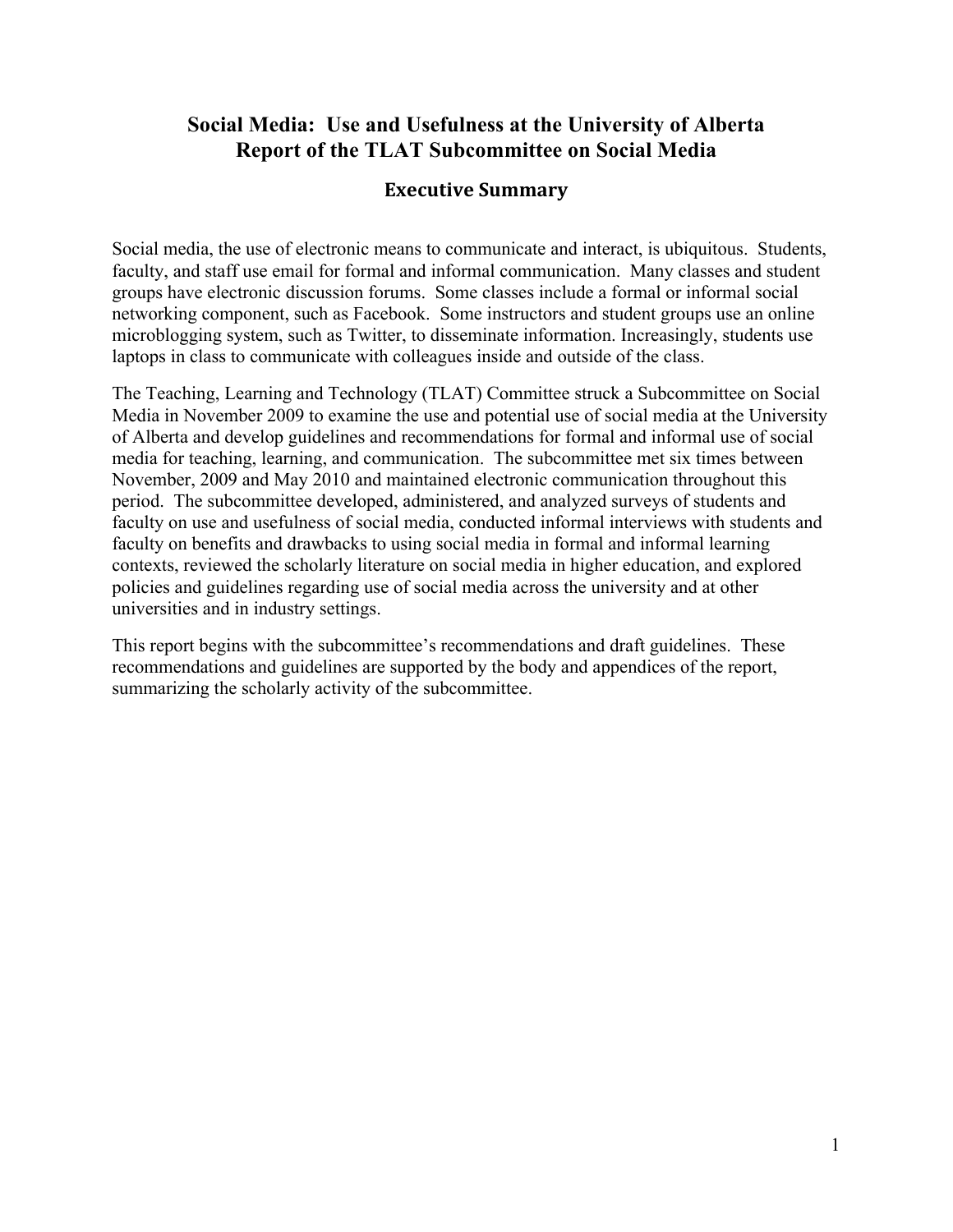## **Recommendations**

Based on our literature review, search of policies across campus and at other institutions and in industry, our student and faculty surveys, discussion in meetings, and consultation with students and staff, the TLAT Social Media Subcommittee makes three recommendations:

- (1) **Establish a long-term committee to advise on new developments in social media**. Social media is growing by leaps and bounds and has the potential to revolutionize many aspects of the academic life, including teaching and learning. It also has the potential to be harmful to the teaching and learning process. An advisory committee to the Vice Provost (Information Technology) or a subcommittee of the Teaching, Learning and Technology Council would take a big picture approach to the literature and developments at other universities and institutions, helping the University of Alberta become a leader in innovative use of technology and social media for teaching, learning, and communication.
- (2) **Continue to develop guidelines and policies**. The TLAT Subcommittee on Social Media has drafted guidelines for use of social media for teaching, learning, and communication (below, pages 3-4). In doing so, our goals were not to be not to be pejorative or restrictive but to inform and instigate reflection and discussion on the subject. We recommend that these draft guidelines be accepted and that the broad university community be consulted for feedback. In addition, a number of University policies (e.g. the Code of Student Behaviour, Campus Conditions for Computer Use), although they indirectly cover potential concerns such as online harassment, the use and sharing copyrighted content, etc., need to be revised so as to become more explicit as regards to the social media environment.
- (3) **Support mobile computing and content sharing technologies**. The results of our surveys of students and faculty provide strong evidence for increasing central support for mobile computing (e.g., smart phones, laptop computers) and content sharing sites. Mobile technologies, coupled with enhanced social media will greatly aid students, instructors, and staff as they engage in teaching and learning at any time and in any place.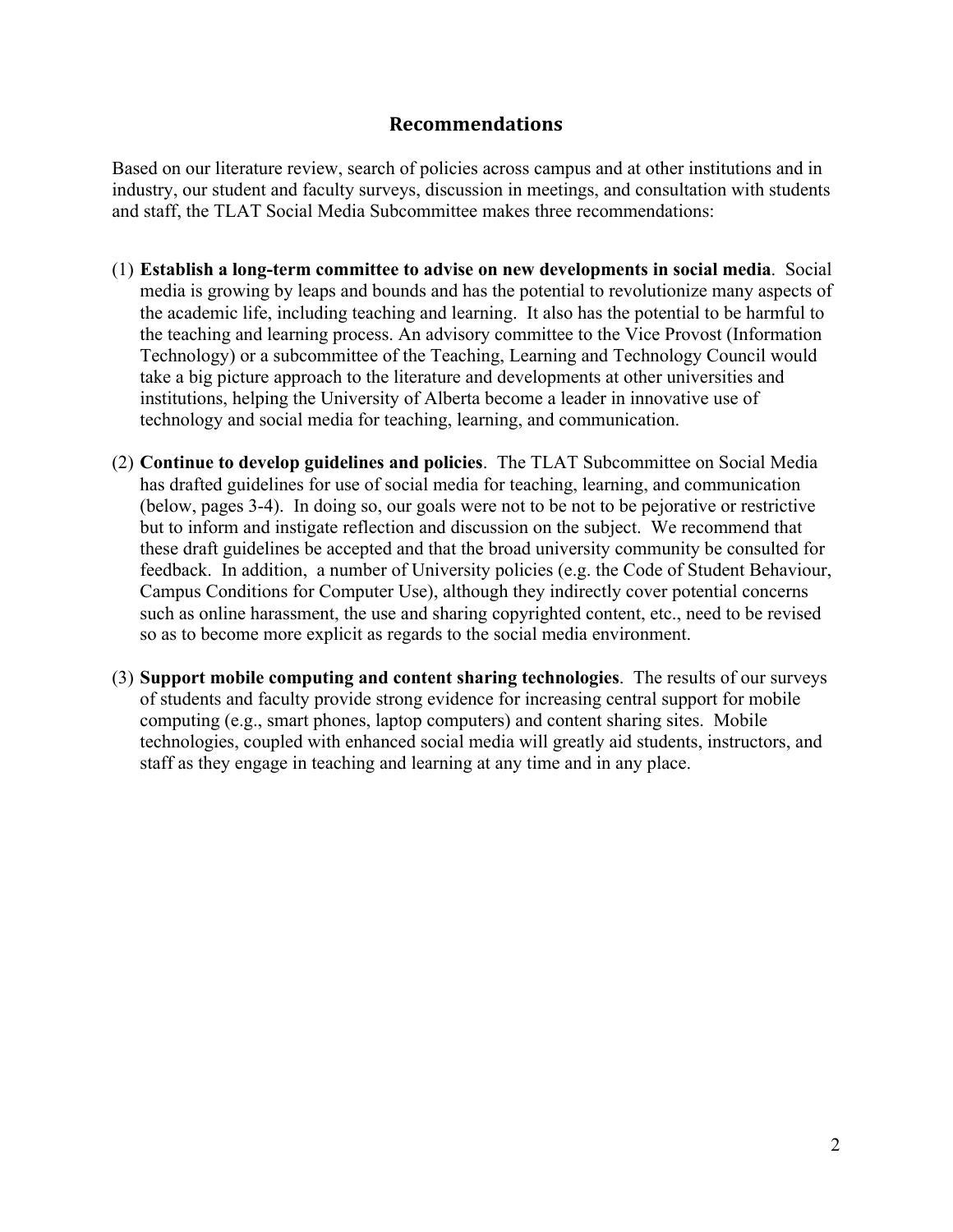# **Draft Guidelines for Social Media Use**

For purposes of this document, social media is defined to be any use of electronic media for developing networks and connections for sharing information (Educause, http://www.educause.edu/groups/SOCMEDIA). Examples of social media include email, text messaging, social networking sites, and content sharing sites.

Students, staff and faculty using social media for any purpose related to the University of Alberta are subject to these guidelines and the specific policies of the University of Alberta. While not governed by University of Alberta guidelines and polices, alumni are ambassadors for the University of Alberta and are advised to reflect on how upholding the reputation of the University of Alberta impacts them.

Generally speaking, if some behaviour is unacceptable in a face-to-face encounter, then that same behaviour is unacceptable online.

### **Policies**

Know and follow the University of Alberta Policies. A complete and up-to-date list can be found at http://www.ualberta.ca/policies [this link to be created]

## **Identity**

**Honesty and transparency**. Be honest about your identity. Do not hide your identity or misrepresent yourself online.

**Use of a Disclaimer**. If you are conveying your personal opinions on matters pertaining to the University of Alberta, it is recommended that you use a disclaimer, such as "*The views on this [type of social media] are my own and do not necessarily reflect the views of the University of Alberta."*

## **Content**

**Accuracy**. Verify all information before posting on the Internet. Where possible, include citations and links to your sources.

**Respect**. Think before you post. Information on the Internet is widely accessible and often permanent. Controversial, disrespectful, harmful, or offensive posts may have long-term effects on you and the broader University community, including unanticipated negative consequences.

**Ownership**. It is necessary to comply with University policies regarding Copyright (www.copyright.ualberta.ca). You may freely post your information that you own; you must also comply with the copyright policies of the social media network (e.g. YouTube or Facebook). Copyrighted and proprietary information, including records of class activities (e.g., classroom video or audio files), may only be posted with permission.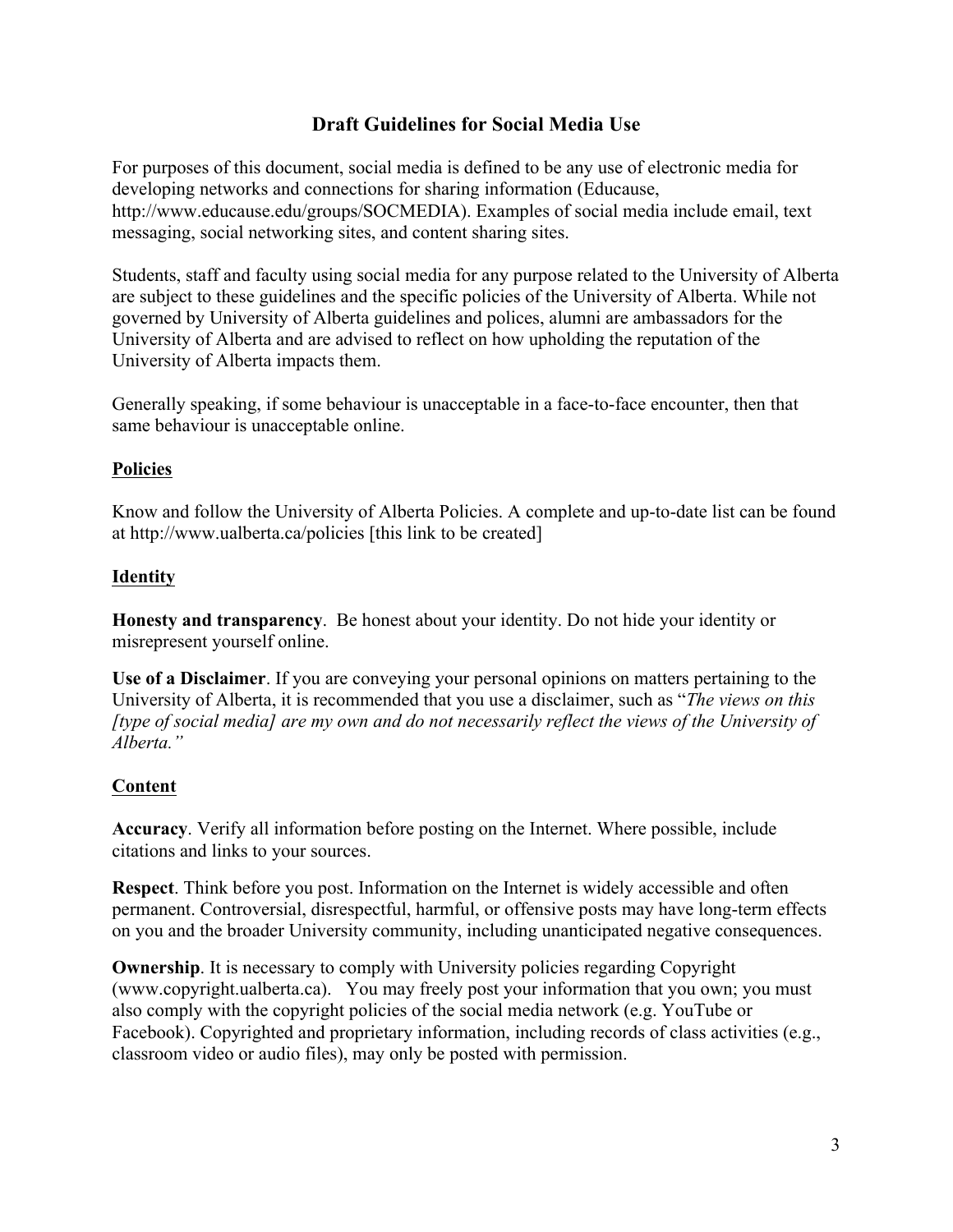**Awareness of liability**. You are responsible for your use of social media. Inaccurate, harmful, or offensive posts may be a violation of the Code of Student Behaviour, CCID Conditions of Use policy, Copyright Policy, faculty and staff agreements and/or other relevant University policies and procedures.

# **Privacy**

**Confidentiality**. Maintain confidentiality of others' personal information. Be especially careful not to violate the Alberta Freedom of Information and Protection of Privacy Act.

**Identity protection**. Although you must be honest about your identity, do not provide personal information such as personal phone numbers, address, or other confidential information that may be used to invade your privacy.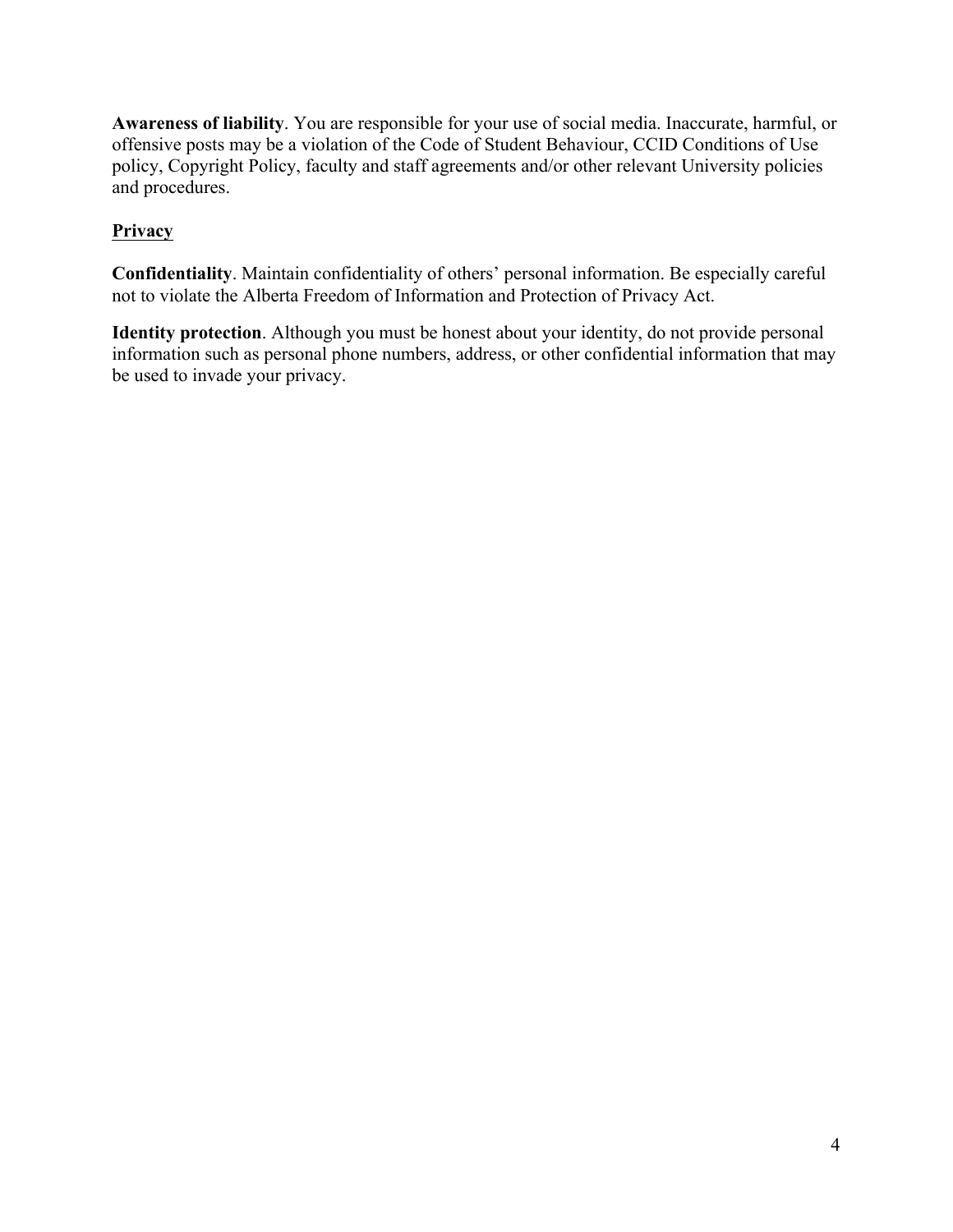## **Background**

The use of social media, such as email, instant messaging, discussion forums, blogs, aggregate sites and virtual worlds, for formal and informal learning and communication is ubiquitous. Recent American studies indicate that almost all older teens and young adults use email, over three-quarters use social networking sites such as Facebook, over three-quarters use cell phone text messaging, and over half use video sharing sites, such as YouTube, and up to one-quarter use Twitter or other status-updating sites (Lenhart, Purcell, Smith & Zickuhr, 2010; Lenhart, Ling, Campbell, & Purcell, 2010; Noel-Levitz, NRCUA, & OmniUpdate, 2010; Taylor & Keeter, 2010). Clearly university students are active users of social media.

University students are active users of social media for academic as well as for personal uses. Nelson Laird and Kuh's (2005) analysis of the 2003 National Survey of Student Engagement (NSSE) indicated that two-fifths of the students surveyed spent over five hours a week completing their academic work online. In addition, over half frequently completed academic work by communicating with other students online. The students who engaged in online communication and collaboration with other students in the class were more likely to be in courses that emphasized higher order thinking skills than were those students who did not communicate with course colleagues online. Formal and informal uses of social media allow students, faculty, and staff to develop a sense of community as they communicate, collaborate, converge, and be creative using electronic media (Manlow, Friedman, & Friedman, 2010).

Examples of using social media for formal learning abound. A large number of courses at the University of Alberta have at least minimal communication between students and faculty through course management systems (e.g., eClass and Moodle; LMS Review, 2009). Student response systems (e.g., iClickers) are used in a number of classes to increase communication within the classroom. Different faculties and departments are beginning to examine social media for student peer review, such as Calibrated Peer Review, developed by the University of California, Los Angeles, to allow students and instructors to review written work by students (Enders, Jenkins, & Hoverman, 2010; http://cpr.molsci.ucla.edu/). Student in some Faculties are beginning to share content through eClass and WordPress blogging software, allowing audiences and authors to communicate directly about a piece of academic work. Microblogging through status-updating sites such as Twitter, may have potential for contributing to the classroom environment (Aagard, Bowen, & Olesova, 2010) and continuing the discussion outside of the classroom (Ebner, Leinhardt, Rohs, & Meyer, 2010).

Not all social media is – or should be – used for formal learning by university students. Madge, Meek, Wellens, and Hooley (2009) found that, although almost half of the British university students surveyed used Facebook for informal learning purposes (discussing or collaborating on projects and assignments), few agreed that it should be used for formal communication and learning purposes. Our survey, described below, supports these findings. Although the vast majority of University of Alberta students use Facebook for personal communication and over a third use it for informal learning, less than one-quarter of students surveyed indicated that Facebook could be an effective form of formal course-based information and communication.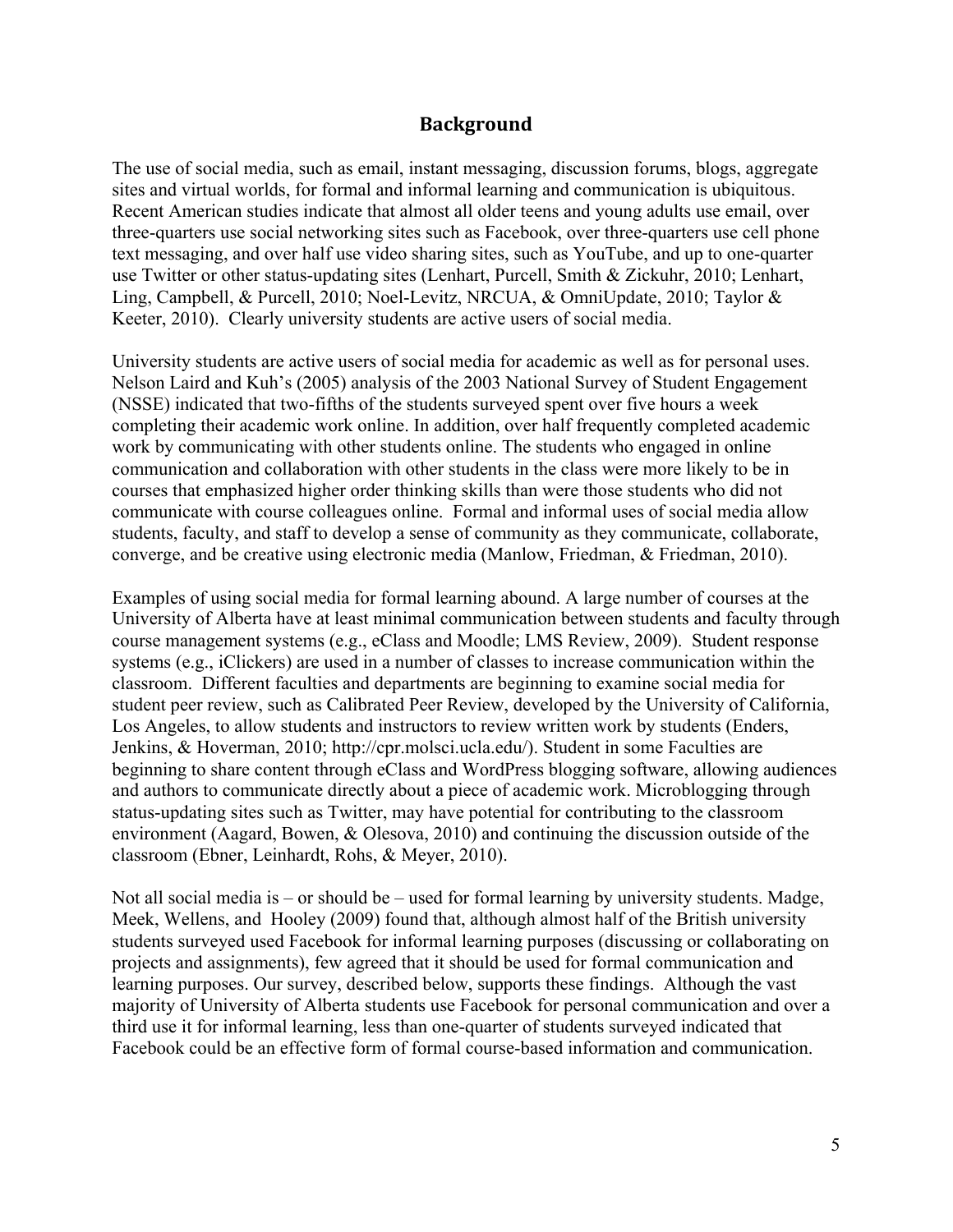The University of Alberta is sensitive to the need to develop and support informal as well as formal uses of social media. For example, the University of Alberta mobile applications allow students to find their way across campus, synchronize schedules and courses; new components are added with each version. Bearbook, a Facebook application developed by University of Alberta students, allows students to coordinate schedules and is being expanded to allow students to exchange texts and notes.

Social media use for formal or informal learning is not without risk, however. Even with software security safeguards, communication through social media is permanently archived and, in many cases, widely distributed. Although testimonials abound of students collaborating on individual assignments and projects, universities have begun charging students for code violations when they are found to be collaborating on social media sites (CBC News, 2008; Dyer, 2010). As well, although anonymous hurtful statements about instructors are posted regularly at RateMyProfessors.com, universities have begun charging students who express their opinions openly on social media sites (CBC News, 2010). Following the lead of industry and other universities, we need to develop clear and useful guidelines for appropriate communication with social media to protect the university community from online bullying and harassment.

Based on questions and concerns about social media raised in the research literature, the press, and around campus, the goals of the TLAT Subcommittee on Social Media were to define and investigate the use of social media in teaching, learning, and administration and make recommendations for how the University of Alberta can lead and support pedagogically appropriate innovations in use of social media for teaching and learning in higher education. Although the goals for the subcommittee were too extensive to complete during our tenure (see Appendix A), November, 2009 – May, 2010, we did accomplish the following tasks from our lofty list:

- Survey students and faculty at the University of Alberta to determine perceptions regarding the pedagogical appropriateness of using different types of social media for formal and informal teaching and learning activities.
- Develop general guidelines on appropriate conduct of University of Alberta members in social-networking sites.

# **Surveys of Students and Faculty**

We developed student and faculty surveys to examine use and perceived usefulness of social media for formal (e.g., class-based information, assignments, and communication) and informal (e.g. student collaboration and communication) learning. We also asked whether the University should support different technologies, including mobile computing, which was outside of our mandate but still important.

The students were surveyed in March, 2010 using Student Voices, an online survey tool licensed to the Dean of Students Office. We conducted a randomly sampled 10% survey of undergraduate and graduate students registered in each faculty/school. Our response rate was 331, or approximately 10% of the sample, consistent with the response rate of many online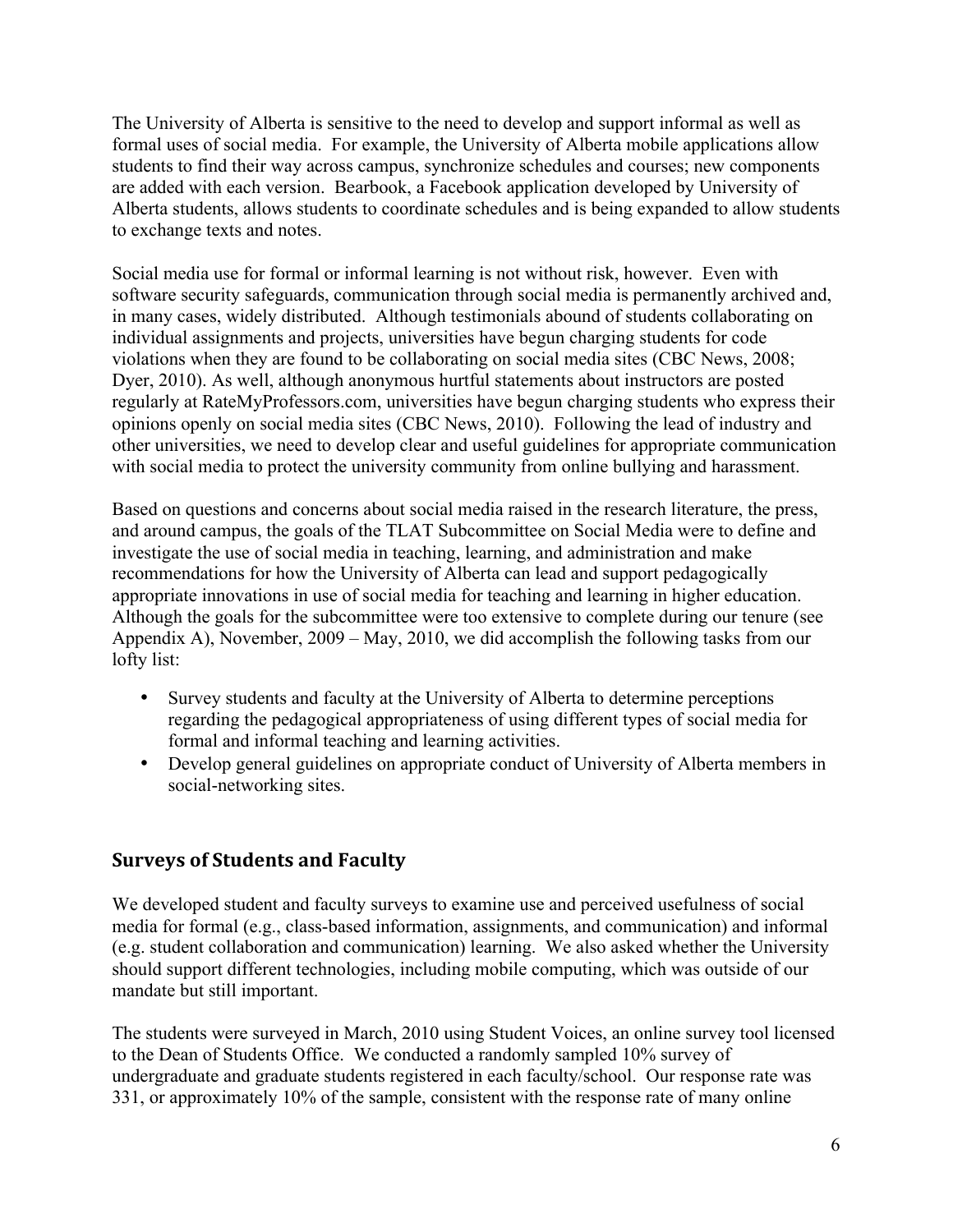surveys (ref needed). The responses were representative of the University demographics for Faculty, year, and gender. With very few exceptions, responses did not differ across Faculty, year, or gender, so only aggregate results are presented here and in Appendix B.

Faculty were surveyed in March, 2010 through an online survey hosted by Learning Solutions. We surveyed all academic staff. Our response rate was 495 self-reported tenure-track, faculty lecturer, sessional, and FSO instructors (due to a sampling error, the survey went out to more than instructional staff), or approximately 5% of the instructional staff. Although there were faculty, gender, and position differences in the results, for the purposes of this report and to be consistent with the student survey, only aggregate results are presented here and in Appendix C.

As expected, given age demographics, Table 1 shows that students are generally more comfortable using computers and using social media than are their instructors,  $\chi^2$  (4) = 34.42 and 49.31,  $p < .001$ , respectively. These differences temper all student versus instructor differences found in use and perceived usefulness of different types of social media for teaching and learning.

| Table 1. Percentage of students and instructors responding they are very or moderately |
|----------------------------------------------------------------------------------------|
| comfortable with using computers and social media.                                     |

| <b>Technology</b> | <b>Students</b> | <b>Instructors</b> |
|-------------------|-----------------|--------------------|
| Computers         | 100             | 89                 |
| Social Media      | 76              | 54                 |

Students are most likely to use a course management system (78%) or email (75%) for formal instructional activities and communication. By contrast, they use email (76%), cell phone text messaging (44%), Facebook (34%), a course management system (27%), and instant messaging (25%) for informal communication and collaboration. As predicted by the literature, they use email, cell and instant messaging, Facebook, and media sharing (use ranging from 73-87%) for personal communication.

Instructors use email (86%) or a course management system (72%) for formal instruction and communication with students. Although students and instructors use a course management system equally, instructors reported using email more than did students for instructional activities and communication,  $\chi^2$  (1) = 24.51, *p* < .001.

Students and instructors are in general agreement about the effectiveness of different types of social media for disseminating course-based information, communication, and informal collaboration. As Table 2 shows, students and instructors perceive course management systems and email to be very effective types of social media for information dissemination and communication, with text and instant messaging and social networking (e.g. Facebook) becoming more effective for informal learning and communication.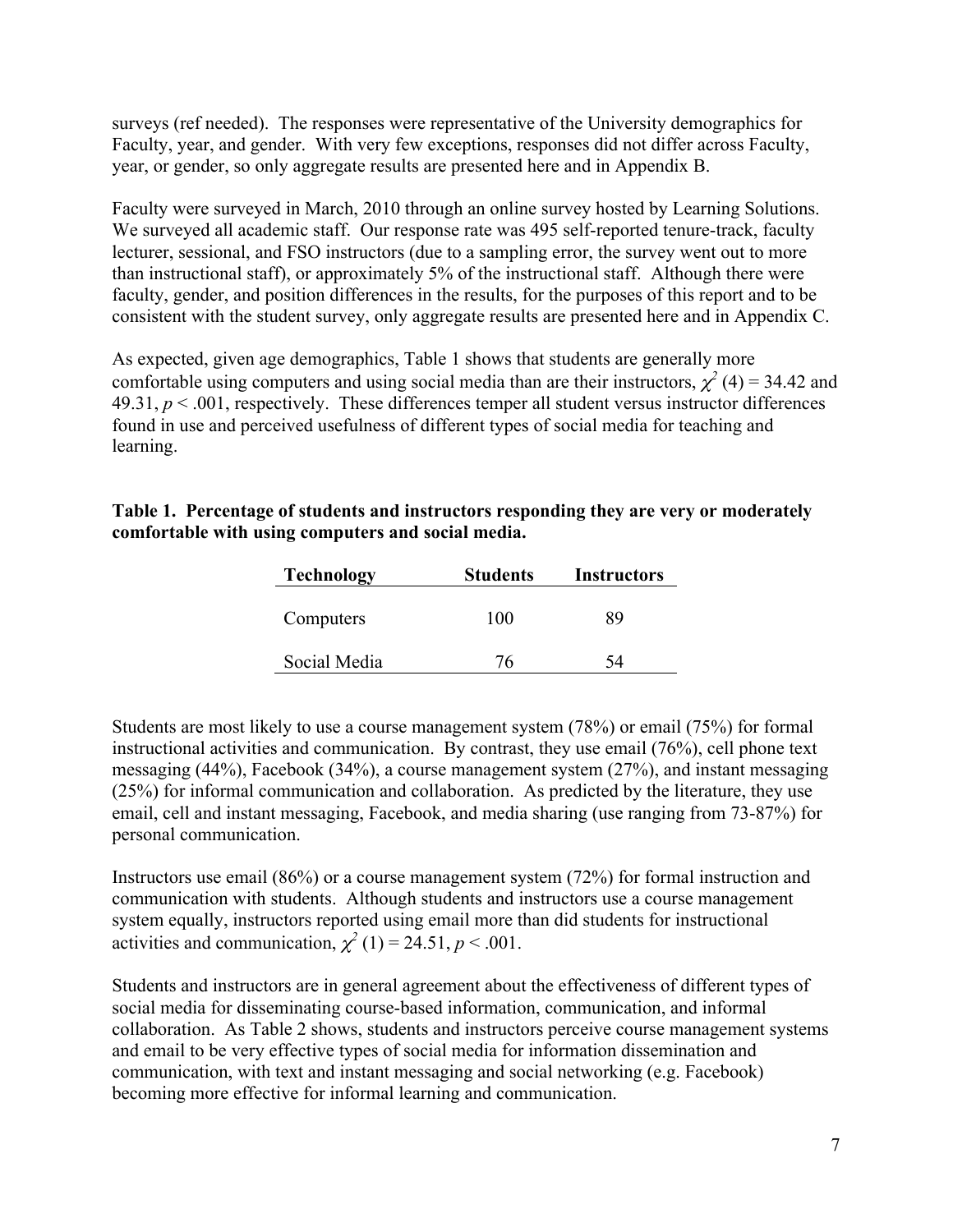| <b>Social Media</b>              | <b>Students</b> | <b>Instructors</b> |
|----------------------------------|-----------------|--------------------|
| Email                            |                 |                    |
| for course based information     | 84              | 84                 |
| for communication                | 95              | 95                 |
| for collaboration among students | 92              | 90                 |
| Course management system         |                 |                    |
| for course based information     | 80              | 86                 |
| for communication                | 74              | 83                 |
| for collaboration among students | 55              | 76                 |
| Content sharing system           |                 |                    |
| for course based information     | 49              | 64                 |
| for communication                | 50              | 60                 |
| for collaboration among students | 56              | 71                 |
| Synchronous communication        |                 |                    |
| for course based information     | 36              | 41                 |
| for communication                | 51              | 54                 |
| for collaboration among students | 81              | 79                 |
| Social networking sites          |                 |                    |
| for course based information     | 27              | 19                 |
| for communication                | 37              | 24                 |
| for collaboration among students | 67              | 54                 |

**Table 2. Percentage of students and instructors responding that the type of social media is extremely or very effective.**

As shown in Table 3, students and instructors are also in general agreement that the University should support the use of newer technologies that are not yet fully supported, such as mobile computing and content sharing sites, such as Google Docs for example. Interestingly, instructors are more favourable than are students toward the University supporting use of social networking sites, such as Facebook,  $\chi^2$  (4) = 17.59,  $p < .001$ , and requiring all students to have access to mobile computing devices,  $\chi^2$  (4) = 33.40,  $p < .001$ . Interestingly, of the 24% of students reporting owning a smart phone, 92% agreed or strongly agreed that the university should require students to have a mobile device.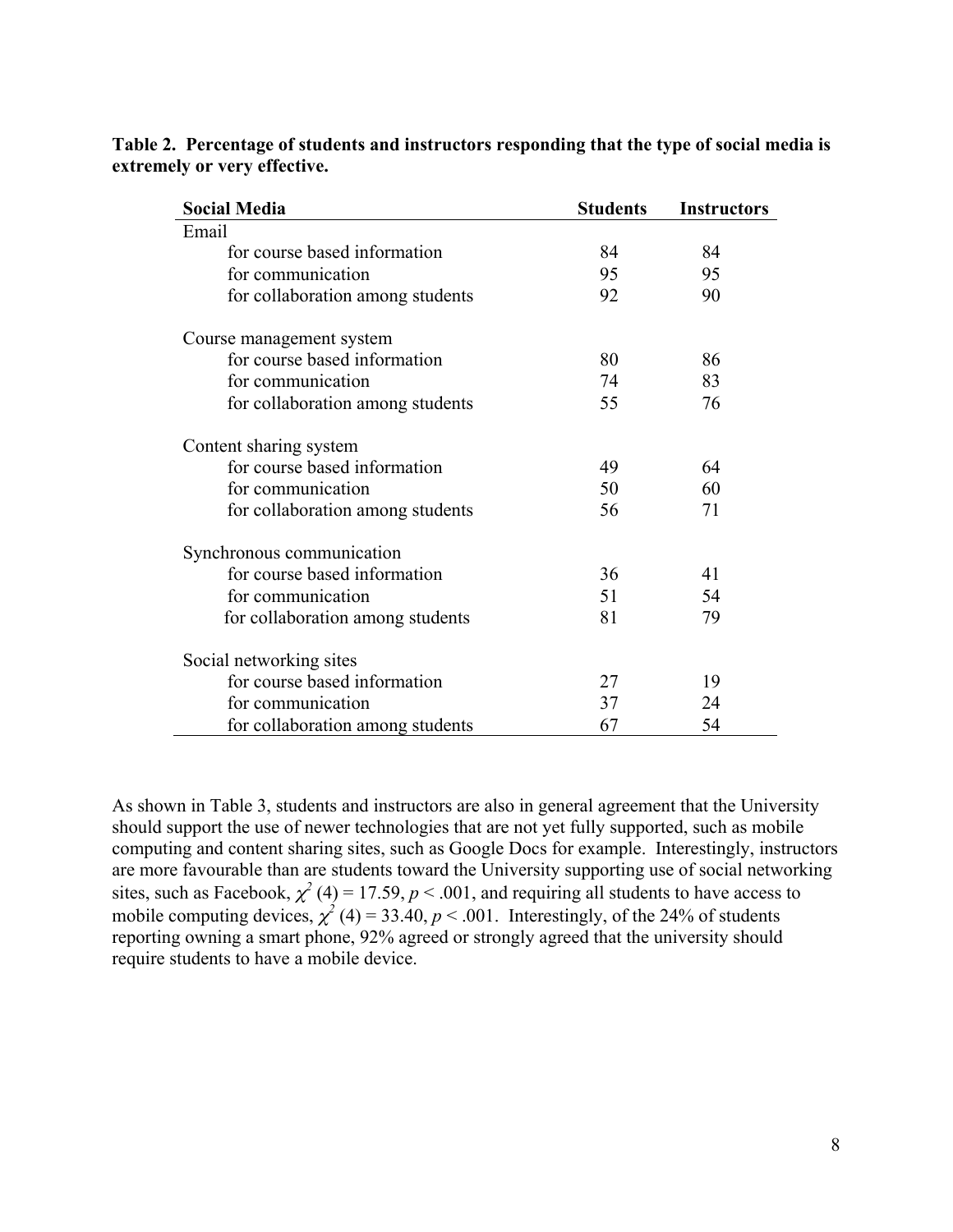### **Table 3. Percentage of students and instructors responding that they strongly agreed or agreed with the statement.**

| <b>Statement</b>                                                                               | <b>Students</b> | <b>Instructors</b> |
|------------------------------------------------------------------------------------------------|-----------------|--------------------|
| The University should support the use of content sharing sites for<br>teaching and learning.   | 61              | 58                 |
| The University should support the use of social networking sites for<br>teaching and learning. | 38              | 44*                |
| The University should support the use of mobile computing for<br>teaching and learning.        | 76              | 80                 |
| The University should require all students to have a mobile device.<br>$*_p$ < 0.001           | 20              | $38*$              |

In summary, students and instructors are remarkably similar in their use and perception of usefulness of different types of social media and technologies to support teaching and learning. They are very comfortable using computers and social media, use email and a course management system for formal learning, and perceive these types of social media to be effective for formal learning. Students and faculty also believe that synchronous communication (e.g., text and instant messaging) and social networking (e.g., Facebook) are effective for informal learning and communication. Finally, students and instructors would encourage the University to support content sharing technologies such Google Docs as well as mobile computing.

# **Draft Guidelines**

The Draft Guidelines are presented on pages 3-4. These are based on extant guidelines, discussion within the group and discussion of group members with colleagues and students.

The Subcommittee acquired extant documents from the University of Alberta, namely the TLAT Guidelines for Best Practices (Elaine Geedes, 2008) and a document developed by the Division of Marketing & Communication, External Relations. These resource documents comprise Appendices D and E, respectively.

We also collected guidelines developed by DePaul University (most guidelines at other universities have been adapted from these original guidelines), Queen's University, Brock University, and Simon Fraser University; these were the only guidelines we could identify at the time. We also examined guidelines developed by IBM, a company that has published guidelines for company use of social media. These resources are included in Appendix F.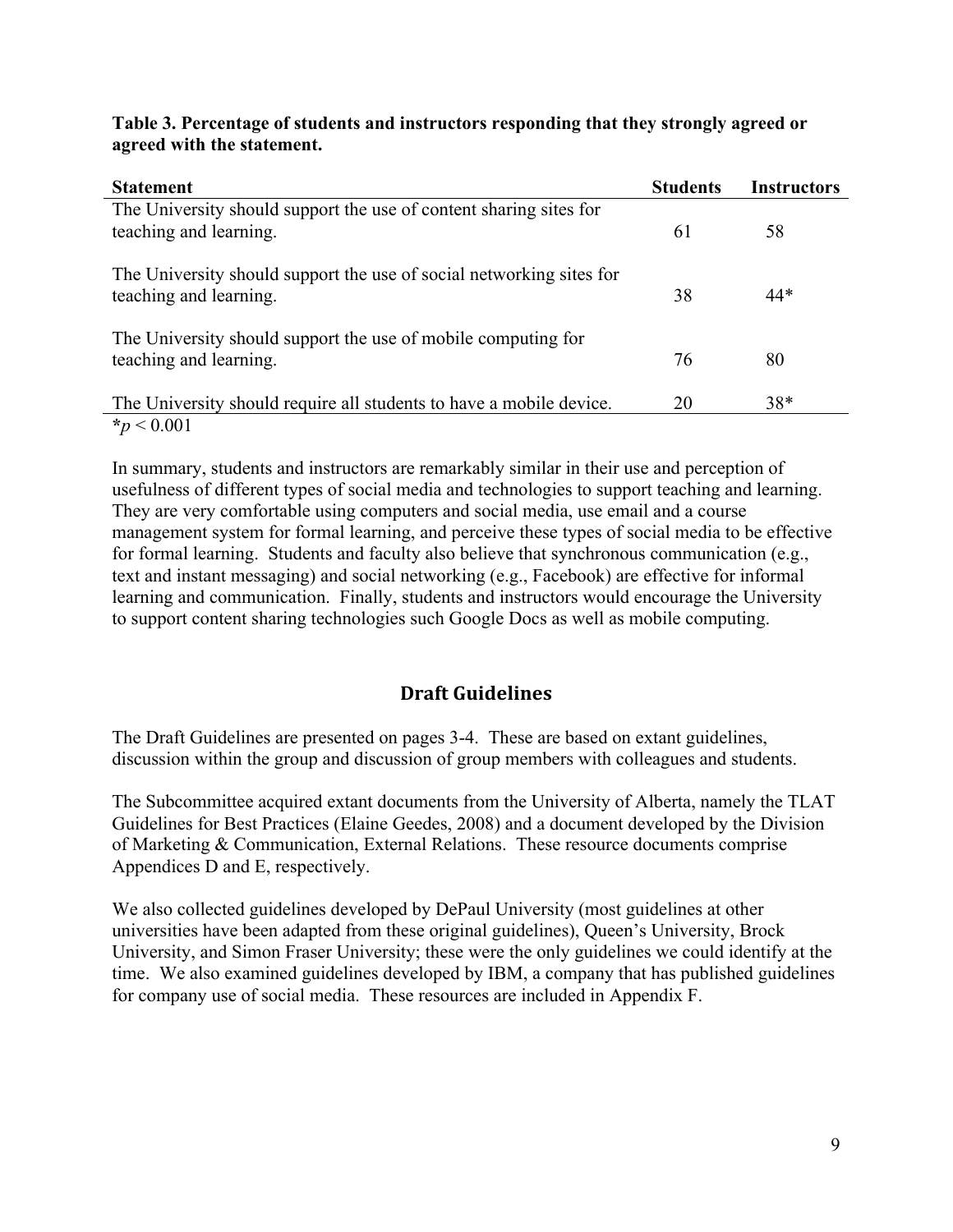### **References**

- Aagard, Bowen, & Olesova, (2010). Hotseat: Opening the backchannel in large lectures. *Educause Quarterly*. Retrieved November 3, 2010 from http://www.educause.edu/EDUCAUSE+Quarterly/HotseatOpeningtheBackchannelin/2136 68
- CBC News (2008 March 6). *Ryerson student fighting cheating charges for Facebook study group.* Retrieved November 3, 2010 from http://www.cbc.ca/canada/toronto/story/2008/03/06/facebook-study.html
- CBC News (2010, October 10). *Students free to pan profs online: Judge*. Retrieved November 3, 2010 from http://www.cbc.ca/canada/calgary/story/2010/10/14/calgary-facebook-postsuniversity-professor.html
- Dyer, K.A. (2010, April**).** Challenges of maintaining academic integrity in an age of collaboration, sharing and social networking. Presentation to the Technology, Conferences, and Community Conference, Honolulu, HI. Retrieved November 3, 2010 from http://etec.hawaii.edu/proceedings/2010/Dyer.pdf
- Ebner, M., Lienhardt, C., Rohs, M., & Meyer, I. (2010). Microblogs in higher education A chance to facilitate informal and process-oriented learning? *Computers & Education, 55*, 92-100.
- Enders, F.B.**,** Jenkins S., Hoverman V. (2010). Calibrated peer review for interpreting linear regression parameters: Results from a graduate course. *Journal of Statistics Education 18(2),* 1-27.
- Lenhart, A., Purcell, K., Smith, A., & Zickuhr, K. (2010, February 3). *Social media & mobile internet use among teens and young adults*. Retrieved November 3, 2010 from http://www.pewinternet.org/Reports/2010/Social-Media-and-Young-Adults.aspx
- Lenhart, A., Ling, R., Campbell, S., & Purcell, K. (2010). *Teens and mobile phones*. Washington, DC: Pew Internet and American Life Project. Retrieved November 3, 2010 from http://www.pewinternet.org/Reports/2010/Teens-and-Mobile-Phones.aspx
- Madge, C., Meek, J., Wellens, J., & Hooley, T. (2009). Facebook, social integration and informal learning at university: 'It is more for socialising and talking to friends about work than for actually doing work. *Learning, Media and Technology, 34,* 141-155.
- Manlow, V., Friedman, H., & Friedman, L. (2010). Inventing the future: Using social media to transform a university from a teaching organization to a learning organization. *Journal of Interactive Learning Research, 21*, 47-64.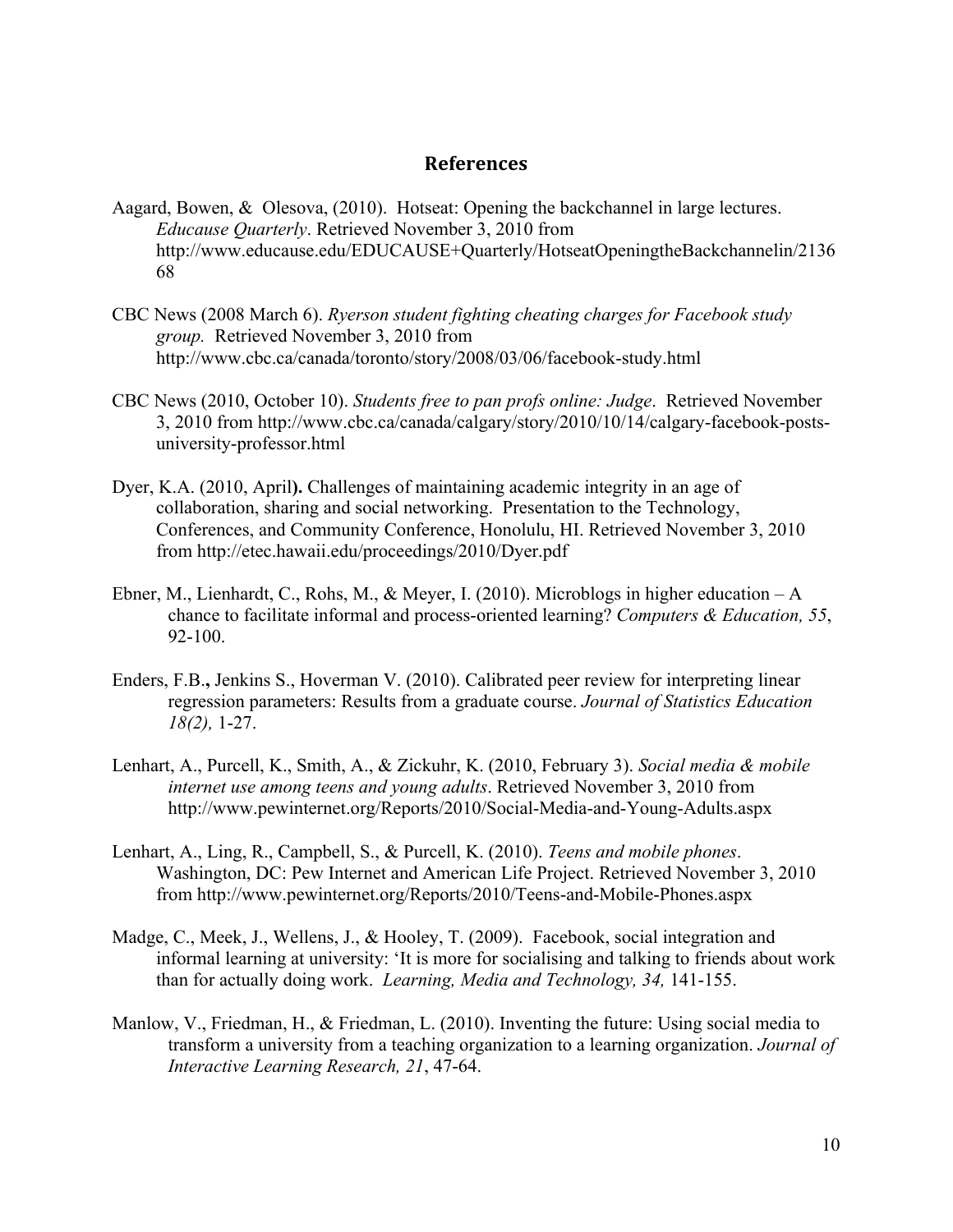- Nelson Laird, T. F., & Kuh, G. D. (2005). Student experiences with information technology and their relationship to other aspects of student engagement. *Research in Higher Education, 46*, 221-233.
- Noel-Levitz, NRCUA, & OmniUpdate (2010). *Focusing Your E-Recruitment Efforts to Meet the Expectations of College-Bound Students.* Coralville, Iowa: Noel-Levitz.
- Taylor, P. & Keeter, S. (eds.) (2010). *Millennials. Confident. Connected. Open to Change*, Washington, DC: Pew Internet and American Life Project. Retrieved November 3, 2010 from http://pewsocialtrends.org/assets/pdf/millennials-confident-connected-open-tochange.pdf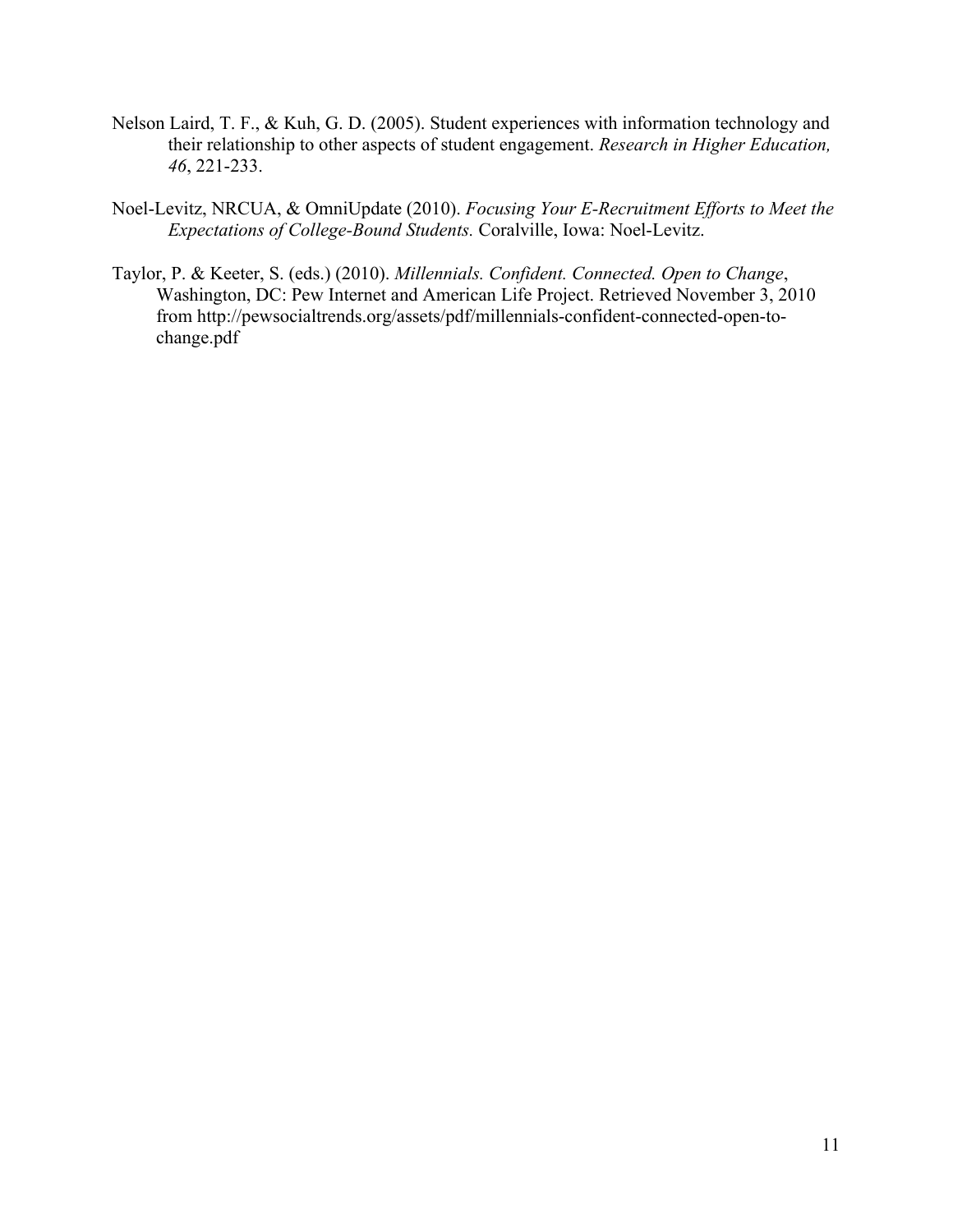# **APPENDIX A TLAT Subcommittee on Social Media Terms of Reference**

### **Purpose**

Online social networking through the use of social media, such as email, instant messaging, discussion forums, blogs, aggregate sites and virtual worlds comprise the most common forms of communication at the University of Alberta. How can we most appropriately use both University-approved social media (e.g., Webmail, Blackboard Vista, Moodle, HelpDesk) and other forms of social media (e.g., Facebook, MSN, Blogger, Second Life) in teaching, learning, and administration at the University of Alberta? The goals of this subcommittee are to define and investigate the use of social media in teaching, learning, and administration and make recommendations for how the University of Alberta can lead and support pedagogically appropriate innovations in use of social media for teaching and learning in higher education.

### **Tasks**

Conduct a literature review to define social networking and how social media is used in teaching, learning, and administration at the post secondary level.

Conduct a survey of instructors across Canadian institutions on how they are using social media in formal and informal teaching, learning and administration at the post-secondary level. Consult with students, faculty, and staff at the University of Alberta to determine perceptions regarding the pedagogical appropriateness of using different types of social media for formal and informal teaching and learning activities.

Make recommendation regarding the use of social media and how to support pedagogicallyappropriate innovation in the use of social media in teaching, learning, and administration at the University of Alberta. These recommendations may include:

- General guidelines on appropriate conduct of University of Alberta members in socialnetworking sites.
- Whether the University of Alberta should endorse and support use of social media other than conventional course management and administrative media, including:
	- o What forms of social media?
	- o How should we support?
	- o Who should support?
- Mechanisms for keeping pace with the changing face of social media and different forms of communication.

## **Composition**

Connie Varnhagen, Psychology, Co-Chair (varn@ualberta.ca) Eleni Stroulia, Computing Science, Co-Chair (stroulia@cs.ualberta.ca) Tim Schneider, Relations, Marketing & Communications Division (tim.schneider@ualberta.ca) Leah Trueblood, Students' Union (vp.academic@su.ualberta.ca) Elaine Geddes, Business (elaine.geddes@ualberta.ca) Susan Burwash, Occupational Therapy (sburwash@ualberta.ca) Christina Rinaldi, Education (crinaldi@ualberta.ca) Timo Ewalds, Nexopia (timo@ewalds.ca) Chris Goetz, Centre for Teaching and Learning (cgoetz@ualberta.ca) Jonathan Schaeffer, VP(IT), or delegate (jonathan@ualberta.ca or gordie.mah@ualberta.ca)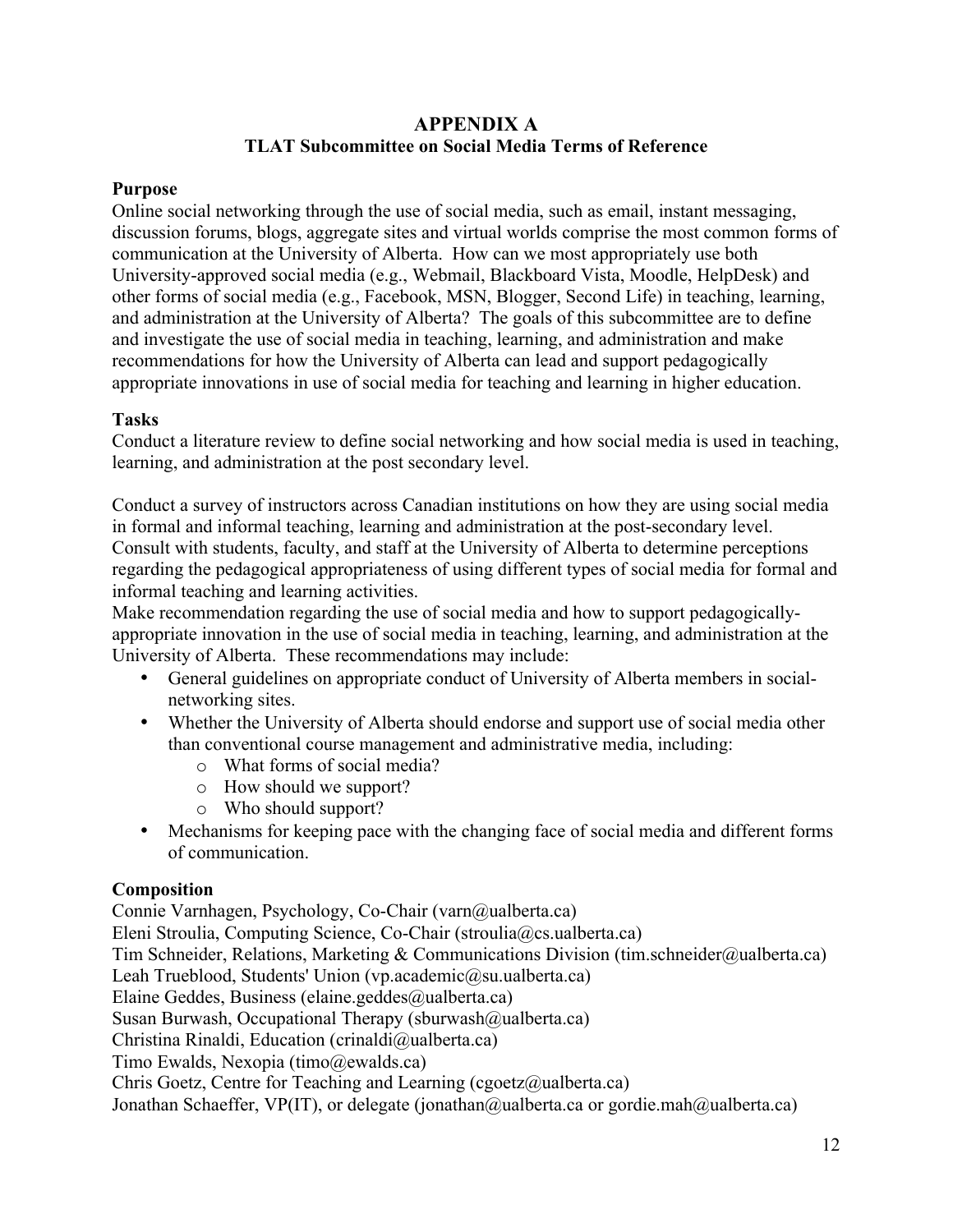## **APPENDIX B Student Survey Frequencies**

### **Goal: Demographics, Access**

### **Faculty %**

- 6 Agriculture, Life, and Environmental Sciences
- 19 Arts
- 1 Augustana
- 4 School of Business
- 1 Campus St. Jean
- 8 Education
- 13 Engineering
- 12 Extension
- 8 Graduate Studies and Research
- 1 Law
- 1 School of Library and Information Studies
- 2 Medicine and Dentistry
- 0 Native Studies
- 2 Nursing
- 1 Pharmacy and Pharmaceutical Sciences
- 2 Physical Education and Recreation
- 1 School of Public Health
- 1 Rehabilitation Medicine
- 17 Science

### **Year**

| 16% | 1 <sup>st</sup> Year |
|-----|----------------------|
|     |                      |

- $17\%$  2<sup>nd</sup> Year
- $19\%$   $3^{\text{rd}}$  Year
- $17\%$  4<sup>th</sup> Year
- $4\%$  5<sup>th</sup> Year
- 14% Graduate student
- 14% Other/Open Studies

## **Gender**

39% Male 61% Female

## **Age**

| $9\%$ | 19 and under |
|-------|--------------|
| 11%   | 20           |
| 10%   | 21           |
| 15%   | 22           |
| 30%   | $23 - 30$    |
| 25%   | above 30     |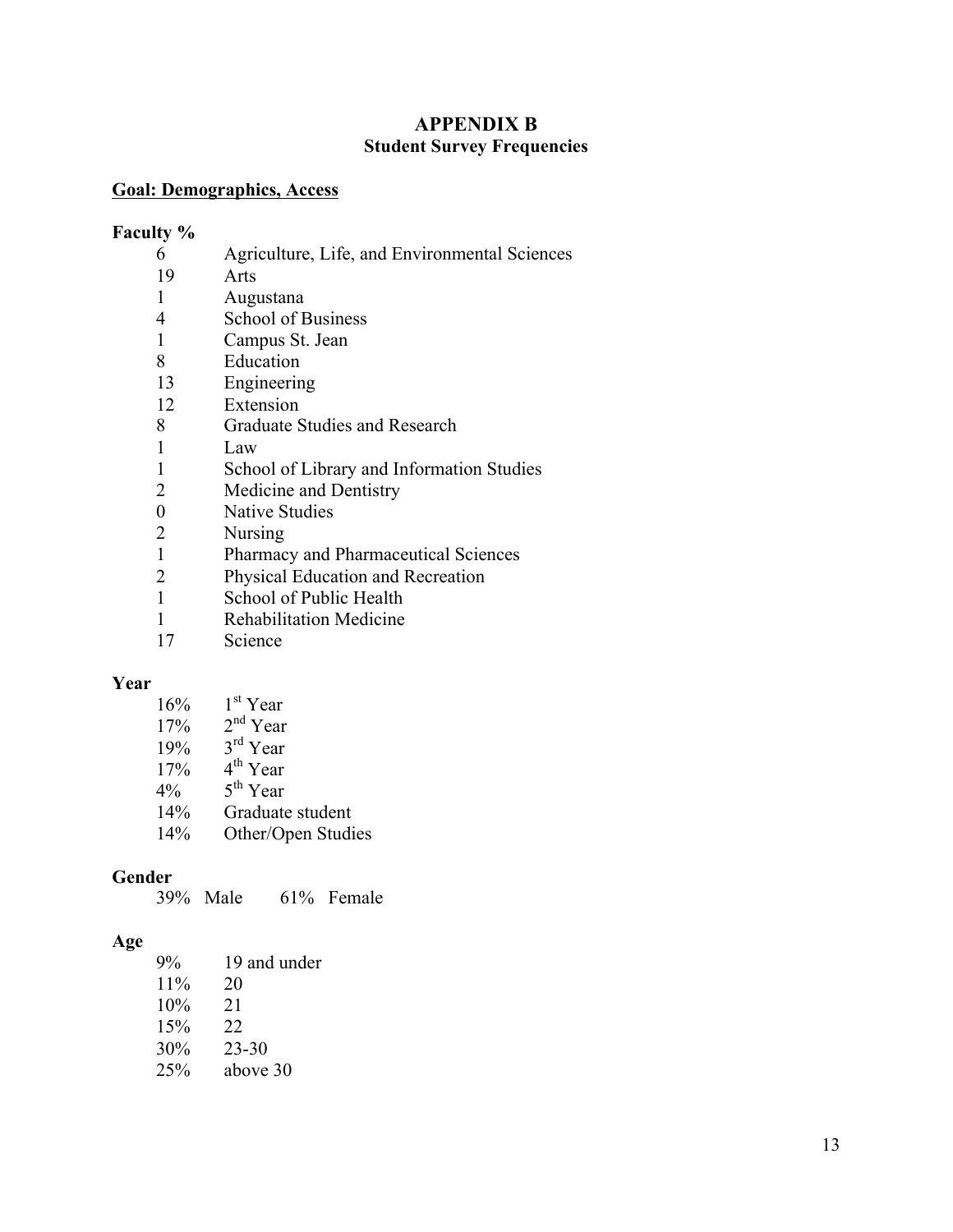#### **Internet access during school year**

- 55% Shared computer
- 96% Own computer
- 24% Internet-connected smartphone

### **Preferred Internet access during school year**

- 16% Shared computer
- 95% Own computer
- 8% Internet-connected smartphone

### **Comfort level using computers**

- 77% Very comfortable
- 22% Moderately comfortable

### **Comfort level using social media**

- 35% Very comfortable
- 41% Moderately comfortable
- 15% Neither comfortable nor uncomfortable

#### **Goal: What types of social media do students use?**

#### **In what contexts have you used the following types of social media?**

- A course-related activities developed by your instructor
- B course related activities such as collaborating on homework, working on group projects (not developed by instructor)
- C extracurricular activities (student groups, non-course-related)
- D personal or other activities

|                                                       | A        | B              |    | D              |
|-------------------------------------------------------|----------|----------------|----|----------------|
| Email                                                 | 75       | 76             | 75 | 87             |
| Instant Messaging (MSN, ICQ, Gtalk)                   | 2        | 25             | 27 | 73             |
| Cell phone text messaging (SMS)                       | 4        | 44             | 48 | 86             |
| <b>Skype</b>                                          | 3        | 6              | 8  | 42             |
| Course Management System (eClass, Blackboard, Moodle) | 78       | 27             | 3  | $\overline{4}$ |
| Discussion forums                                     | 36       | 18             | 14 | 29             |
| Google Wave                                           |          | $\overline{2}$ | 3  | 8              |
| Blogs (Blogger, WordPress, )                          | 9        | 4              | 6  | 33             |
| Wikis (MediaWiki, Pbwiki, Pmwiki, Twiki, )            | 15       | 19             | 12 | 32             |
| Media Sharing (Flickr, YouTube, iTunes, Picasa, )     | 15       | 17             | 29 | 82             |
| Facebook                                              | 6        | 34             | 45 | 86             |
| Twitter                                               |          | 1              | 3  | 19             |
| Nexopia                                               | $\theta$ | $\theta$       |    | 6              |
| Other social networking site                          |          |                | 4  | 13             |
| Ning                                                  |          | $\Omega$       |    | 2              |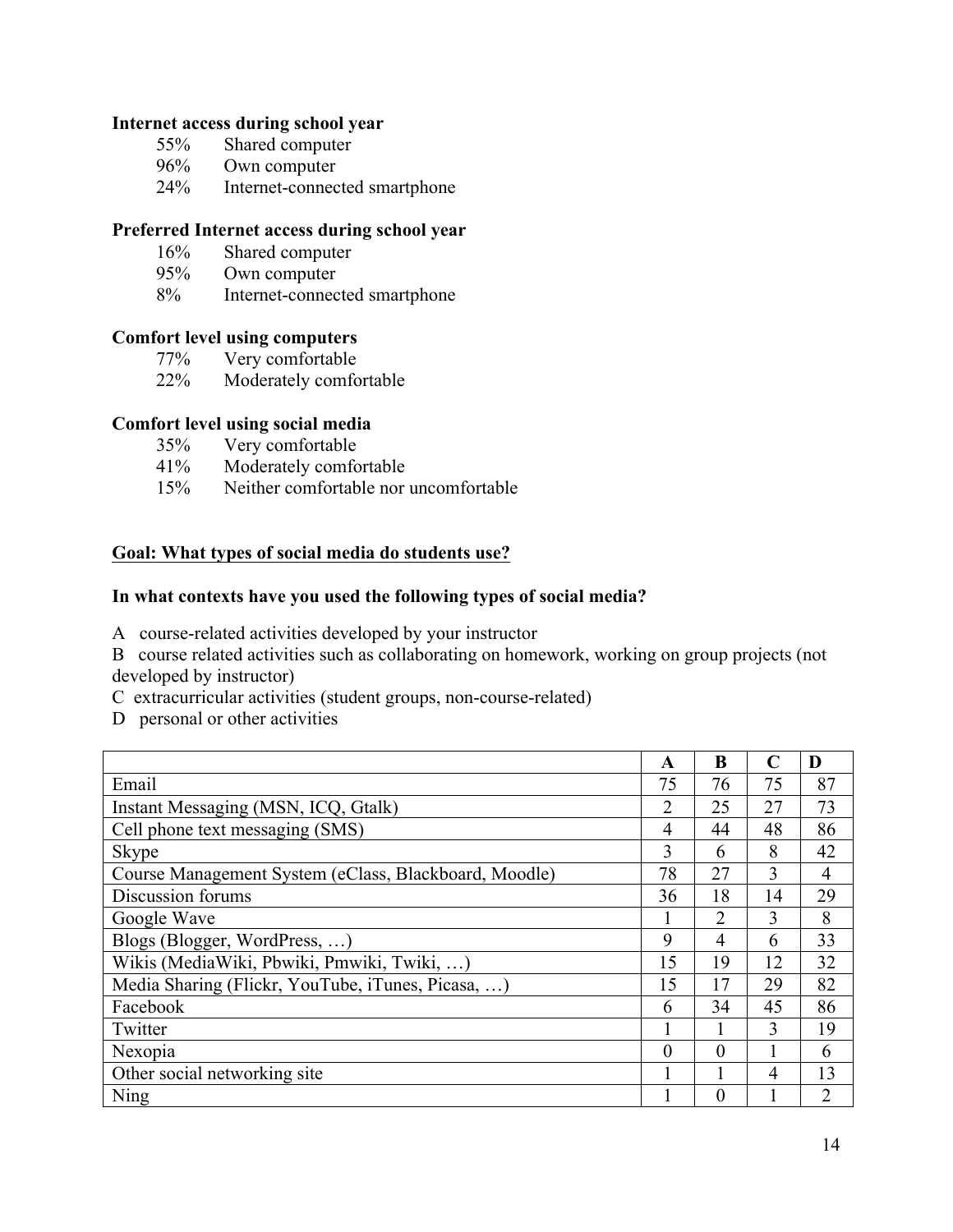| LinkedIn                           |  |  |
|------------------------------------|--|--|
| Other professional networking site |  |  |
| Second Life                        |  |  |
| <b>IMVU</b>                        |  |  |
| Other virtual world                |  |  |

## **Top 5 for**

Course-related activities developed by your instructor Course management system

Email

Course related activities such as collaborating on homework, working on group projects (not developed by instructor)

Email SMS Facebook IM Google Wave

Extracurricular activities (student groups, non-course-related)

Email SMS Facebook Google Wave IM

### **Goal: What are students' perceptions regarding the appropriateness of different types of social media for teaching and learning?**

The University of Alberta should support the use of content sharing sites (Google Wave, blogs, Wikis) for teaching and learning.

- 25% Strongly Agree
- 36% Agree
- 28% Neither Agree nor Disagree
- 5% Disagree
- 6% Strongly Disagree

The University of Alberta should support the use of social networking sites (Facebook, Nexopia) for teaching and learning.

- 15% Strongly Agree
- 23% Agree
- 19% Neither Agree nor Disagree
- 22% Disagree
- 21% Strongly Disagree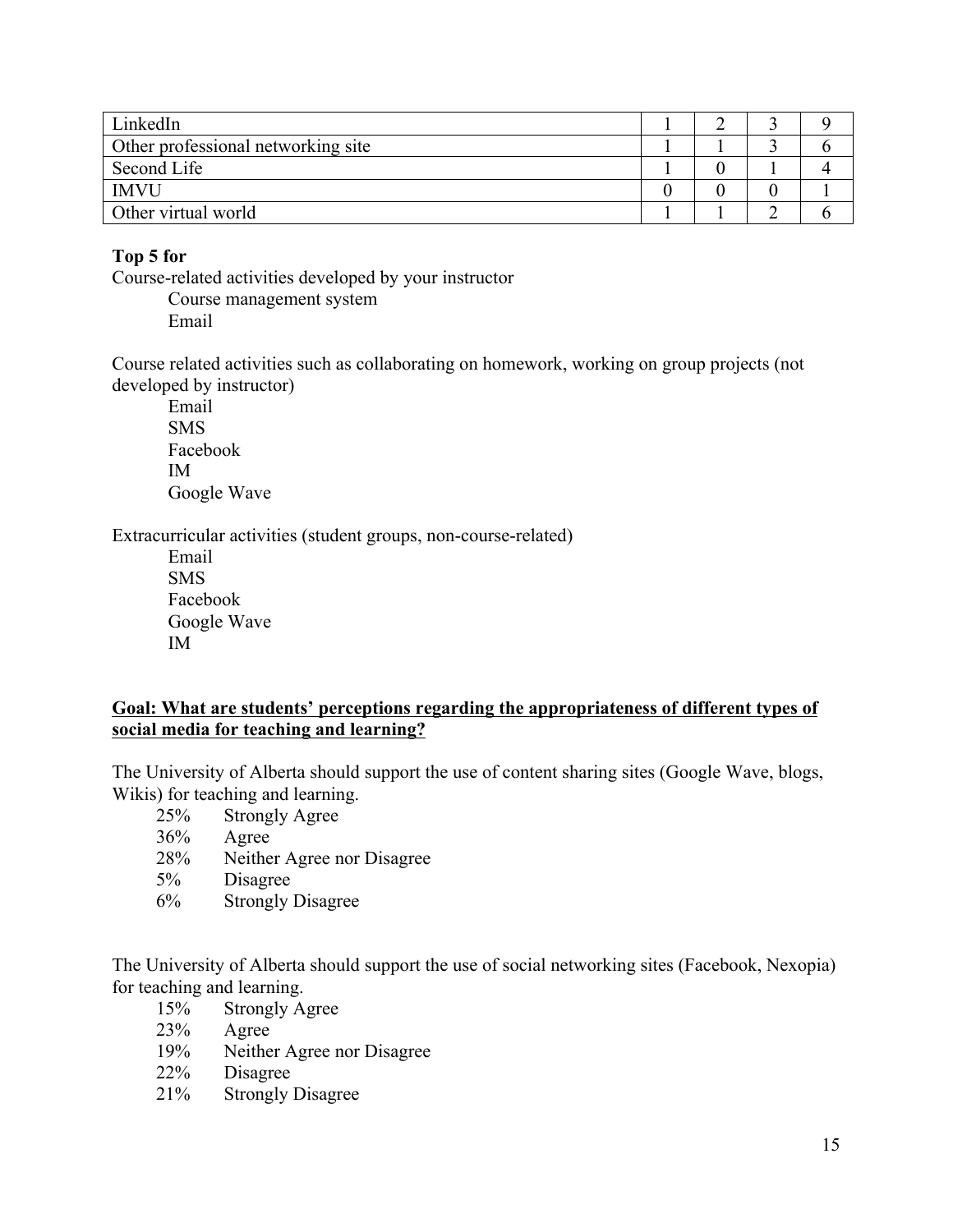The University of Alberta should support the use of professional networking sites (Ning, LinkedIn) for teaching and learning.

- 11% Strongly Agree
- 18% Agree
- 51% Neither Agree nor Disagree
- 12% Disagree
- 8% Strongly Disagree

The University of Alberta should support the use of virtual worlds (Second Life) for teaching and learning.

- 4% Strongly Agree 9% Agree 38% Neither Agree nor Disagree 18% Disagree
- 30% Strongly Disagree

The University of Alberta should support the use of mobile computing (laptop/netbook, smart phones) for teaching and learning.

- 38% Strongly Agree
- 38% Agree
- 14% Neither Agree nor Disagree
- 6% Disagree
- 4% Strongly Disagree

The University of Alberta should require all students to have a mobile device (laptop/netbook, smart phone).

- 8% Strongly Agree
- 12% Agree
- 22% Neither Agree nor Disagree
- 17% Disagree
- 41% Strongly Disagree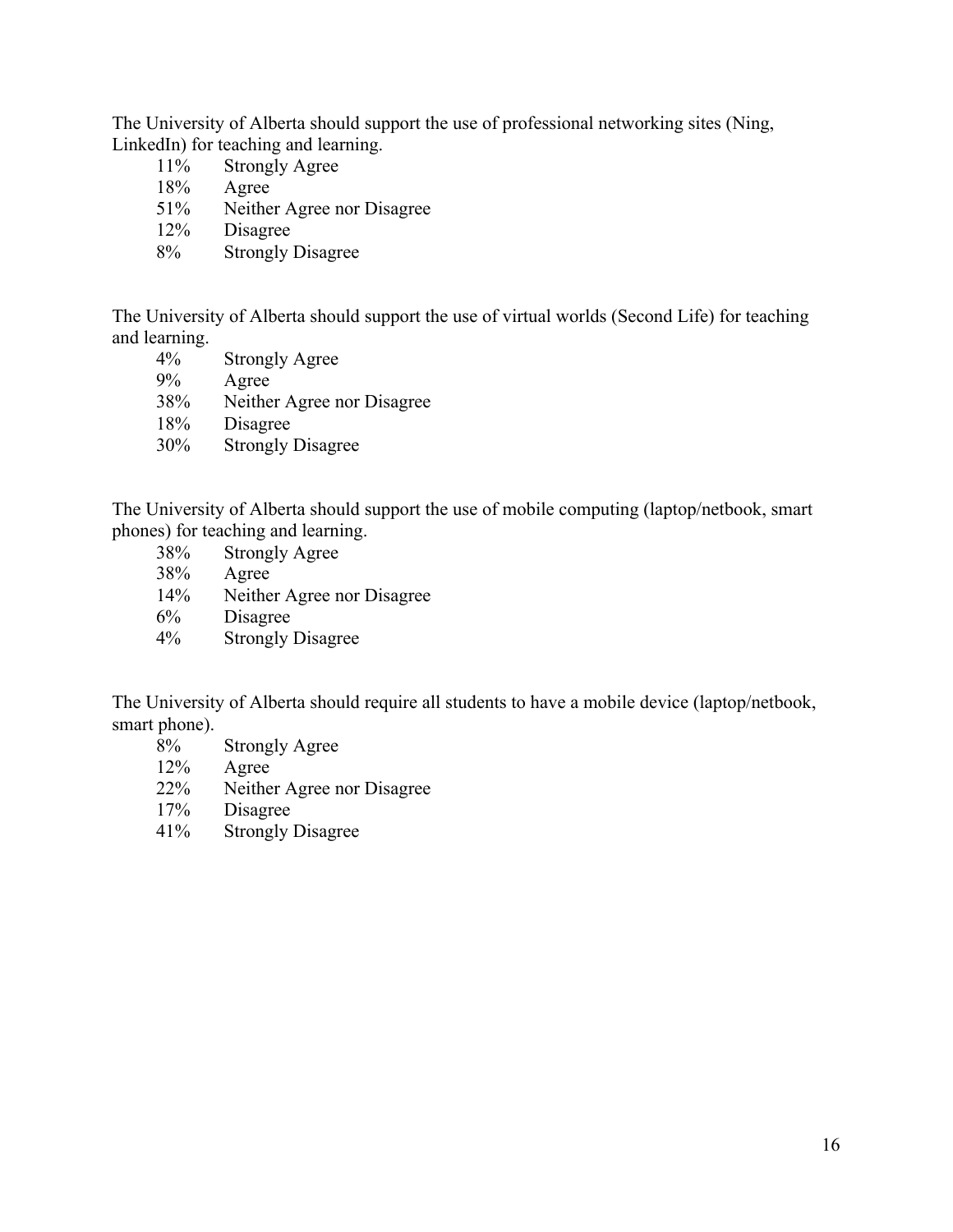**How strongly do you agree that the following social media could be effective for...**

**1:** Extremely effective **2:** Very Effective **3:** Moderately effective **4:** Not very effective **5:** Not at all effective

Course based information

|                                                      |    | 2  |    |    | C. |
|------------------------------------------------------|----|----|----|----|----|
| Email                                                | 57 | 27 | 15 |    |    |
| Synchronous communication channels (e.g., instant    | 16 | 20 | 36 | 19 | 9  |
| messaging, text messaging)                           |    |    |    |    |    |
| Course Management System (eClass, Blackboard,        | 49 | 31 | 16 | 3  |    |
| Moodle)                                              |    |    |    |    |    |
| Content Sharing Systems (e.g. discussion forums,     | 21 | 28 | 33 | 12 |    |
| Google Wave, Wikis, Blogs)                           |    |    |    |    |    |
| Social Networking Sites (e.g. Facebook, Nexopia)     |    | 20 | 29 | 23 | 20 |
| Professional Networking Sites (e.g., Ning, LinkedIn) | h  | 10 | 40 | 25 | 19 |
| Virtual Worlds (e.g., Second Life)                   | ↑  | 5  | 27 | 20 | 46 |

Communication between students, TA, and instructor

|                                                      |    |    |    | 4  |    |
|------------------------------------------------------|----|----|----|----|----|
| Email                                                | 80 | 15 | 4  |    |    |
| Synchronous communication channels (e.g., instant    | 27 | 24 | 30 | 13 |    |
| messaging, text messaging)                           |    |    |    |    |    |
| Course Management System (eClass, Blackboard,        | 44 | 30 | 18 |    |    |
| Moodle)                                              |    |    |    |    |    |
| Content Sharing Systems (e.g. discussion forums,     | 19 | 31 | 31 | 12 |    |
| Google Wave, Wikis, Blogs)                           |    |    |    |    |    |
| Social Networking Sites (e.g. Facebook, Nexopia)     | 14 | 23 | 26 | 19 | 18 |
| Professional Networking Sites (e.g., Ning, LinkedIn) |    | 12 | 36 | 24 | 23 |
| Virtual Worlds (e.g., Second Life)                   |    |    | 26 | 22 | 44 |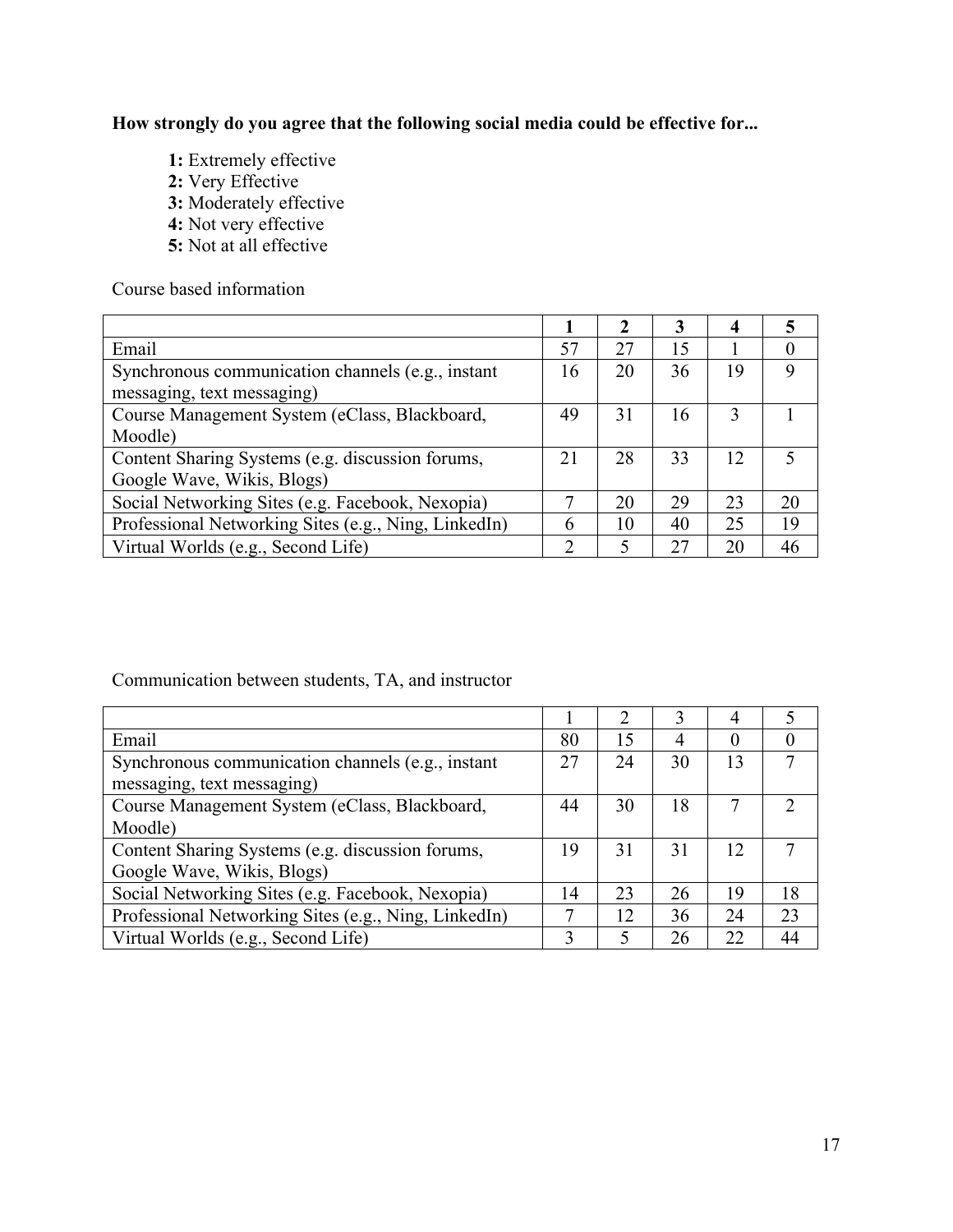- **1:** Extremely effective
- **2:** Very Effective
- **3:** Moderately effective
- **4:** Not very effective
- **5:** Not at all effective

Collaboration among students

|                                                      |    | ာ  | 3  | 4  |    |
|------------------------------------------------------|----|----|----|----|----|
| Email                                                | 74 | 18 | 6  |    |    |
| Synchronous communication channels (e.g., instant    | 57 | 24 | 13 | 3  | 3  |
| messaging, text messaging)                           |    |    |    |    |    |
| Course Management System (eClass, Blackboard,        | 28 | 27 | 23 | 15 |    |
| Moodle)                                              |    |    |    |    |    |
| Content Sharing Systems (e.g. discussion forums,     | 26 | 30 | 26 | 11 |    |
| Google Wave, Wikis, Blogs)                           |    |    |    |    |    |
| Social Networking Sites (e.g. Facebook, Nexopia)     | 42 | 25 | 18 |    | 9  |
| Professional Networking Sites (e.g., Ning, LinkedIn) | 8  | 13 | 35 | 24 | 20 |
| Virtual Worlds (e.g., Second Life)                   |    | 6  | 26 | 21 | 42 |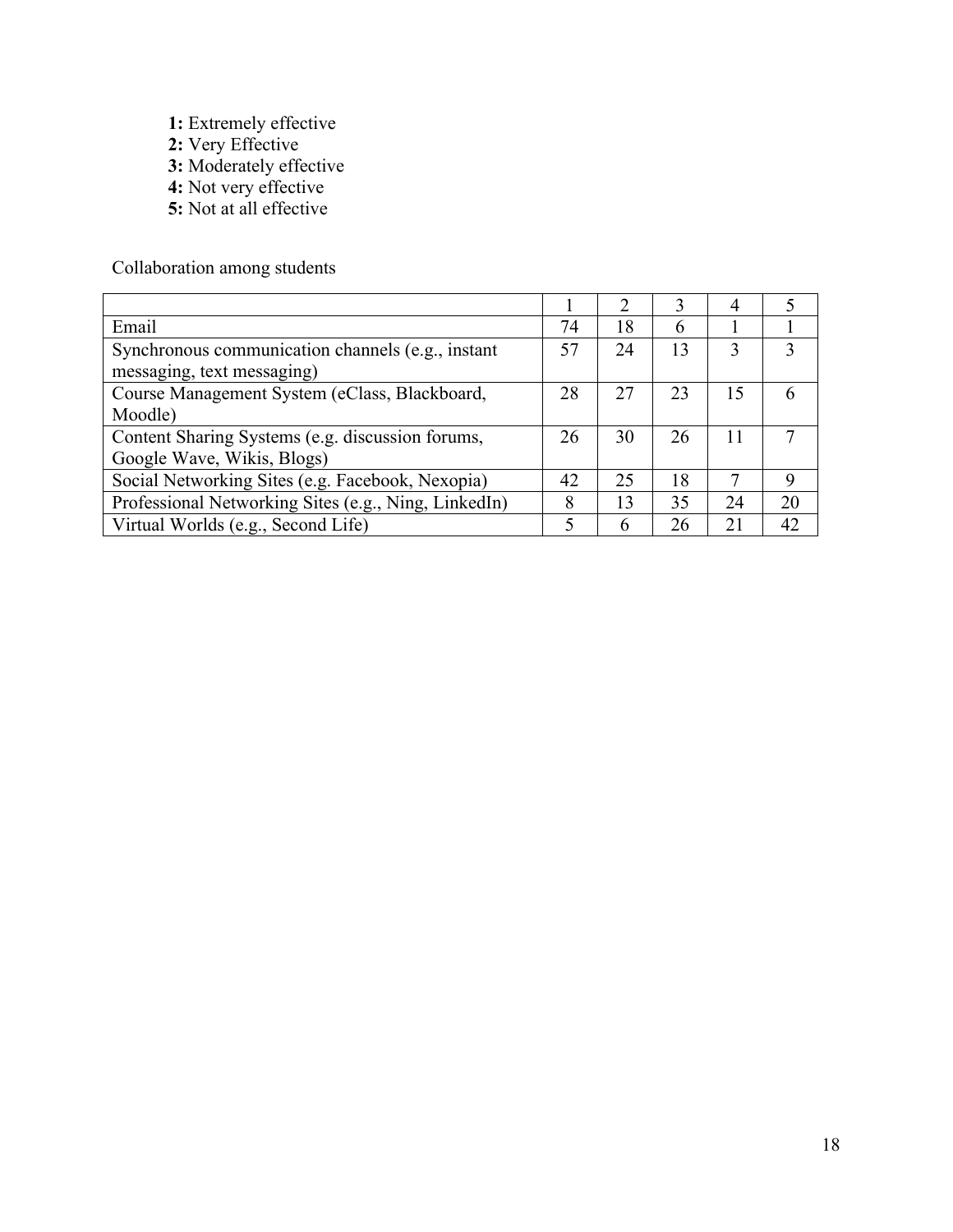# **APPENDIX C Faculty Survey Frequencies**

### **Goal: Demographics, Access**

### **Faculty**

- $\frac{9}{6}$ 5 Agriculture, Life, and Environmental Sciences
- 20 Arts
- 3 Augustana
- 5 School of Business<br>2 Campus St. Jean
- Campus St. Jean
- 6 Education
- 8 Engineering
- 3 Extension
- 0.7 Graduate Studies and Research
- 1 Law
- 1 School of Library and Information Studies
- 17 Medicine and Dentistry
- 0.5 Native Studies
- 6 Nursing
- 0.5 Pharmacy and Pharmaceutical Sciences
- 2 Physical Education and Recreation
- 2 School of Public Health
- 2 Rehabilitation Medicine
- 15 Science

### **Position**

- 64% Tenure-track
- 10% Faculty Lecturer
- 12% Sessional
- 14% FSO

## **Gender**

53% Male 47% Female

## **Age**

| $10\%$ | 25-29   |
|--------|---------|
| 25%    | $30-39$ |
| 28%    | 40-49   |
| 30%    | 50-59   |
| 8%     | $60+$   |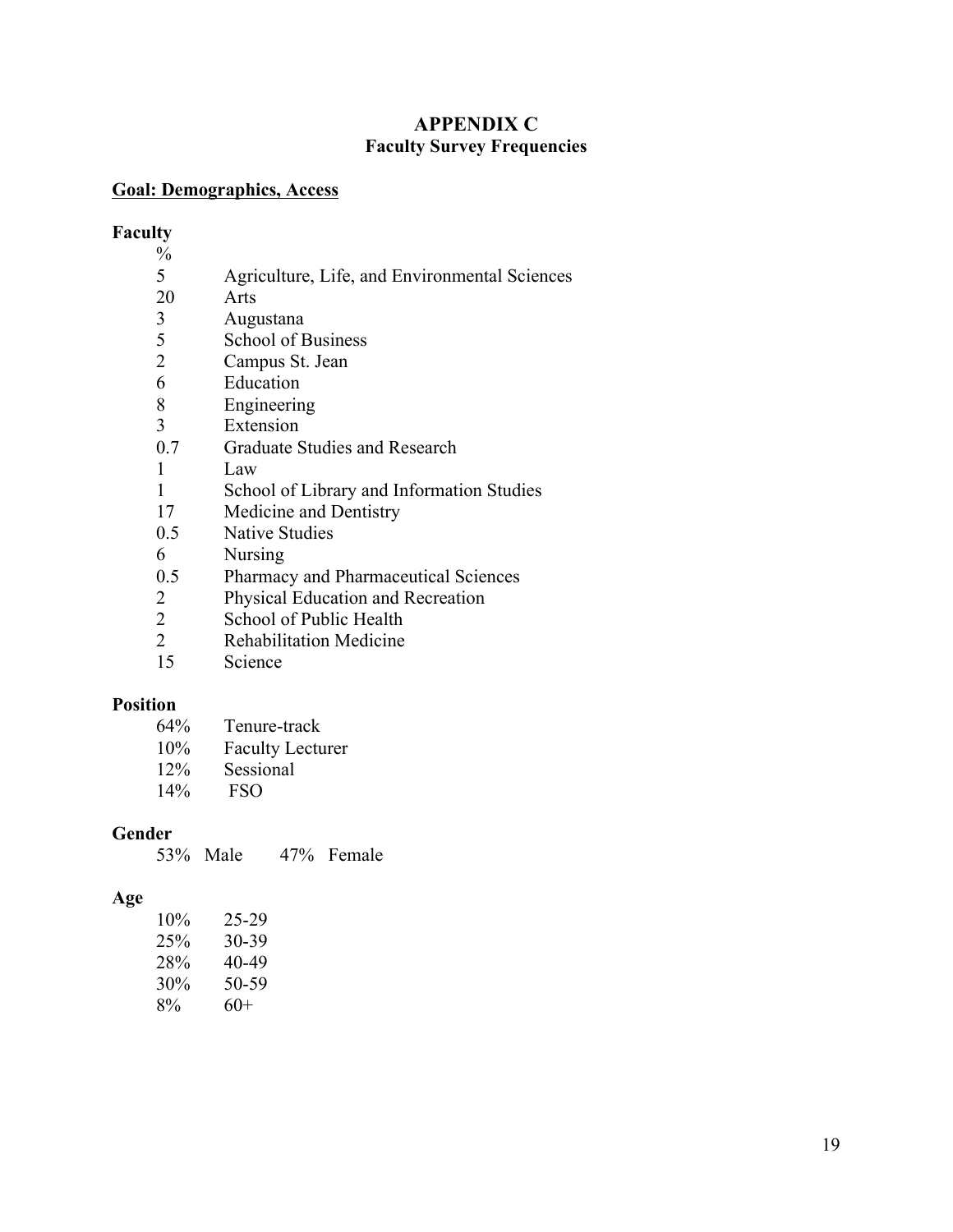### **Comfort level using computers**

- 72% Very comfortable
- 17% Moderately comfortable
- 0.4% Neither
- 10.5% Moderately/Very Uncomfortable

### **Comfort level using social media**

- 26% Very comfortable
- 28% Moderately comfortable
- 23% Neither comfortable nor uncomfortable
- 23% Moderately/Very Uncomfortable

## **Goal: What types of social media do instructors use?**

#### **In what contexts have you used the following types of social media?**

- A course-related activities
- B personal or other activities

|                                                       | A              | B                           |
|-------------------------------------------------------|----------------|-----------------------------|
| Email                                                 | 85             | 86                          |
| Instant Messaging (MSN, ICQ, Gtalk)                   | 9              | 49                          |
| Cell phone text messaging (SMS)                       | 9              | 66                          |
| Skype                                                 | 17             | 66                          |
| Course Management System (eClass, Blackboard, Moodle) | 72             | 7                           |
| Discussion forums                                     | 37             | 36                          |
| Google Wave                                           | 4              | 12                          |
| Blogs (Blogger, WordPress, )                          | 14             | 37                          |
| Wikis (MediaWiki, Pbwiki, Pmwiki, Twiki, )            | 23             | 33                          |
| Media Sharing (Flickr, YouTube, iTunes, Picasa, )     | 31             | 61                          |
| Facebook                                              | 10             | 61                          |
| Twitter                                               | 3              | 19                          |
| Nexopia                                               | .2             | $\mathcal{D}_{\mathcal{L}}$ |
| Other social networking site                          | $\overline{2}$ | 10                          |
| Ning                                                  | $\overline{2}$ | 6                           |
| LinkedIn                                              | 4              | 25                          |
| Other professional networking site                    | 2              | 5                           |
| Second Life                                           | 3              |                             |
| <b>IMVU</b>                                           | $\Omega$       |                             |
| Other virtual world                                   | $\overline{2}$ | $\overline{2}$              |
|                                                       |                |                             |

## **Top 5 for Course-related activities**

Email

Course management system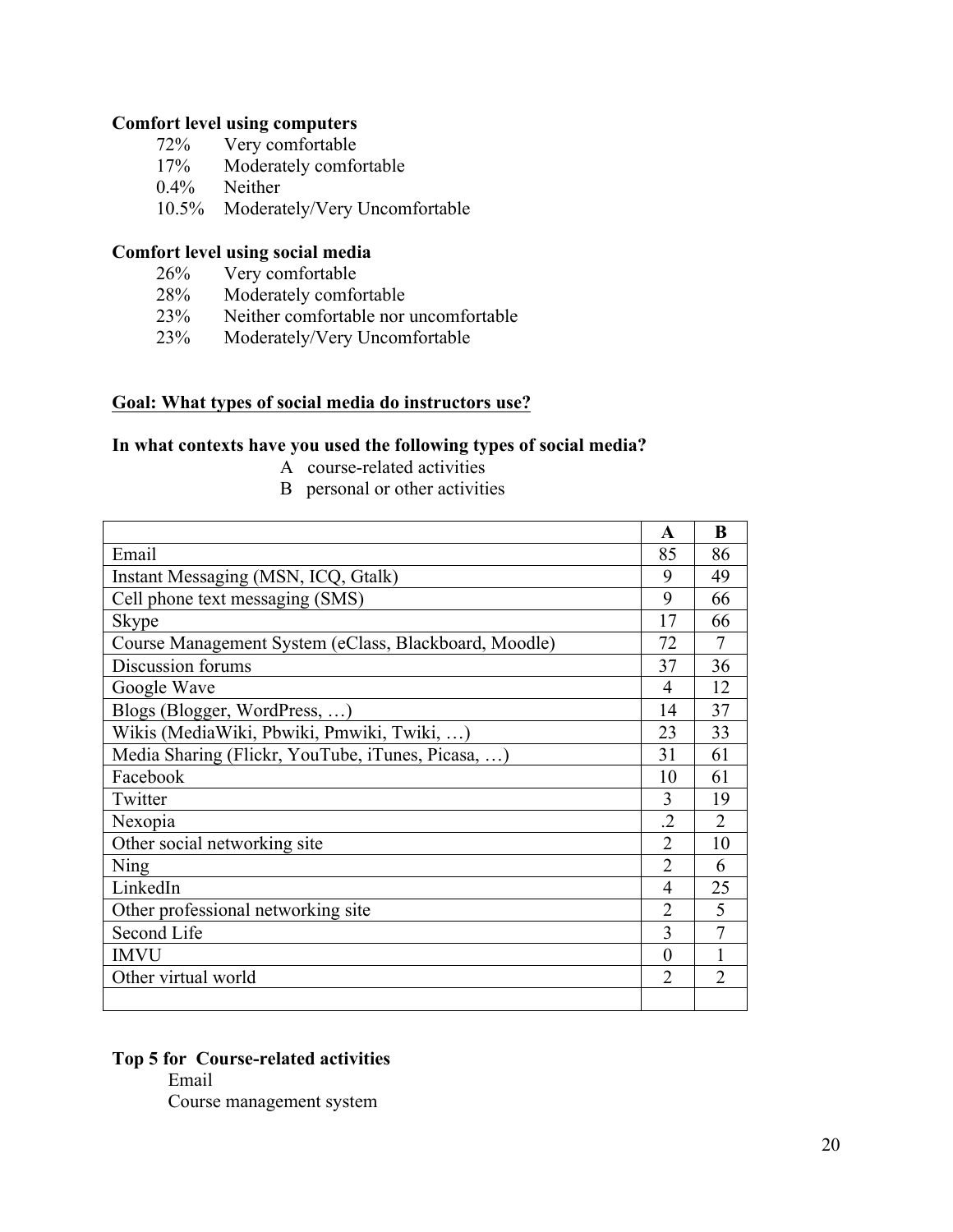## **Goal: How effective are these types of social media for teaching and learning, according to instructors' perceptions?**

The University of Alberta should support the use of content sharing sites (Google Wave, blogs, Wikis) for teaching and learning.

- 29% Strongly Agree
- 29% Agree
- 30% Neither Agree nor Disagree
- 7% Disagree
- 6% Strongly Disagree

The University of Alberta should support the use of social networking sites (Facebook, Nexopia) for teaching and learning.

- 21% Strongly Agree
- 23% Agree
- 31% Neither Agree nor Disagree
- 16% Disagree
- 10% Strongly Disagree

The University of Alberta should support the use of professional networking sites (Ning, LinkedIn) for teaching and learning.

- 9% Strongly Agree
- 20% Agree
- 47% Neither Agree nor Disagree
- 13% Disagree
- 12% Strongly Disagree

The University of Alberta should support the use of virtual worlds (Second Life) for teaching and learning.

- 7% Strongly Agree
- 13% Agree
- 42% Neither Agree nor Disagree
- 17% Disagree
- 21% Strongly Disagree

The University of Alberta should support the use of mobile computing (laptop/netbook, smart phones) for teaching and learning.

- 48% Strongly Agree
- 32% Agree
- 10% Neither Agree nor Disagree
- 4% Disagree
- 6% Strongly Disagree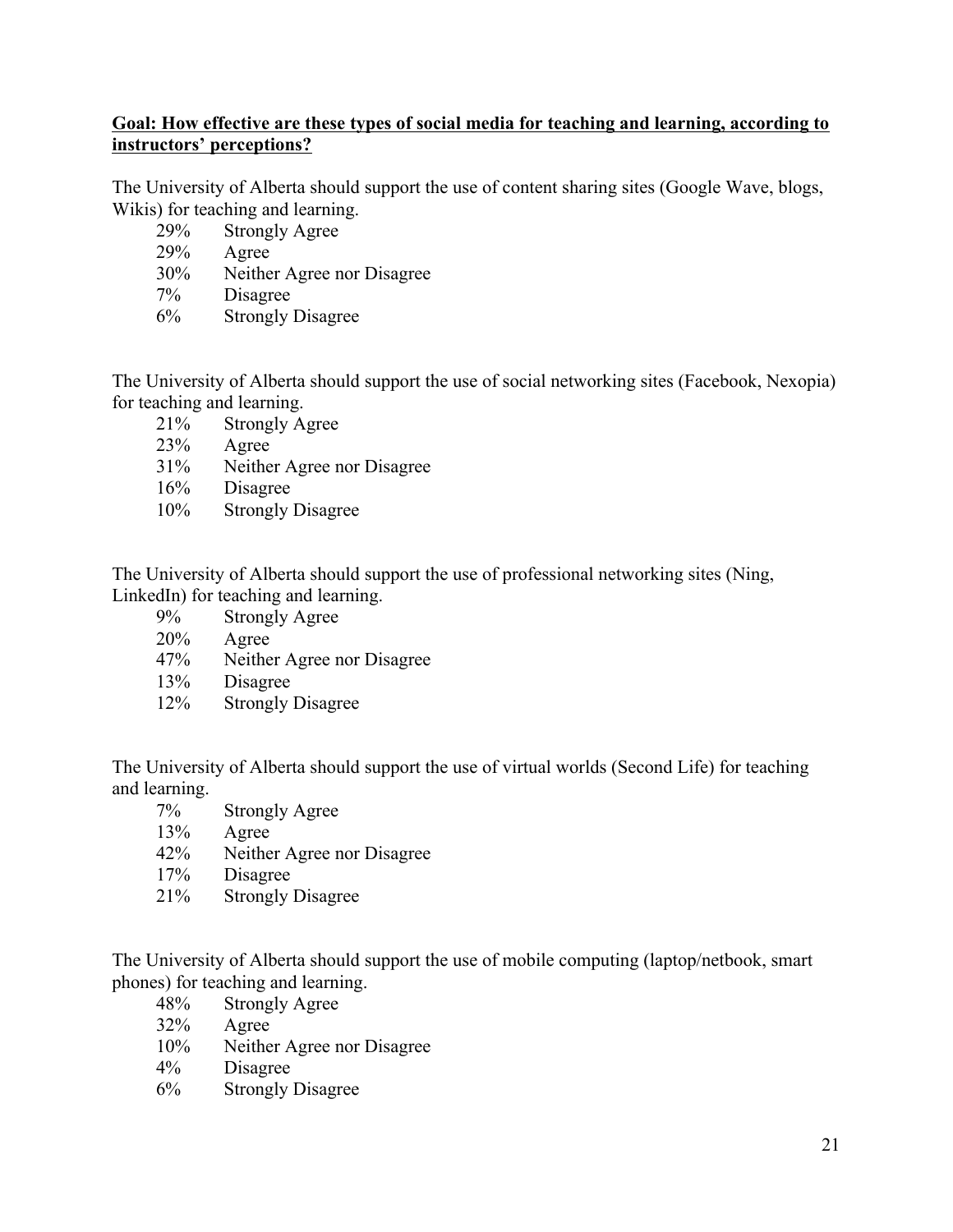The University of Alberta should require all students to have a mobile device (laptop/netbook, smart phone).

18% Strongly Agree 20% Agree 20% Neither Agree nor Disagree 16% Disagree 25% Strongly Disagree

### **Goal: What are instructors' perceptions regarding the appropriateness of different types of social media for teaching and learning?**

**How strongly do you agree that the following social media could be effective for...**

- **1:** Extremely effective
- **2:** Very Effective
- **3:** Moderately effective
- **4:** Not very effective
- **5:** Not at all effective

Course based information

|                                                      |    | $\mathbf 2$ | 3  | 4              |    |
|------------------------------------------------------|----|-------------|----|----------------|----|
| Email                                                | 53 | 31          | 10 | 4              | 3  |
| Synchronous communication channels (e.g., instant    | 18 | 23          | 26 | 20             | 13 |
| messaging, text messaging)                           |    |             |    |                |    |
| Course Management System (eClass, Blackboard,        | 60 | 26          | 10 | $\overline{2}$ |    |
| Moodle)                                              |    |             |    |                |    |
| Content Sharing Systems (e.g. discussion forums,     | 25 | 39          | 26 | 6              |    |
| Google Wave, Wikis, Blogs)                           |    |             |    |                |    |
| Social Networking Sites (e.g. Facebook, Nexopia)     | 3  | 16          | 33 | 25             | 22 |
| Professional Networking Sites (e.g., Ning, LinkedIn) | 3  | 16          | 50 | 14             | 17 |
| Virtual Worlds (e.g., Second Life)                   | 4  | 10          | 43 | 17             | 26 |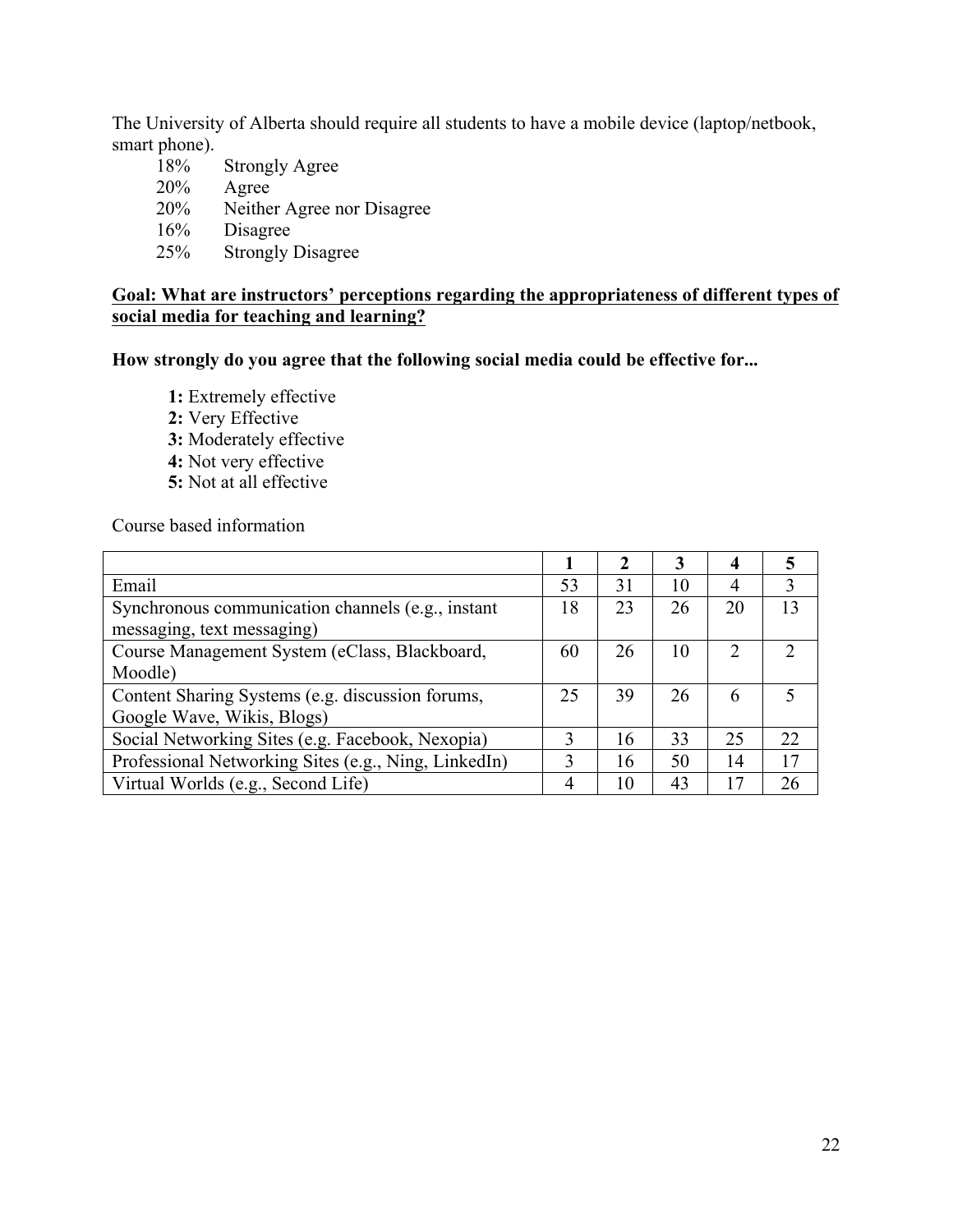- **1:** Extremely effective
- **2:** Very Effective
- **3:** Moderately effective
- **4:** Not very effective
- **5:** Not at all effective

Communication between students, TA, and instructor

| Email                                                | 76 | 19 | $\mathcal{D}_{\mathcal{L}}$ | 2              |    |
|------------------------------------------------------|----|----|-----------------------------|----------------|----|
| Synchronous communication channels (e.g., instant    | 27 | 27 | 22                          | 12             |    |
| messaging, text messaging)                           |    |    |                             |                |    |
| Course Management System (eClass, Blackboard,        | 56 | 27 | 10                          | $\overline{4}$ | 3  |
| Moodle)                                              |    |    |                             |                |    |
| Content Sharing Systems (e.g. discussion forums,     | 22 | 38 | 28                          | 6              |    |
| Google Wave, Wikis, Blogs)                           |    |    |                             |                |    |
| Social Networking Sites (e.g. Facebook, Nexopia)     | 8  | 16 | 31                          | 23             | 22 |
| Professional Networking Sites (e.g., Ning, LinkedIn) | 4  | 13 | 50                          | 16             | 17 |
| Virtual Worlds (e.g., Second Life)                   |    | 8  | 45                          | 17             | 25 |

Collaboration among students

|                                                      |    | $\mathcal{D}_{\mathcal{L}}$ |    |    |    |
|------------------------------------------------------|----|-----------------------------|----|----|----|
| Email                                                | 64 | 26                          | 6  | 3  | 2  |
| Synchronous communication channels (e.g., instant    | 46 | 33                          | 13 | 4  |    |
| messaging, text messaging)                           |    |                             |    |    |    |
| Course Management System (eClass, Blackboard,        | 46 | 30                          | 17 | 4  |    |
| Moodle)                                              |    |                             |    |    |    |
| Content Sharing Systems (e.g. discussion forums,     | 39 | 32                          | 23 |    | 3  |
| Google Wave, Wikis, Blogs)                           |    |                             |    |    |    |
| Social Networking Sites (e.g. Facebook, Nexopia)     | 25 | 29                          | 30 | 8  | 9  |
| Professional Networking Sites (e.g., Ning, LinkedIn) | 11 | 16                          | 51 | 9  | 13 |
| Virtual Worlds (e.g., Second Life)                   | 11 | 15                          | 46 | 11 | 19 |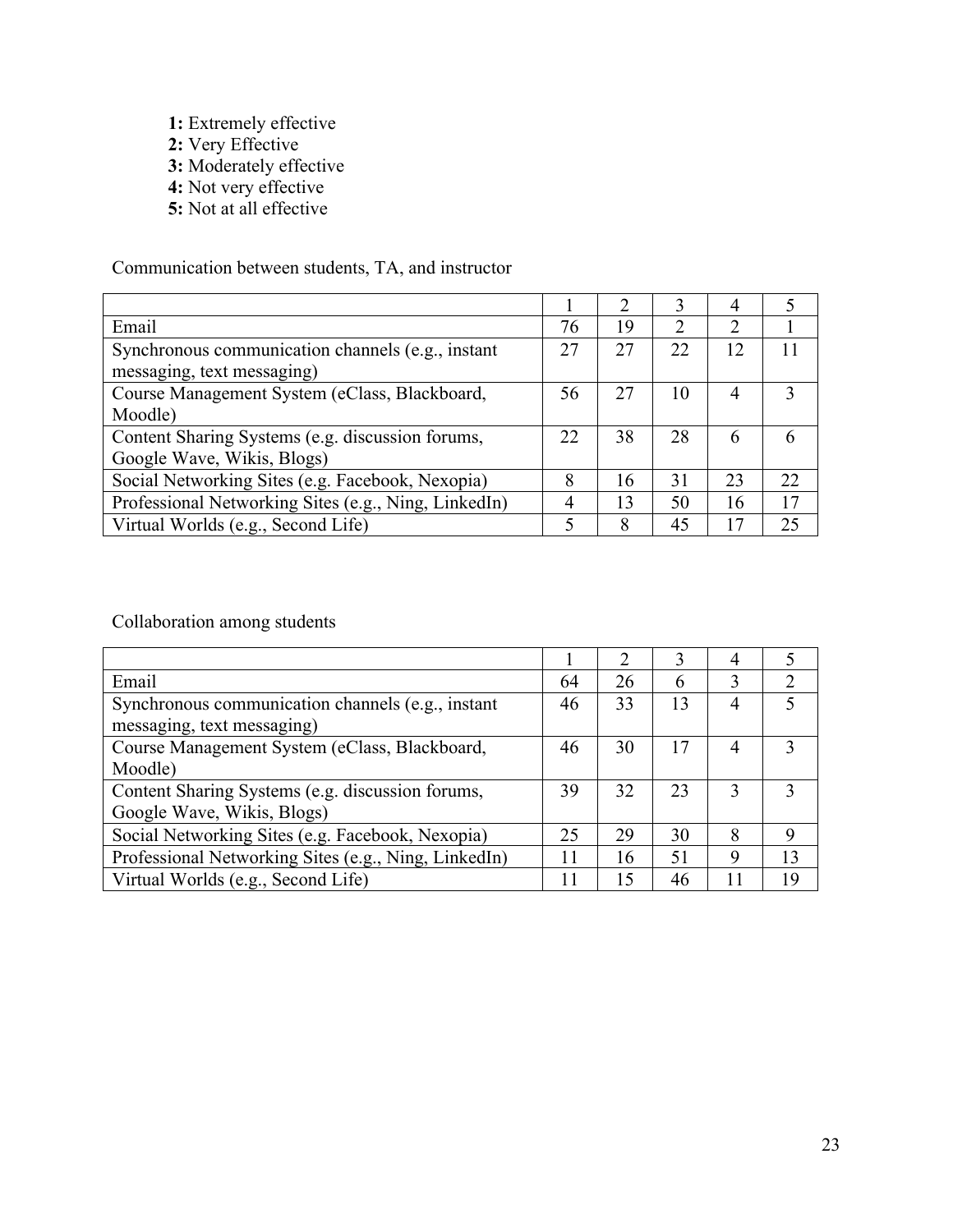# **APPENDIX D Guidelines to Best Practices in the Learning Environment**

### Preamble

The University is a community of people dedicated to the pursuit of truth and advancement of knowledge, where there is freedom to teach, research, learn, and study, among others. It is essential to maintain an atmosphere in which the safety, the security, and the inherent dignity of each member of the community are recognized and respected.

The enduring value of University life is also dependent upon the integrity of the teacher-student learning relationship and upon the honesty and soundness of the evaluation process. All members of the University community have an obligation to refrain from behaviour that adversely affects this relationship or process. All members of the University community have an obligation to abide by all applicable laws of Alberta and Canada, and by the policies and procedures of the University of Alberta, in particular those laws and policies relating to privacy, human rights and the freedom to work and study in an environment free of discrimination or harassment.

### What These Guidelines do NOT do

These Guidelines are not enforceable rules of the University in the same way as the *Code of Student Behaviour*, for example. No sanctions can be applied on the basis of these guidelines. They do not supplant any policies, laws or procedures that have been established by appropriate authorities at the University of Alberta or elsewhere. If a student, in violating these guidelines, has also violated the *Code of Student Behaviour*, then appropriate disciplinary action can be taken under the *Code of Student Behaviour*. This includes Inappropriate Behaviour in Professional Programs. If academic or non-academic staff of the University of Alberta violate any of the provisions of their employment contracts, appropriate actions can be taken under those contracts. These Guidelines do NOT create enforceable rules with sanctions for failure to comply.

These Guidelines do not govern private behaviour of people who are only coincidentally also members of the University community. They are meant to be guidance only for best practices in the learning environment; and as a guide to follow in relation to conduct that has a real and substantial link to the University, University activities, the University community, or Universityrelated functions, whether or not the conduct occurred on or in relation to University property.

The guidelines listed below reflect a consensus of the University Community and are not to be construed as requirements. They are open to change, adjustment and growth to meet the reasonable needs and expectations of the whole community, and any individual part of it.

### In The Classroom

The classroom environment is a special one and there are legitimate expectations for behaviour in this environment.

Instructors and students are obligated to treat each other with respect.

- Expectations of respectful behaviour in the classroom may vary from classroom to classroom but may include such things as
	- o Refraining from sleeping, eating or other non-class activities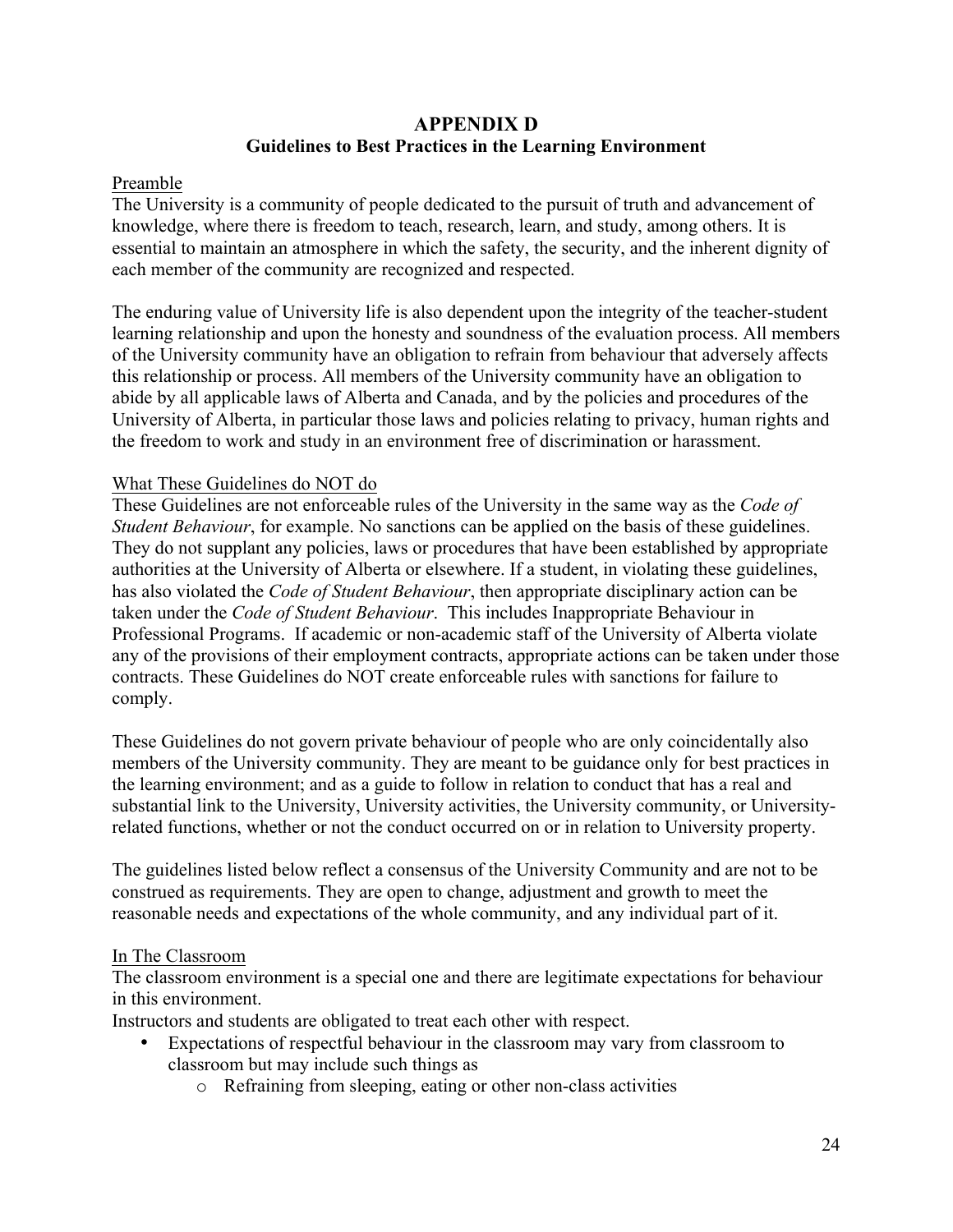$\circ$  Refraining from disrupting the class by talking to other students, talking when the instructor is talking, arriving late to class, leaving class early

Instructors should clearly articulate their expectations in this regard, most importantly through course syllabi, and students should agree to reasonable limits similar to those above.

- Instructors should begin their classes at the beginning of the time allotted for their class, and end their class at the allotted time. They should ensure that they and their students vacate the classroom promptly to permit incoming students and their instructors to enter and prepare for the next class.
- Attendance in most classes is not mandatory at the University of Alberta. It is accepted that many classes may require class participation. In such classes, attendance is necessary to ensure participation in the class.
- Neither instructors nor students may take photographs, make video or audio recordings, or capture the image or voice of any person in the classroom through any means without their prior knowledge and consent.
	- o If video or audio recordings of a class are being used for instructional purposes, fair notice must be given to students in advance and opportunity for those students to refuse to participate must be given.
- Posting of any audio or video images of any classroom or classroom activity may only be done with the permission of the instructor of the course, such permission not to be unreasonably refused. This includes posting on any site or in any forum, including social networking sites, accessible by the general public in addition to university sites.
- While possession of cellphones, Personal Device Assistants (PDAs), iPhones or other communication devices in a classroom is not automatically unacceptable, no member of the class should make or receive phone calls, e-mails, voice mail or instant messages while the class is in session.
	- o Text messaging is the equivalent and is not permitted at any time that cellphone, PDA, iPhone or other communication device use is not permitted
	- o Instructors are entitled to require that cellphones, PDAs, iPhones or other communication devices be turned off, disabled or surrendered during the course of an examination.
- Laptop computers are permitted in classrooms unless an instructor has specifically indicated that they may not be used in that particular class.
	- o Students are required to use the laptop for purposes connected with the course and should not be using it for unrelated purposes during the class time.
	- o Instructors are entitled to require that laptop computers be turned off, disabled or surrendered during the course of an examination.

## Online

- Course websites and online course instructional or reference material are provided to enrich and supplement the learning environment and are therefore considered an integral part of the course. Behaviours that would be unacceptable in the classroom are equally unacceptable in the online course environment.
- Communication tools provided on a course website should be used for purposes connected to the course and for no other purpose.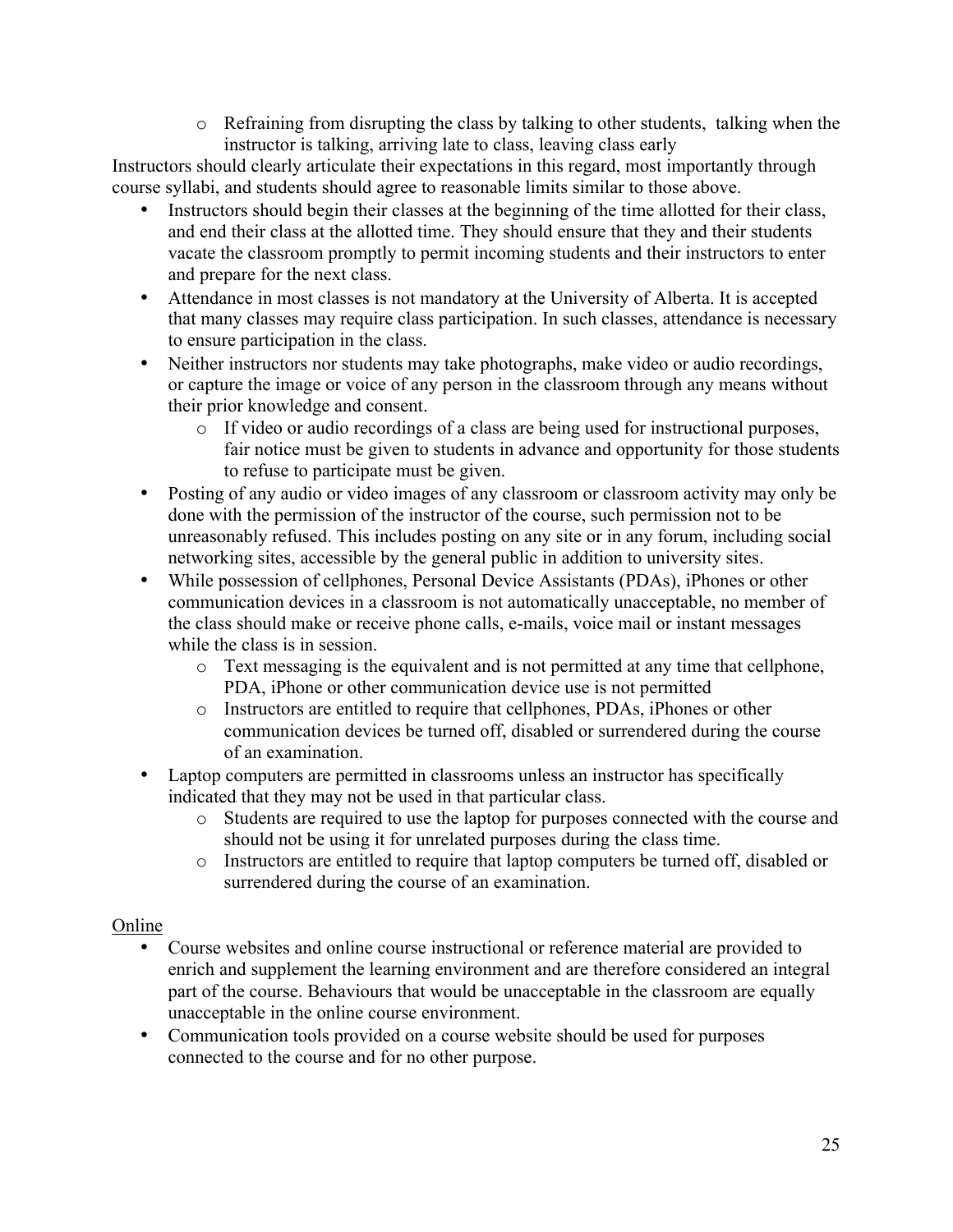- o In particular, students registered in a course should not be used as research subjects without appropriate permission being granted by the relevant Research Ethics Board.
- o Students registered in a course should not be subject to e-mails soliciting them for any purpose unrelated to the course.
- o Students are reminded that they are subject to the Code of Student Behaviour with respect to all of their communications relating to a course, whether to fellow students or to instructors.
- Social Networking sites such as Facebook or MySpace should not be regarded as primary mechanisms of communications with students. The University of Alberta has an official policy on communications with students. See http://www.registrar.ualberta.ca/ro.cfm?id=1081
- Generally speaking, if behaviour would be unacceptable in a face-to-face encounter, then that same behaviour is unacceptable online.
- Students are reminded that, when they are in professional programs at the University of Alberta, they are expected to govern themselves appropriately and refrain at all times from behaviour which could bring discredit upon themselves or their profession or professional program.
- Where members of the academic or non-academic staff (including all sessional instructors) makes use of a social networking site identifying themselves as staff members of the University of Alberta some basic precautions are necessary.
	- o When posting to such sites, posts should be confined to items one would be comfortable showing anywhere and to anyone. Useful questions to ask include:
		- § Would I have that same wall-to-wall conversation with someone at work?
		- § Would I pass those pictures around at a family dinner?
		- Would I repeat that post in a group of strangers whose cultural backgrounds I don't know?
	- o University of Alberta staff members should not add students as "friends" on social networking sites, where there is any power relationship currently in existence between the staff member and student.
- Social networking sites have many privacy settings that help separate private life and working life. Many people leave their pages wide open for anyone to see but it is recommended that:
	- o Accounts are set so that people in a common network don't automatically have access to personal pages. Take advantage of the settings that only let accepted friends access details.
	- o Carefully evaluate each friend request on a case-by-case basis, making sure that personal page content is appropriate for that relationship.
	- o Use the limited profile option for friend requests from people you mentor.
- University of Alberta staff should not post any personal contact information such as home phone numbers or addresses. Office phone numbers and addresses, e-mail addresses and contact information generally used at work are appropriate.

# Outside the Classroom

Instructors are obligated to keep all information concerning students confidential and disclose this information only to the appropriate individuals at the appropriate time. All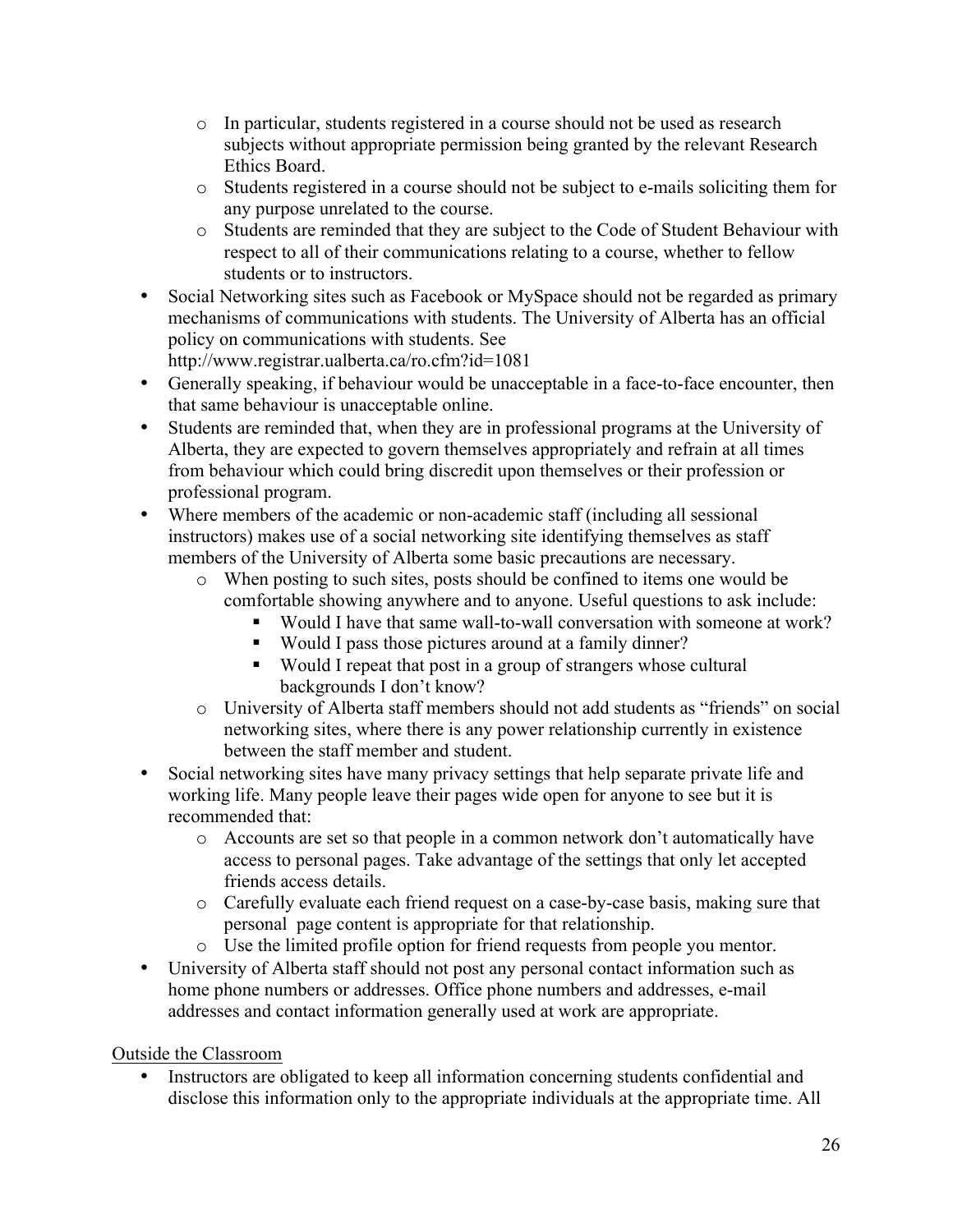computer and hard-copy records of student performance, including grades, examinations, papers or other evaluative material, must be treated as highly confidential, and care must be taken at all times to ensure these records are not lost, stolen, damaged, destroyed or disclosed to persons who are not entitled to receive the information. If any of these items are removed from the University of Alberta or stored on any remote device (whether temporarily or permanently), instructors must undertake to ensure their security.

- The Libraries are learning environments and require collaborative effort to maintain a culture of scholarship and open academic inquiry, respect and tolerance. Students and instructors should abide by the Code of Library Conduct. http://www.library.ualberta.ca/guides/conduct/index.cfm
- Any activity that is engaged in when persons represents themselves as being members of the University of Alberta community has the potential to affect the public perception of the University of Alberta. Everyone should consider carefully their online behaviour and the effect it may have on the University of Alberta.

The guidelines have been inspired by similar guidelines drawn up at Baruch College, New York, and the University of West Alabama among others.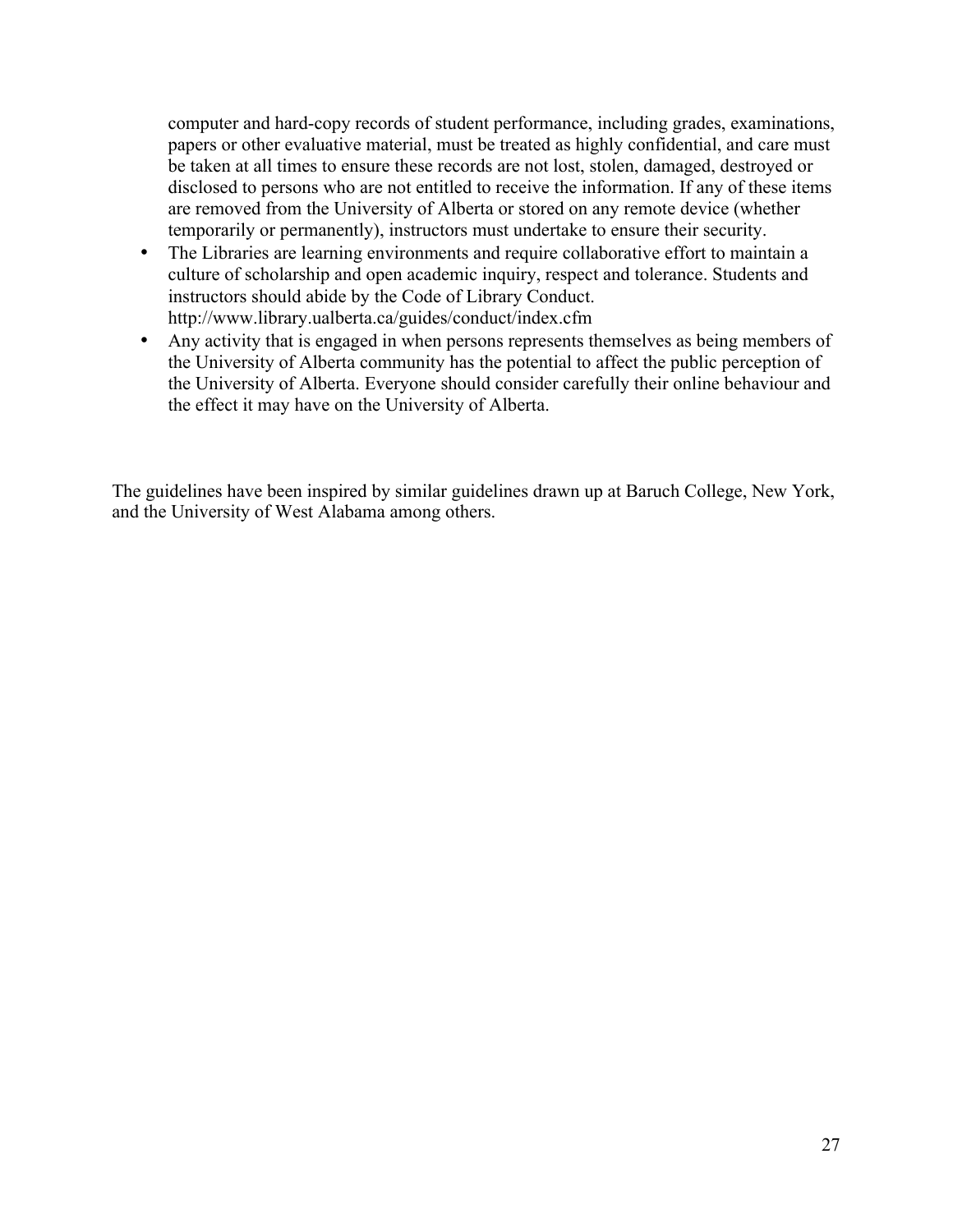## **APPENDIX E**

# **External Relations, Marketing & Communications (formerly Creative Services) Document**

# **Social Networking and the University of Alberta**

As many University of Alberta students, staff and faculty members, as well as alumni, use various social networking sites (Facebook, Twitter, Blogger, etc), it is up to the individual to be aware of not only their personal rights online (i.e. terms of use, privacy policies) but also how upholding the U of A's reputation impacts them.

## **U of A Employees**

For all employees of the University, upholding the reputation of the U of A is inherent in their contractual agreements with their employer. This can include confidentiality agreements, FOIPP, the union collective agreements and so on. It behooves the employee to be aware of the impact of what they might post online, as there may be consequences if it is determined that the employee has created a scenario that may be damaging to the U of A.

## **U of A Students**

All students are governed by the University of Alberta's Code of Student Behavior which designates offence behavior which could infringe upon the goal of the University to provide a place for freedom to teach, engage in research, create, learn, study, speak, associate, write and publish. Although the definition is very broad, it can certainly apply to a student's use of social media. Aside from legal ramifications, creating content that can potentially damage your school's image can adversely impact your personal reputation as well.

## **U of A Alumni**

Although outside of the jurisdiction of the U of A, alumni are advised to reflect on how upholding the reputation of the U of A impacts them. All alumni are considered ambassadors for the U of A and how they present the image of the U of A can either add value and prestige to their degree or devalue it.

All groups are advised to consider the above and how their actions online, whether it be a blog, video post, public forum comments, can impact both their own reputation as well as the reputation of the University of Alberta.

# **Personal and Professional**

Which is which when it comes to use of Social Media and the University of Alberta?

| <b>Personal Use</b>                  | <b>Professional Use</b>                  |
|--------------------------------------|------------------------------------------|
| What is it:                          | What is it:                              |
| Any use or expression through social | Any action which takes place on a U of A |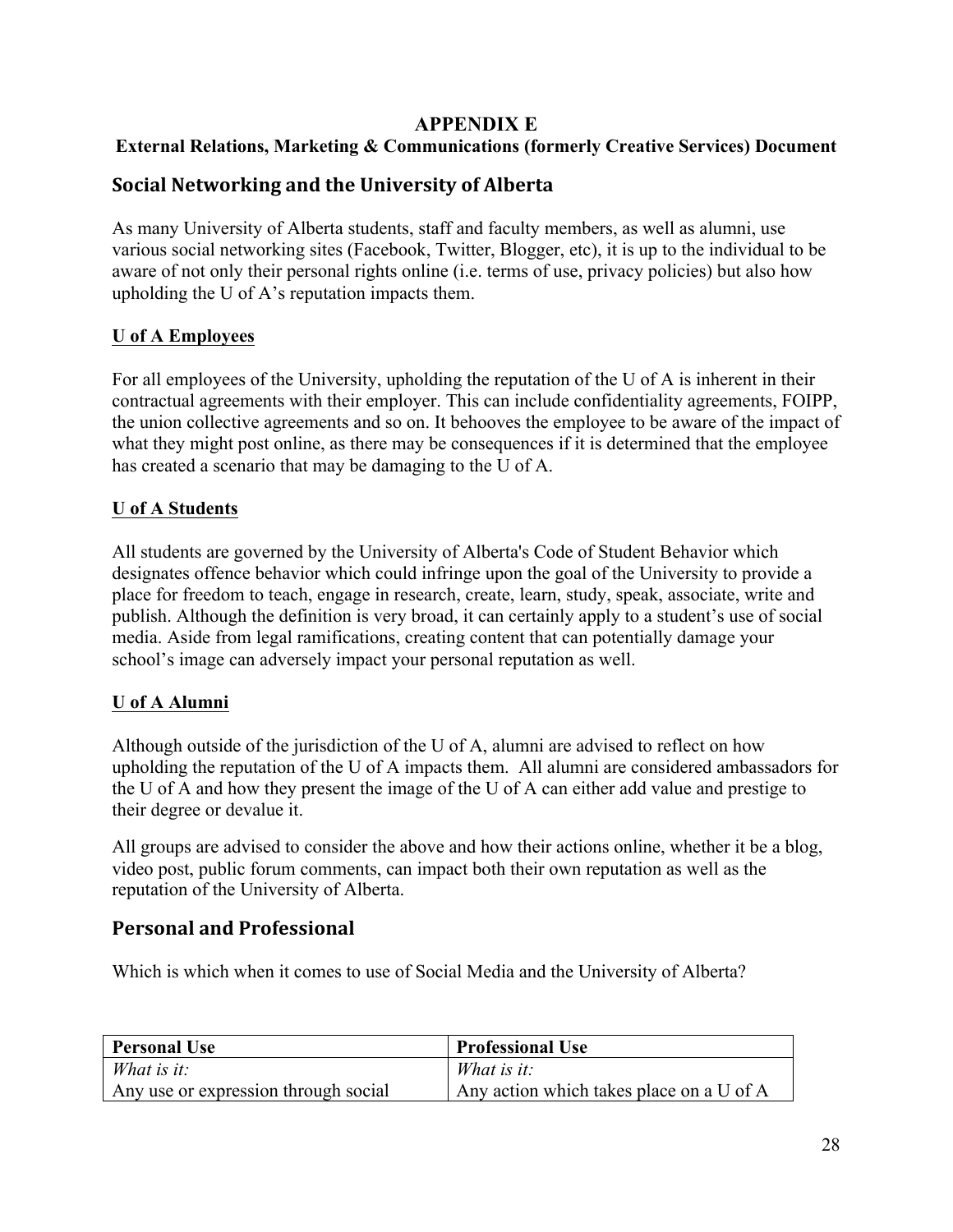| media which does not represent or refer to<br>the University of Alberta, and which does<br>not involve University property/equipment.<br><i>Examples:</i><br>Using your laptop to chat with<br>friends on Facebook<br>Posting a video from your latest<br>vacation you and your roommates<br>took to Cuba | campus, involves U of A property, or refers<br>to the U of A in any way, and which is<br>expressed through social media such as<br>YouTube and Facebook can constitute<br>professional use.<br><i>Examples:</i><br>Using a U of A computer to upload<br>video to YouTube or engage on<br>Facebook<br>Posting a video of an event which<br>occurred on University land<br>(residence included)<br>Using social media for university<br>$\bullet$<br>course work<br>Using the U of A logo without<br>permission |
|-----------------------------------------------------------------------------------------------------------------------------------------------------------------------------------------------------------------------------------------------------------------------------------------------------------|---------------------------------------------------------------------------------------------------------------------------------------------------------------------------------------------------------------------------------------------------------------------------------------------------------------------------------------------------------------------------------------------------------------------------------------------------------------------------------------------------------------|
| Why does this matter?                                                                                                                                                                                                                                                                                     |                                                                                                                                                                                                                                                                                                                                                                                                                                                                                                               |
|                                                                                                                                                                                                                                                                                                           | If you are using social media in a professional context then you are subject to the                                                                                                                                                                                                                                                                                                                                                                                                                           |

- rules, regulations and guidelines that govern the University of Alberta (e.g. Code of Student Behavior, FOIPP, etc.)
- Knowing how to distinguish between personal and professional use helps you to use social media to its fullest in a way which will benefit you in the long term.

# **Policies and Guidelines**

As a member of the University of Alberta community, whether student or staff, there are a number of policies and guidelines already in place that can be applicable. When using any social media, you need to be aware of any of these that may affect you.

# **Students**

## **Code of Student Behaviour**

http://www.uofaweb.ualberta.ca/gfcpolicymanual/content.cfm?ID\_page=37633

## **Faculty and Staff**

### **Non-academic staff**

Support Staff Agreements: http://www.hrs.ualberta.ca/Agreements/Support.aspx

### **Academic Staff**

Academic Staff Agreements: http://www.hrs.ualberta.ca/Agreements/Academic.aspx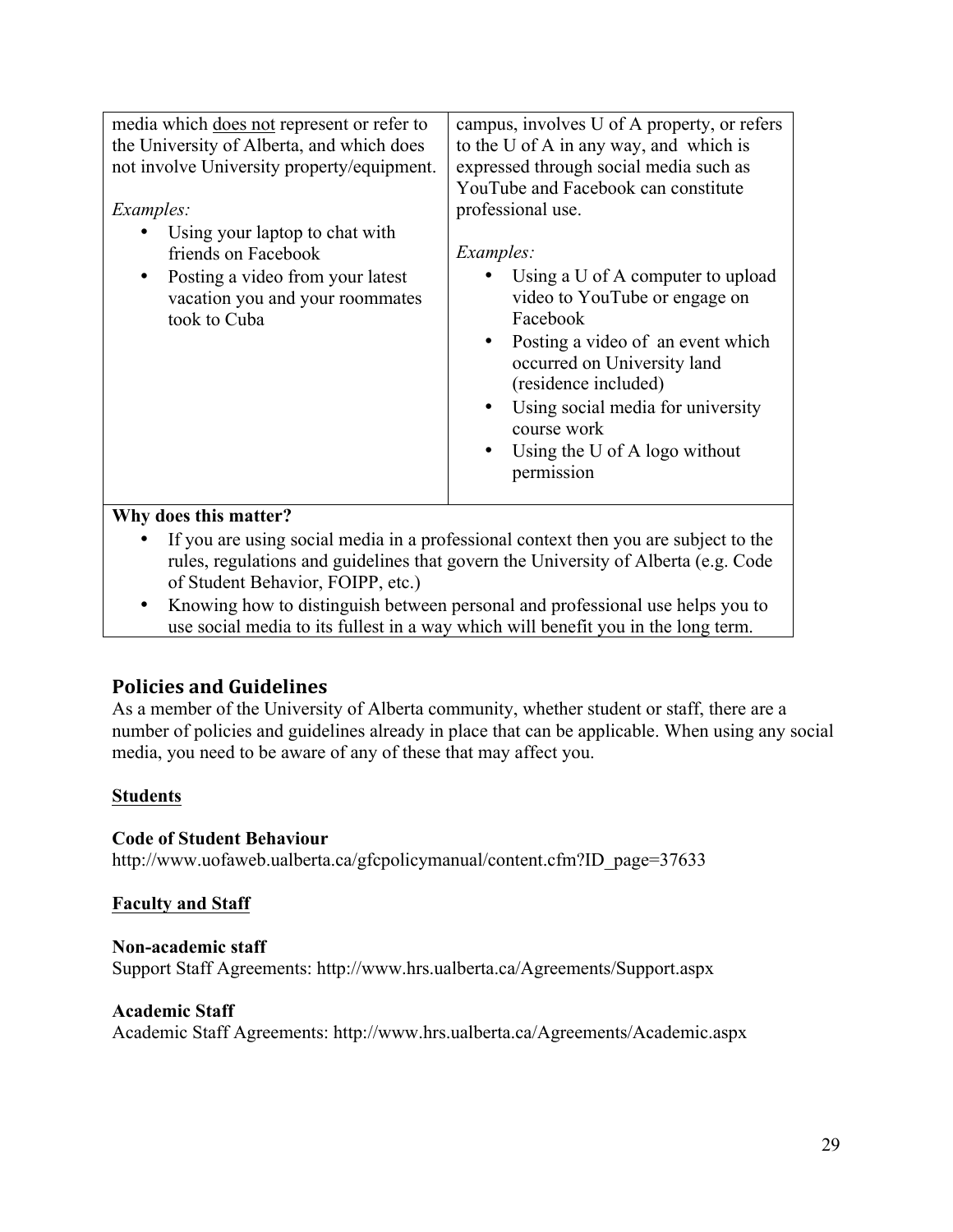# **AICT Policies**

# **CCID**

CCIDs and passwords are issued to all student applicants, students, staff and faculty members. They are also issued to other members of the University community upon request. All CCID users must adhere to the Campus Computing Conditions of Use. https://www.aict.ualberta.ca/units/oiss/policies/conditions-of-use

### **University of Alberta Electronic Communications Policy for Students and Applicants**

The University of Alberta uses and will use electronic communication with its students and applicants in lieu of many paper-based processes. "Electronic communication" includes anything that is created, recorded, transmitted or stored in digital form or in any other intangible form by electronic, magnetic or optical means or by any equivalent means. Currently, this most often includes information communicated by e-mail and via a website. http://www.registrar.ualberta.ca/ro.cfm?id=1081

## **Bandwidth Policies**

The bandwidth policy governs that amount of upload and download traffic your CCID can generate while on a University of Alberta computer. Specific limits are defined for students living in residence.

https://www.aict.ualberta.ca/policies/bandwidth

## **Web Page Policies**

As a publicly funded educational institution, the University of Alberta does not compete with commercial service providers, such as private sector web hosting companies. Therefore, an individual's use of AICT web hosting for other than academic or professional reasons, such as personal monetary gain, is strictly prohibited.

https://www.aict.ualberta.ca/policies/web-page-policies

## **Privacy**

The Freedom of Information and Protection of Privacy Act (the Act) has applied to the University of Alberta since September 1, 1999. This Act applies to all public bodies including ministries, Crown agencies and corporations, municipalities, hospitals, schools, universities and colleges. The University of Alberta Information and Privacy Office provides a full set of guidelines.

http://www.ipo.ualberta.ca/index.aspx?p=505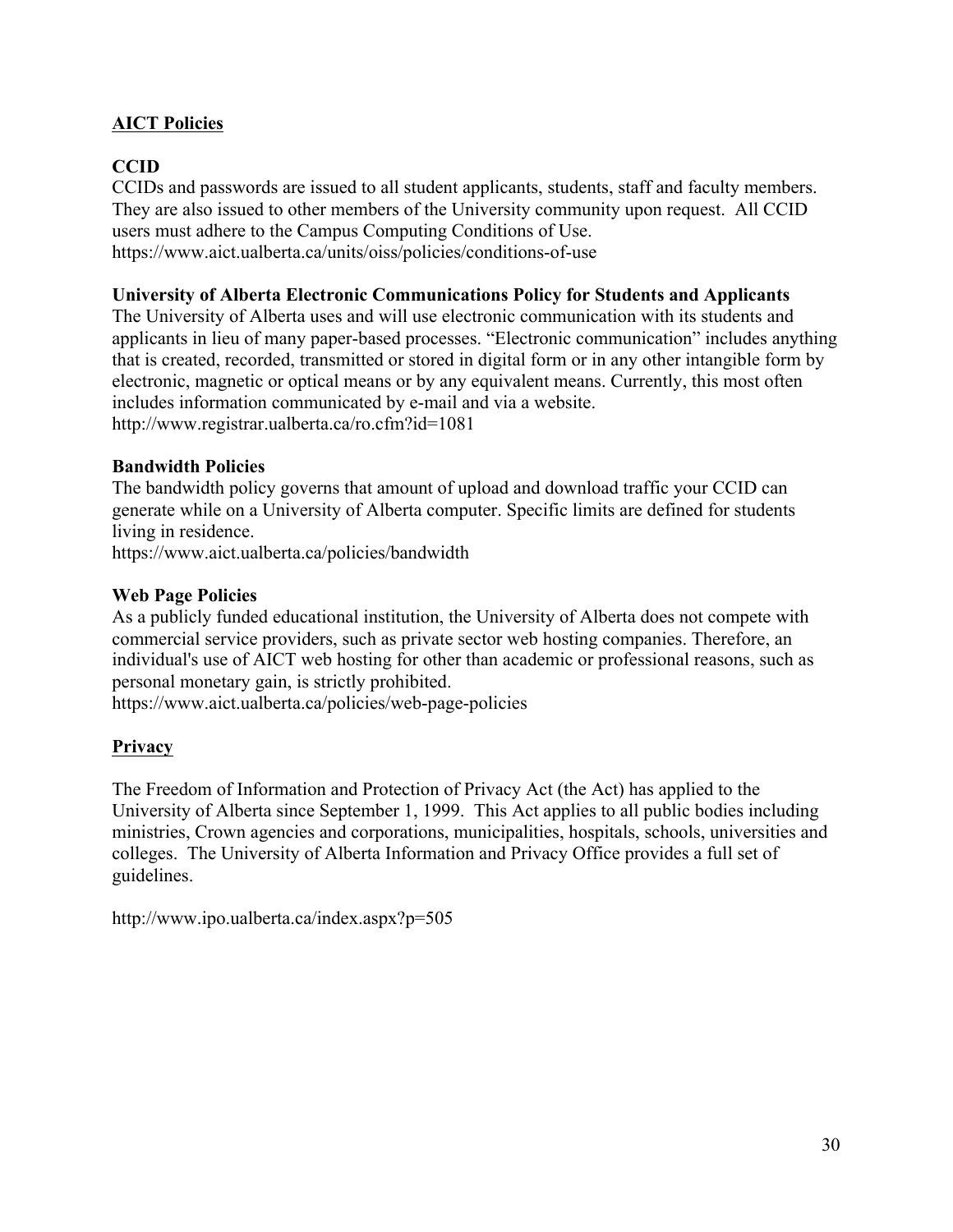## **Intellectual Property Guidelines**

**UAPPOL Patent Policy**

http://twurl.nl/2ym4fc

### **Intellectual Property Agreement**

http://www.gradstudies.ualberta.ca/awardsfunding/assistantships/ipagreement.doc

### **Research Ethics**

Professors and instructors at the University of Alberta have eagerly incorporated social networking technologies into their teaching. When results from such efforts are used in research (pedagogical or otherwise), the University of Alberta's Human Research Protections Program may apply. All research that involves human subjects requires ethics approval from the appropriate Research Ethic Board (REB). Such ethics clearance is mandatory, and is required even if the research is not intended for publication or public presentation. A complete list of the processes and requirements for obtaining ethics approval can be found at

http://www.uofaweb.ualberta.ca/orca/hrpo.cfm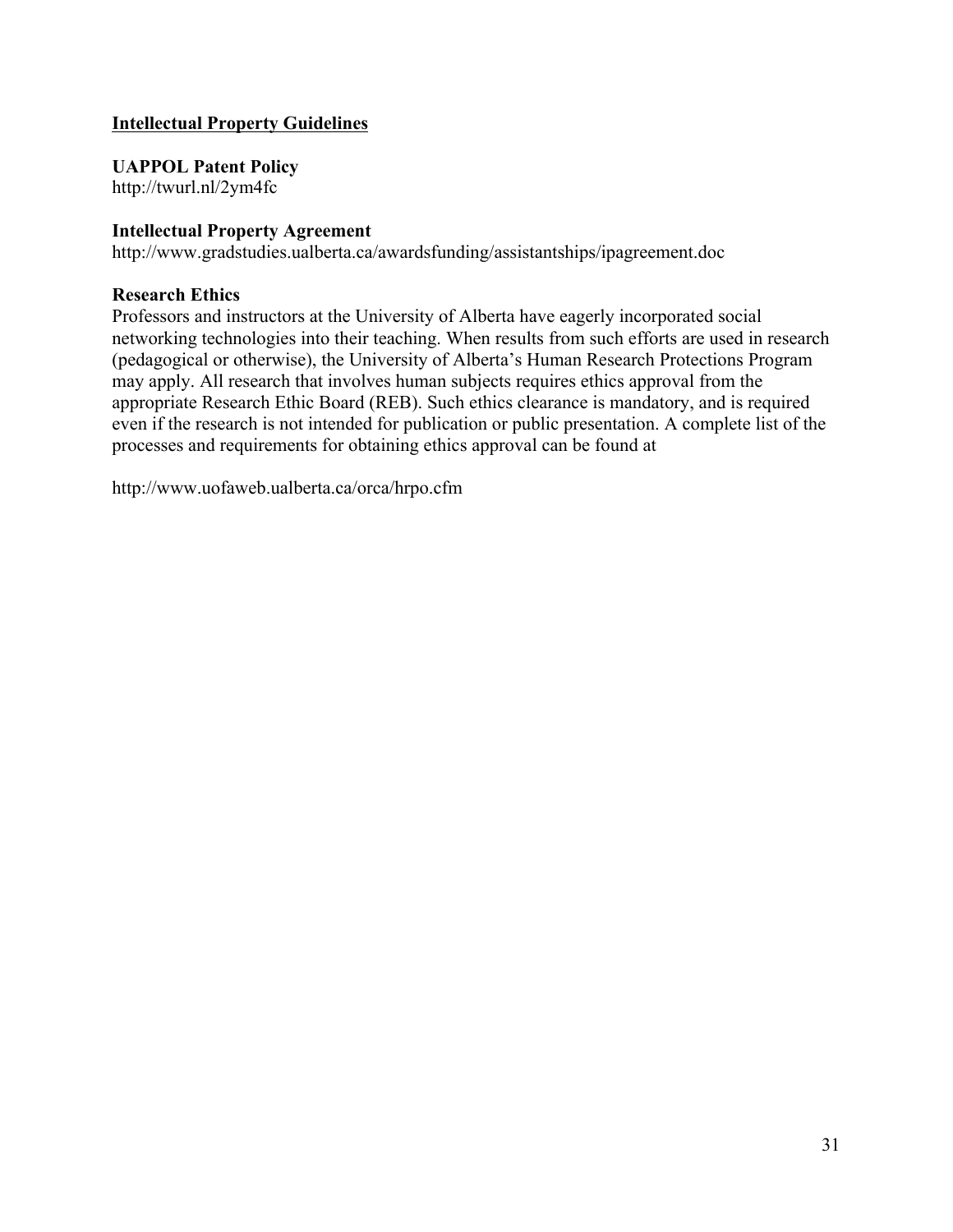# **APPENDIX F Social Media Guidelines from Other Universities, and Industry**

# **Simon Fraser University**

http://www.sfu.ca/clf/Social\_Media/index.html

## **SFU Social Media Guidelines**

(Last updated 09 Feb. 2010)

*The following document is posted by the University to guide SFU faculty members, employees or students who manage social media channels online in the name of the University. It may also aid those who have personal social media channels. It is a compilation of "best practices" from universities and social media pioneers.*

Blogs, social networks and Web sites such as Wikipedia, Facebook, Flickr, Second Life and YouTube are exciting channels to share knowledge, express creativity, and connect with others. The University supports your participation in these online communities.

The following guidelines from respected online university, agency and industry sources will help you use these forums effectively, protect your personal and professional reputation, and help you to follow SFU branding and policies.

# *Getting Started – for SFU Accounts*

- Naming of a social-media account should always include "SFU". (e.g., SFUPAMR, SFUNEWS, SFU\_IT, etc.)
- If you are creating an official SFU social-media site or a video for posting in locations such as YouTube, please contact SFU Public Affairs and Media Relations (PAMR) for an approved logo and other images, and to ensure coordination with other SFU sites and content.
- Determine who will be empowered to respond directly to users and when a supervisor's approval may be needed.
- Set up e-mail notifications so you know when someone posts to your area. (YouTube and Flickr, for example, offer this when someone posts a comment.)
- Keep comments as open as possible—do not automatically or arbitrarily censor a negative post. (Although posts that are obviously spam or offensive can be removed.)
- Have and display comments guidelines. For example, see the SFU News Comment guidelines at http://www.sfu.ca/sfunews/blog/index.html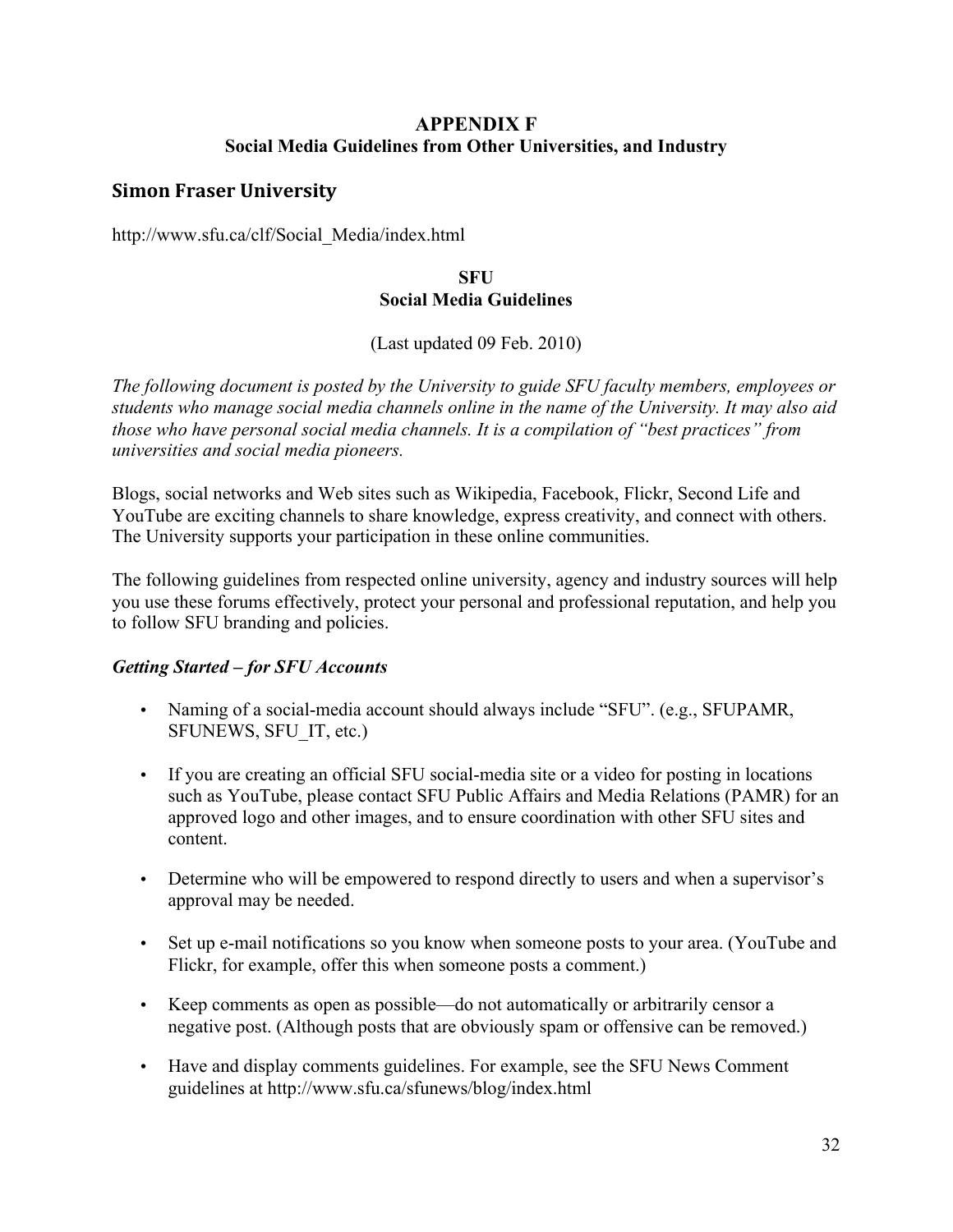- Know who your audience is. Put yourself in the mind of the user. For example, the tone and information provided by SFU PAMR, which uses Twitter to target journalists, will be different from the tone of SFU Volunteers.
- Think about how you are going to measure success: Clicks on a blog, unique page views, number of comments, tools such as HootSuite, counts of followers and fans.

### *General recommendations*

The keys to success in social media are being honest about who you are, being thoughtful before you post, and respecting the purpose of the community where you are posting.

**Be transparent.** Be honest about your identity. If you are authorized by your supervisor to represent SFU in social media, say so. If you choose to post about SFU on your personal time, please identify yourself as an SFU faculty or staff member. Never hide your identity for the purpose of promoting SFU through social media. A good resource about transparency in online communities is the Blog Council's "Disclosure Best Practices Toolkit" at http://blogcouncil.org/disclosure/.

**Be accurate.** Make sure that you have all the facts before you post. It's better to verify information first than to have to post a correction or retraction later. Cite and link to your sources whenever possible; after all, that is how you build community. If you make an error, correct it quickly and visibly. This will earn you respect in the online community.

**Be respectful.** You are more likely to achieve your goals or sway others to your beliefs if you are constructive and respectful. If you feel angry or passionate about a subject, it is wise to delay posting until you are calm and clear-headed. Your reputation, and SFU's, are best served when you remain above the fray.

**Be a valued member.** If you join a social network such as a Facebook group or comment on someone's blog, make sure you are contributing valuable insights. Don't post information about topics like SFU events or a book you've authored unless you are sure it will be of interest to readers. Self-promoting behaviour is usually viewed negatively and can lead to you being banned from websites or groups.

**Think before you post.** There is no such thing as a "private" social media site. Search engines can turn up posts years after the publication date. Comments can be forwarded or copied. Archival systems save information even if you delete a post. You may view your posted material as your intellectual property; but the fine-print rules of the social media channel you are using may establish otherwise.

**Maintain confidentiality.** Do not post confidential or proprietary information about SFU, its students, its faculty, its employees or alumni. Use good ethical judgment and follow university policies. If you discuss a situation involving individuals on a social-media site, be sure that they cannot be identified. As a guideline, don't post anything that you would not present at a conference.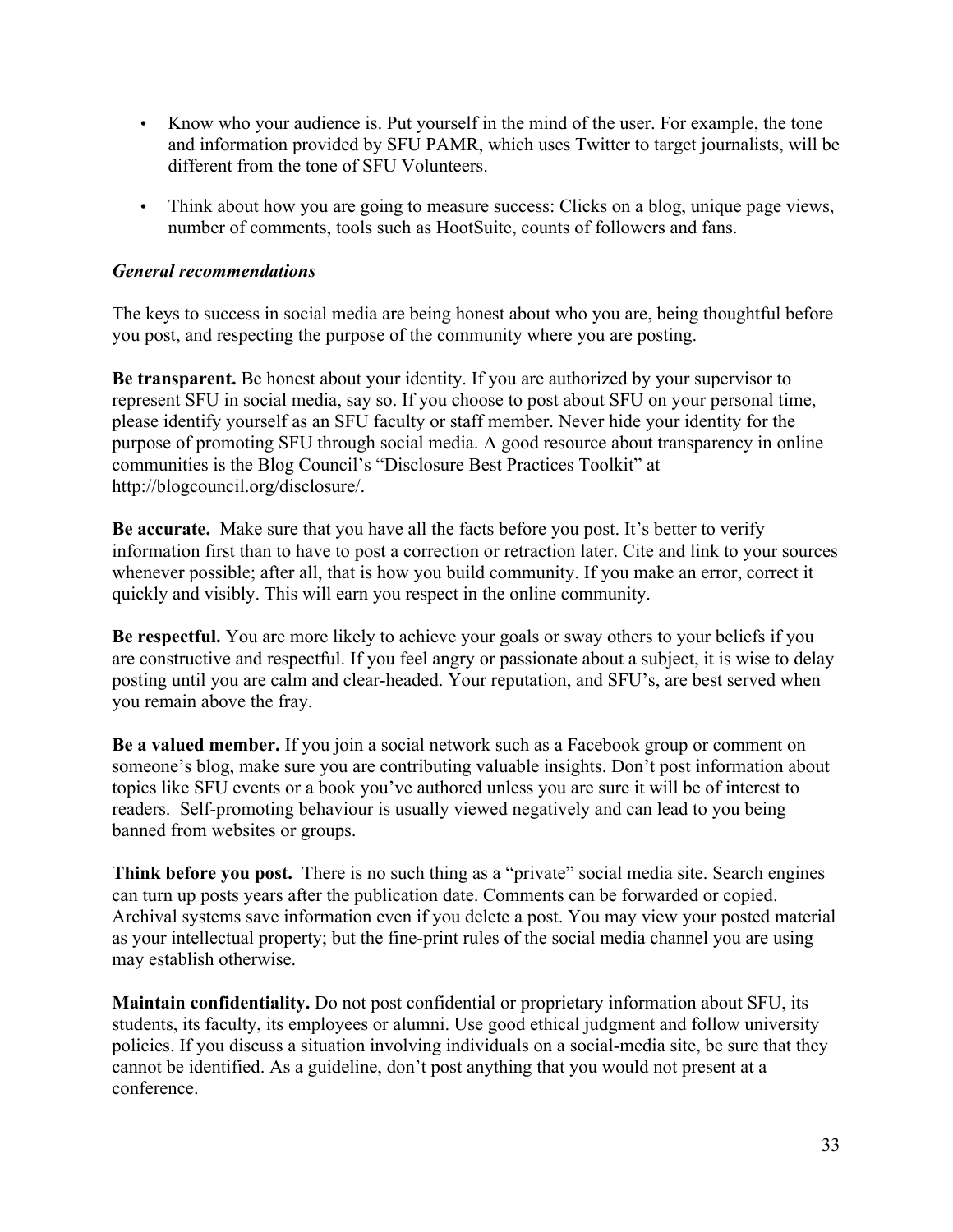**Check often.** Visit your channel at least twice daily, and preferably have the application open all day. (e.g., Twitter, Facebook.)

**Update Often**. Update often your status or tweets. Update your status regularly and strategically. Use your status update to remind your network what you do and what you know.

**Respond to questions quickly.** For questions directed to your SFU channel, respond as quickly as possible—within the hour, if possible; at least within the day. Even if it is only to say, "I don't know, but I'll find out and get back to you".)

**Approve Quickly.** Approve posts or comments as soon as possible, within 24 hours. (e.g., comments on blogs, YouTube, Flickr etc.)

**Give feedback on rejected posts.** If you reject a post to a blog or comment section (due to it not being within your comment guidelines), contact the poster and explain politely why it has been removed.

**Be aware of liability.** You *can* be held legally liable for what you post on your site and on the sites of others. Individual bloggers have been held liable for commentary deemed to be copyrighted, defamatory, libelous or obscene (as defined by the courts). Employers are increasingly conducting web searches on job candidates before extending offers. Be sure that what you post today will not come back to haunt you.

### **SFU Policy GP24**

See also SFU Policy GP24, "Fair Use of Information and Communications Technology". This policy covers use of the University's Information and Communications Technology (ICT) resources, establishes rights and responsibilities regarding the management and use of these resources; and makes users accountable for their use of the University's ICT resources. *Policy GP24 is online at http://www.sfu.ca/policies/general/gp24.htm*

## *Personal site guidelines*

**Disclaimer**. A common practice among individuals who write about the field in which they work is to include a disclaimer on their site, usually on their "About Me" page.

If you discuss higher education on your own social media site, we suggest you include a sentence similar to this:

*"The views expressed on this [blog, website, forum] are mine alone and do not necessarily reflect the views of Simon Fraser University."* 

This is particularly important if you are a department head or administrator. Be aware that if you identify your affiliation with SFU, readers will associate you with the university, even with a disclaimer that your views are your own.

**Don't be a mole.** Never pretend to be someone else and post about SFU. Tracking tools enable supposedly anonymous posts to be traced right back to their authors. There have been several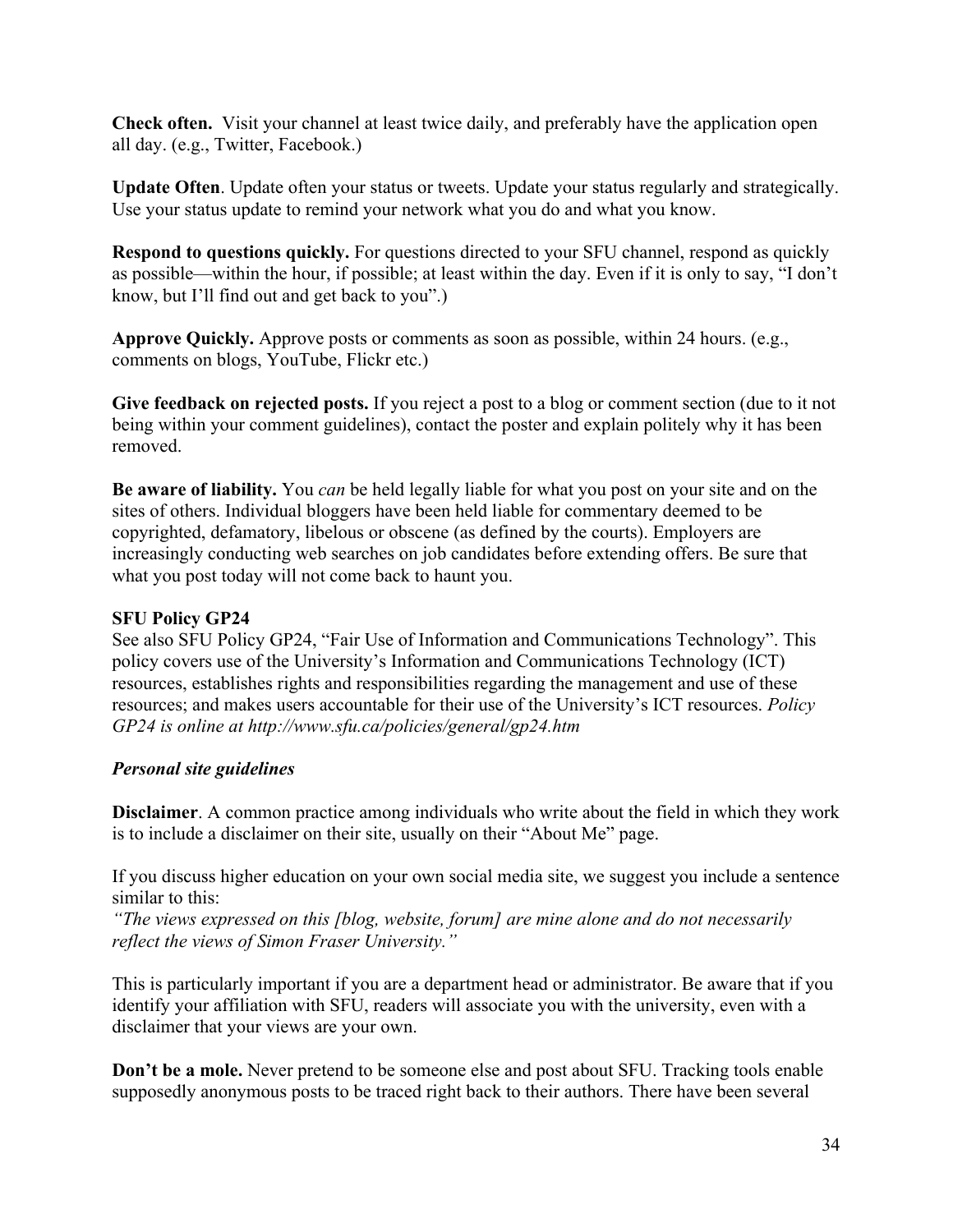high-profile and embarrassing cases of company executives anonymously posting about their own organizations, and being caught.

**Don't use the SFU logo or make endorsements.** Do not use the SFU logo, athletic logo or any other official SFU marks or images on your personal online sites. Do not use SFU's name to promote or endorse any product, cause, political party or candidate.

**Protect your identity.** While you want to be honest about yourself, don't provide personal information that scam artists or identity thieves could use against you. Think twice before listing your home address or telephone number or your work telephone or e-mail address. It is a good idea to create a separate, non-SFU e-mail address that is used only with your social media site.

**Follow a code of ethics.** There are numerous codes of ethics for bloggers and other active participants in social media, all of which will help you participate responsibly in online communities. If you have your own social media site, you may wish to post your own code of ethics.

For examples, see: http://forrester.typepad.com/charleneli/2004/11/blogging\_policy.html http://www.cyberjournalist.net/news/000215.php http://radar.oreilly.com/archives/2007/04/draft-bloggers-code-of-conduct.html

**Link back.** You are welcome to link from your social media site to www.SFU.ca.

# **Queens University**

http://www.queensu.ca/www/socialmedia/

## **Social Media Guidelines**

Last revised: Nov 10th, 2009

- When participating in or maintaining a social media site on behalf of Queen's, clearly state your role and goals. This will help you determine the most effective use of social media to deliver your message. Please consult our Social Media Brief to facilitate the development of a strategy.
- Download the Queen's Social Media Brief (PDF 64 KB)
- If you have been authorized to create an official Queen's social media site, please consult www.queensu.ca/identity for visual identity guidelines and an appropriate Queen's logo file. Please also contact the Department of Marketing and Communications for related images and to ensure coordination with other Queen's sites and content.
- Have all the facts before you post. It's better to verify information with a source first than to have to post a correction or retraction later. Cite and link to your sources whenever possible. Ensure your links work and are kept up to date.
- As a Queen's employee, you understand the university's commitment to respect for the dignity of others and to the civil and thoughtful discussion of ideas. Some online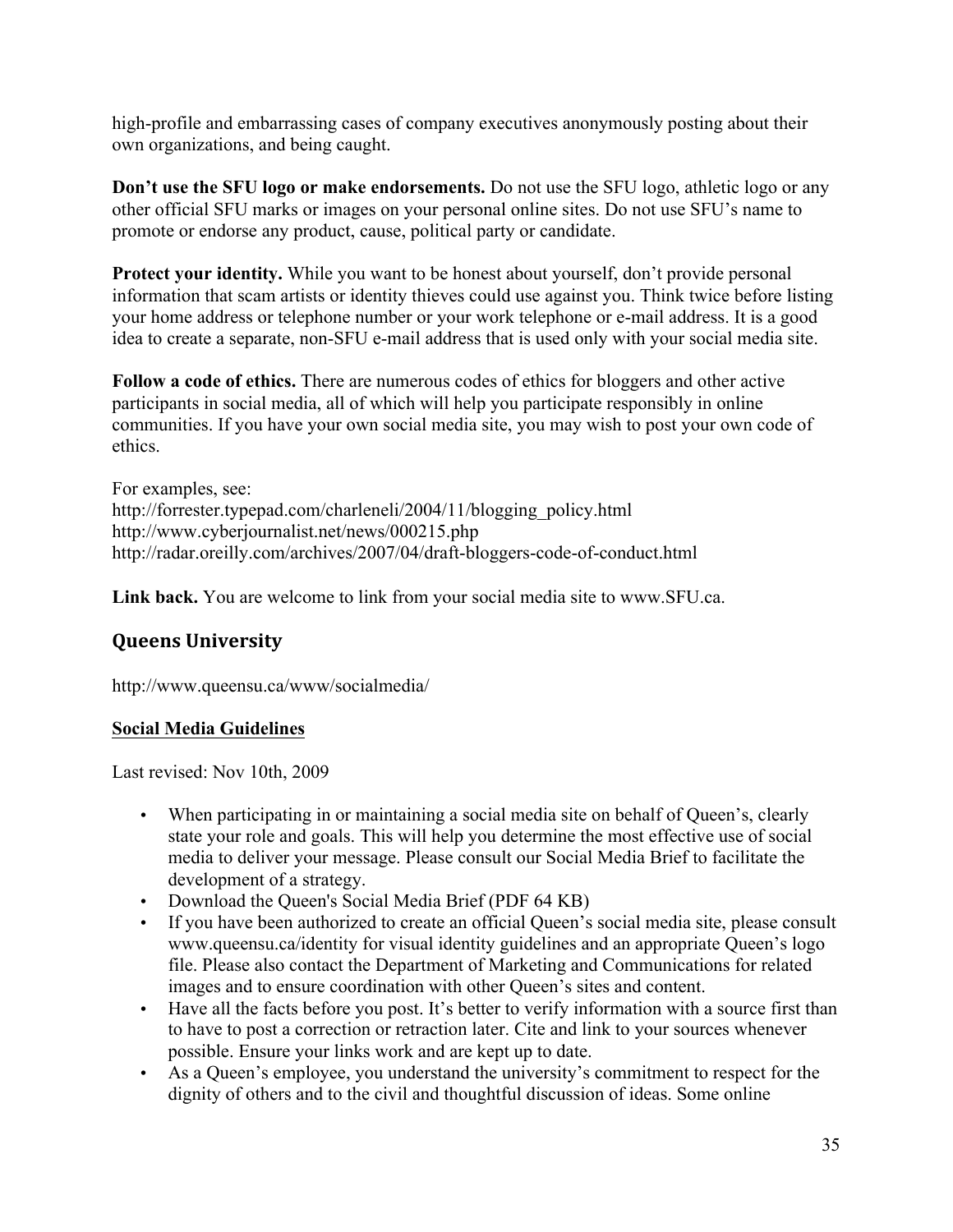communities can be volatile, tempting users to behave in ways they otherwise wouldn't. Your reputation and Queen's are best served when you express yourself professionally.

- If you join a social network, such as a Facebook fan page, or comment on someone's blog, make sure you are contributing positively and productively to the conversation. Don't post information about topics on Queen's events or a book you've authored unless you are sure it will be of interest to readers. Self-promoting behavior is viewed negatively and can lead to being banned from sites or groups.
- There's no such thing as a "private" social media site. Search engines can turn up posts years after the publication date. Comments can be forwarded or copied. Archival systems save information even if you delete a post. If you feel angry or passionate about a subject, it's wise to delay posting until you are calm and clear-headed.
- Do not post confidential or proprietary information about Queen's, its students, its alumni or colleagues. Use good ethical judgment and follow university policies, and provincial and federal requirements, such as FIPPA. Consult Queen's FIPPA web site at www.queensu.ca/accessandprivacy
- If you discuss a situation involving individuals on a social media site, be sure that those individuals cannot be identified. As a guideline, don't post anything that you would not present publicly.
- Assign an administrator who can regularly monitor postings and content on a regular basis.
- Aim for regular postings and updates. In general, the recommended frequency is at least once a week. However it depends on the platform you are using, with Twitter for instance, it is best to post 2-3 times per day
- If you make contact information available so that questions can be submitted, be sure to have the ability to respond in a timely fashion

# **Contact**

If you are unsure about the information you are posting, or unsure about what medium would be best to get your message out, please contact the Department of Marketing and Communications for guidance.

http://www.queensu.ca/www/socialmedia/applications/

# **Social Media Applications Used by the Queen's community**

# *Social Networking*

Social networking sites provide web space for people to engage in social activity - sharing and interacting with family/friends as well as institutions/services and products/brands.

# **Facebook**

- 175M active users worldwide
- An online directory that connects people through social networks at colleges and universities, workplaces and interests.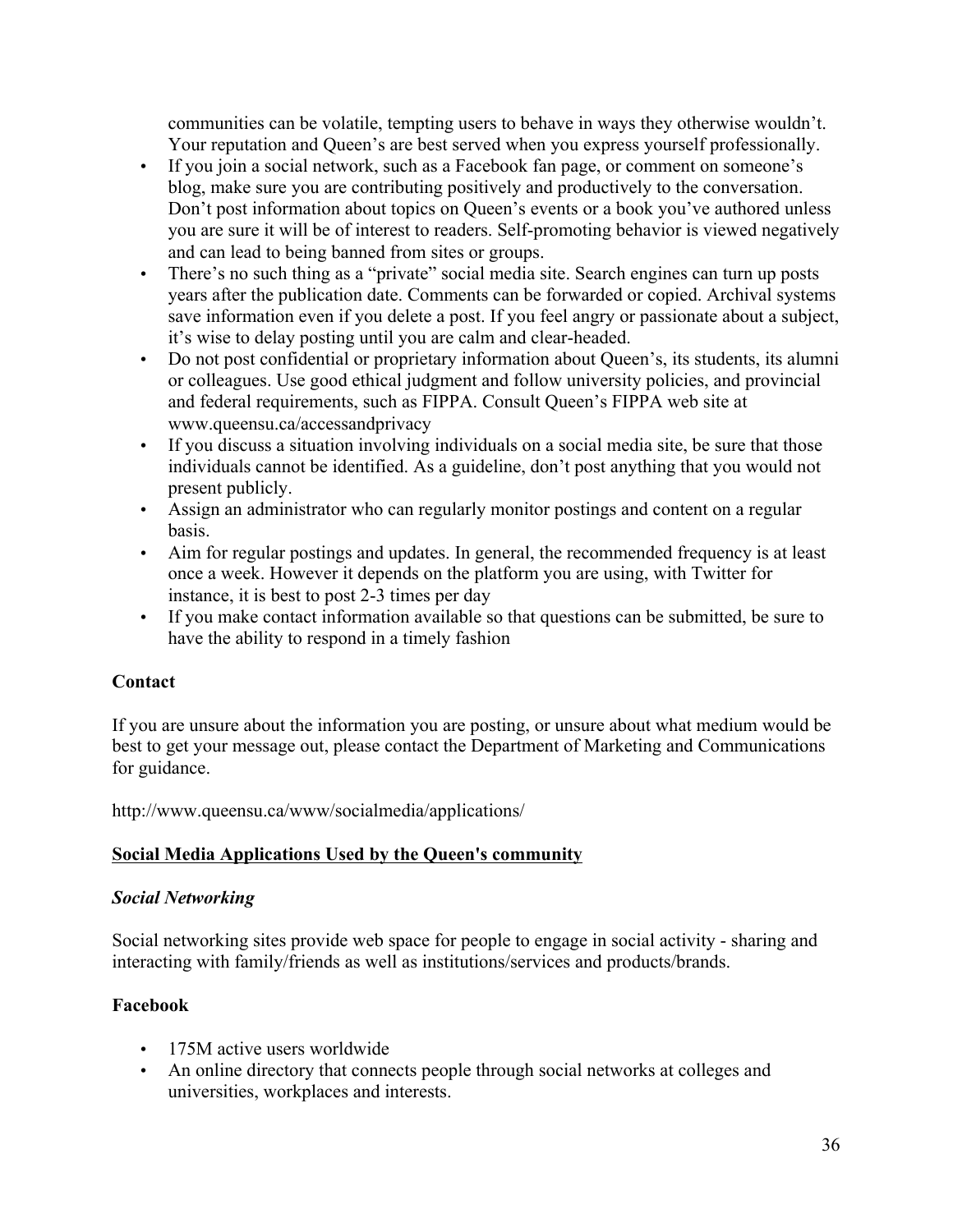• Others include: MySpace (253M registered users), Windows Live Spaces (120M)

When using Facebook:

- Recommended format is to set up a page rather than a group. Pages allow for better tracking and administration.
- Among Canadian universities, and in Canada generally, Facebook is the most widely used social networking site.

# *Professional Social Networking*

These sites allow registered users to maintain a list of contact details of people they know and trust in business.

## LinkedIn

- 35M registered users as of February 2009
- A business-oriented social networking site, which allows individuals to create work history profiles and share them with colleagues, co-workers and employers.

# *Media Sharing*

These sites provide a less formal venue for sharing digital media (audio, video, photo) where there are high amounts of traffic. Creating official university channels on each of these websites gives people the opportunity to subscribe and keep on top of Queen's news. Ideally these channels would all link back to the official Queen's web site.

# **You Tube**

- A video sharing website where users can upload, view, and share video clips
- Includes a wide variety of user-generated video content, including movie clips, TV clips, and music videos, as well as amateur content such as video blogging and short original videos
- Unregistered users can watch the videos, while registered users are permitted to upload an unlimited number of videos. Accounts of registered users are called "channels".

When using You Tube:

• Please submit your videos to Marketing and Communications (web@queensu.ca) so that they can be posted on the official Queen's University channel.

# **Flickr**

- A photo/video-sharing website where anyone can upload, tag, browse, and annotate photos, as well as participate in self-organizing topical groups.
- As of November 2008, Flickr claims to host more than 3 billion images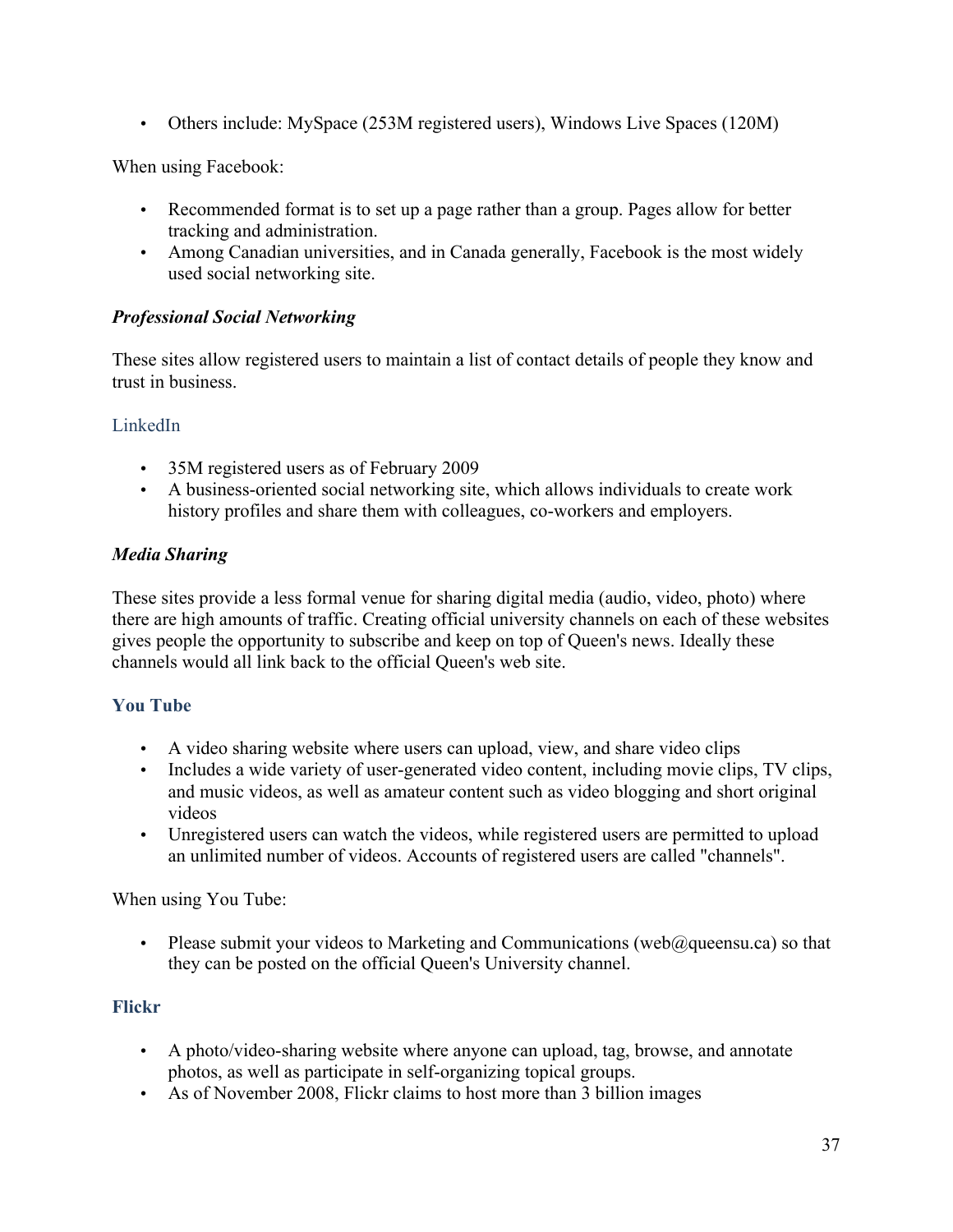When using Flickr:

- Share your pictures and videos of campus architecture, events, and reunions
- Be aware that once you post an image, you could be making it available to anyone, unless you restrict its rights. Please read the copyright settings at http://info.yahoo.com/copyright/details.html and be aware of any restrictions of usage of photos, i.e., photos of children, photos with specific
- usage agreements • Tag all your Queen's images with "queensu" and "queens university"

# **iTunes**

An application, used for playing and organizing digital music and video files.

Queen's on iTunes U

- The iTunes U service was created to manage, distribute, and in some cases control access to educational audio and video content for students within a college or university as well as for a broader Internet audience.
- Content includes course lectures, public lectures, language lessons, lab demonstrations, sports highlights, and campus tours as provided by top colleges and universities from the US, United Kingdom, Australia, Canada, Ireland and New Zealand.
- iTunes U allows users to download individual streams or subscribe podcasts.
- Queen's has had an iTunes U presence since November 2006.

# *Blogs (Video Blogs or Vlogs, Photo-blogs)*

Blogs enable information sharing and encourage interaction while allowing for total control of the content visible to the public. They are a perfect venue for tackling less-formal subject matter - even ones that are slightly controversial.

Blog content is indexable (readable) by search engines. If the content is well written, userfocused and accessible, its searchability and ranking within search engines will improve. Blogs can generate large amounts of traffic to and from other sites, which creates more awareness and promotion of the person/institution that created the blog.

When using blogs:

- Recommended blog platforms are: http://www.wordpress.com, http://www.blogspot.com and http://ww.twitter.com
- In the set up your blog, make sure that comments are moderated by the administrator before they are posted.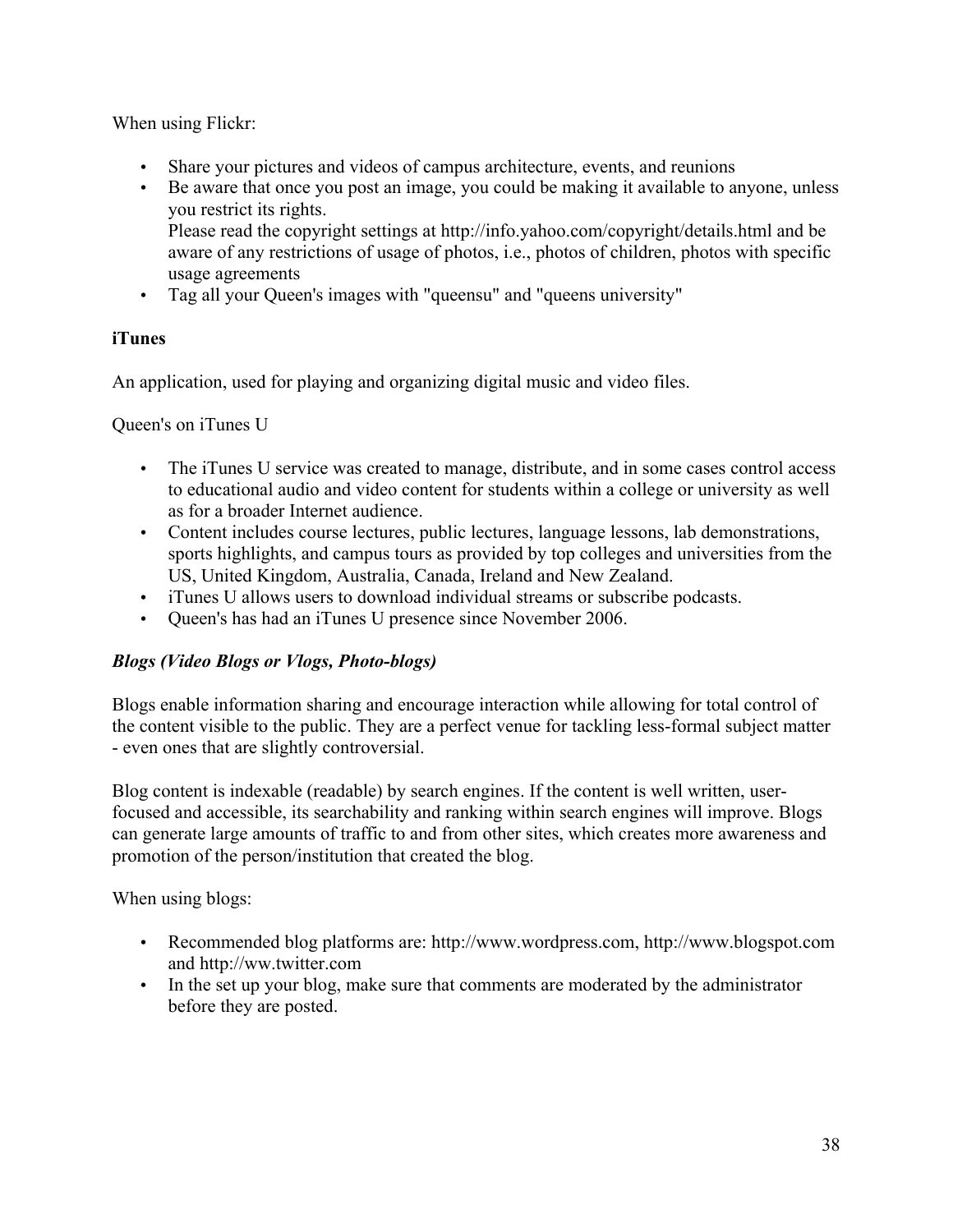# **Twitter**

- A microbloging application where users can read other users' updates (known as "tweets"), which are text-based posts of up to 140 characters in length.
- Updates are displayed on the user's profile page and delivered to other users who have signed up or subscribed to receive them. Senders can restrict delivery to those in their circle of friends (delivery to everyone being the default).
- Users can send and receive updates via the Twitter website, SMS, RSS (receive only), or through applications such as Tweetie, Twitterrific, and Tweetdeck.

## *Forums*

Forums are designed to create open dialogue between members that becomes archived (and also readable by search engines, provided the forum is not behind authentication). Forums require heavy maintenance and are more volatile in their potential for negative comments. As such, they should be moderated on a continual basis.

http://www.queensu.ca/www/socialmedia/sites/ lists "registered" social media sites at Queens

# **Brock University**

http://www.brocku.ca/marketing-communications/social-media/official-sites

# **Brock's Social Media Guidelines**

## *Last revised: December 23, 2009*

Blogs, digital media and social networks, such as Facebook, Twitter, Flickr, YouTube, LinkedIn and iTunes U, offer new and exciting opportunities for you to share knowledge, express creativity and connect with people who have common interests.

When participating in social media it's important to always be upfront and honest about who you are and what you represent, use common sense before you post or comment, and respect the values and etiquette of communities you join.

To help you use social media effectively, while protecting your personal and professional reputation, and following university policies, we've put together the following working draft of suggested guidelines:

## **Be honest and transparent about your identity.**

• If you are representing Brock in social media, identify yourself as a Brock faculty or staff member.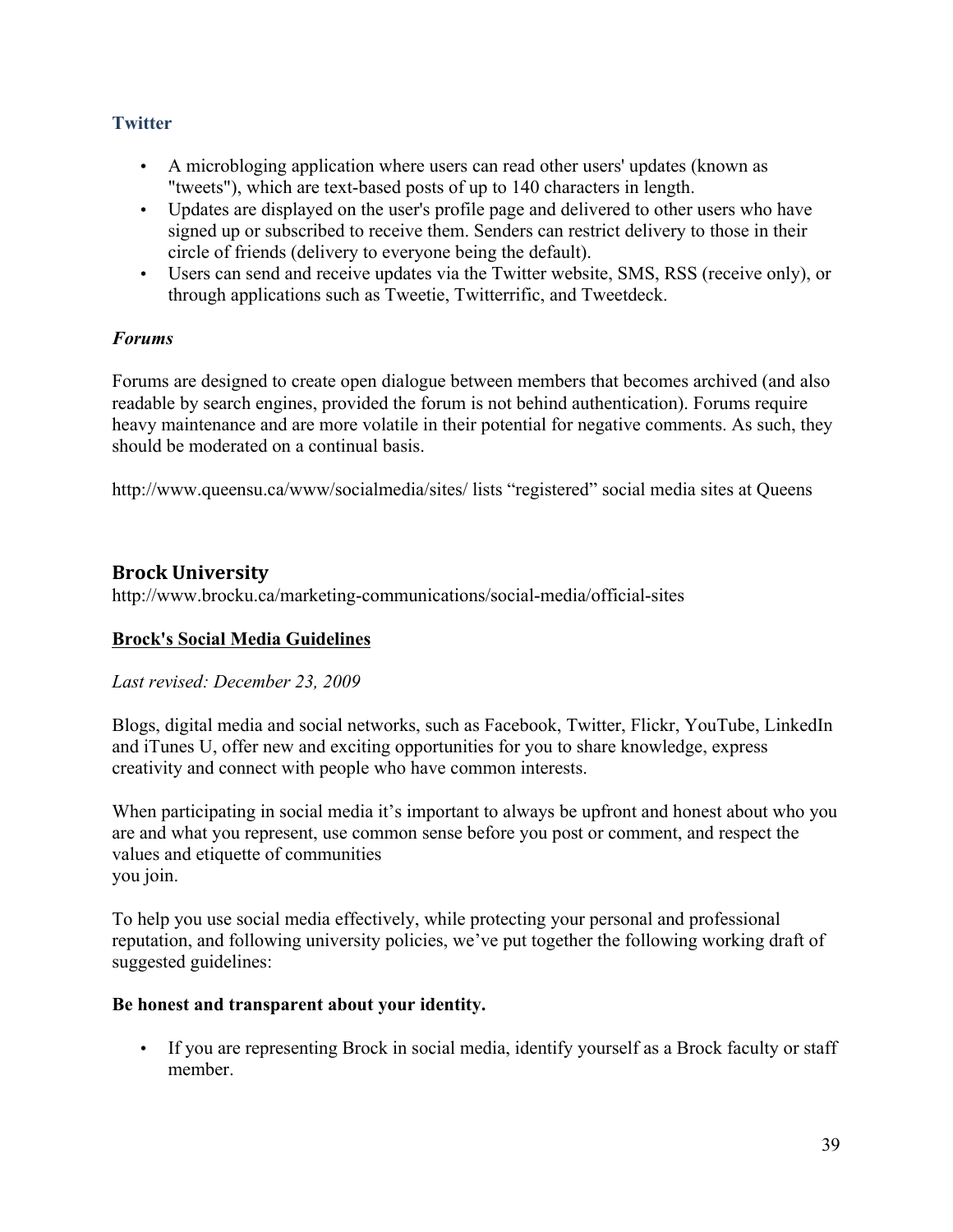- If you participate in or maintain a social media site on behalf of the university, clearly state your role and goals.
- Never conceal your identity for the purpose of promoting Brock on social websites.
- Ask your supervisor about circumstances when you are empowered and when you may need approval to respond directly to users on social sites.
- For information about transparency in online communities, read the Social Media Council's "Disclosure Best Practices Toolkit."

## **Post accurate and useful information**.

- If you participate in a social network, such as Facebook, or comment on someone's blog, make sure you are contributing information that will be of use to readers.
- Don't post self-promoting material or make "sales pitches" on social websites.
- Make sure that you have all the facts before you post.
- To avoid having to post corrections or make retractions later, fact-check all information with sources before you post.
- Cite and link to your sources whenever possible.
- If you have any question about the appropriateness of posting on certain topics in your role as a Brock employee, talk to your supervisor before you post.
- If you make an error, correct it quickly and visibly.

## **Be respectful.**

- Always respect the dignity of others and engage in civil and thoughtful discourse of opposing ideas.
- Post meaningful, respectful comments don't spam or make remarks that are off-topic or offensive.
- If you ever feel angry or impassioned about a subject, refrain from posting until you are calm and level-headed.
- Always give people proper credit for their work and make sure you have the right to use something with attribution before you publish.
- Be aware of your responsibility as a faculty or staff member to uphold Brock's Respectful Work and Learning Environment Policy.

## **Maintain confidentiality.**

- Do not post confidential or proprietary information about Brock, its students, its alumni or your fellow employees.
- If you discuss a situation involving individuals on a social media site, be sure that they cannot be identified.
- As a guideline, don't post anything that you would not present at a conference.
- Make sure your efforts to be transparent don't violate Brock's Freedom of Information and Protection of Privacy Act.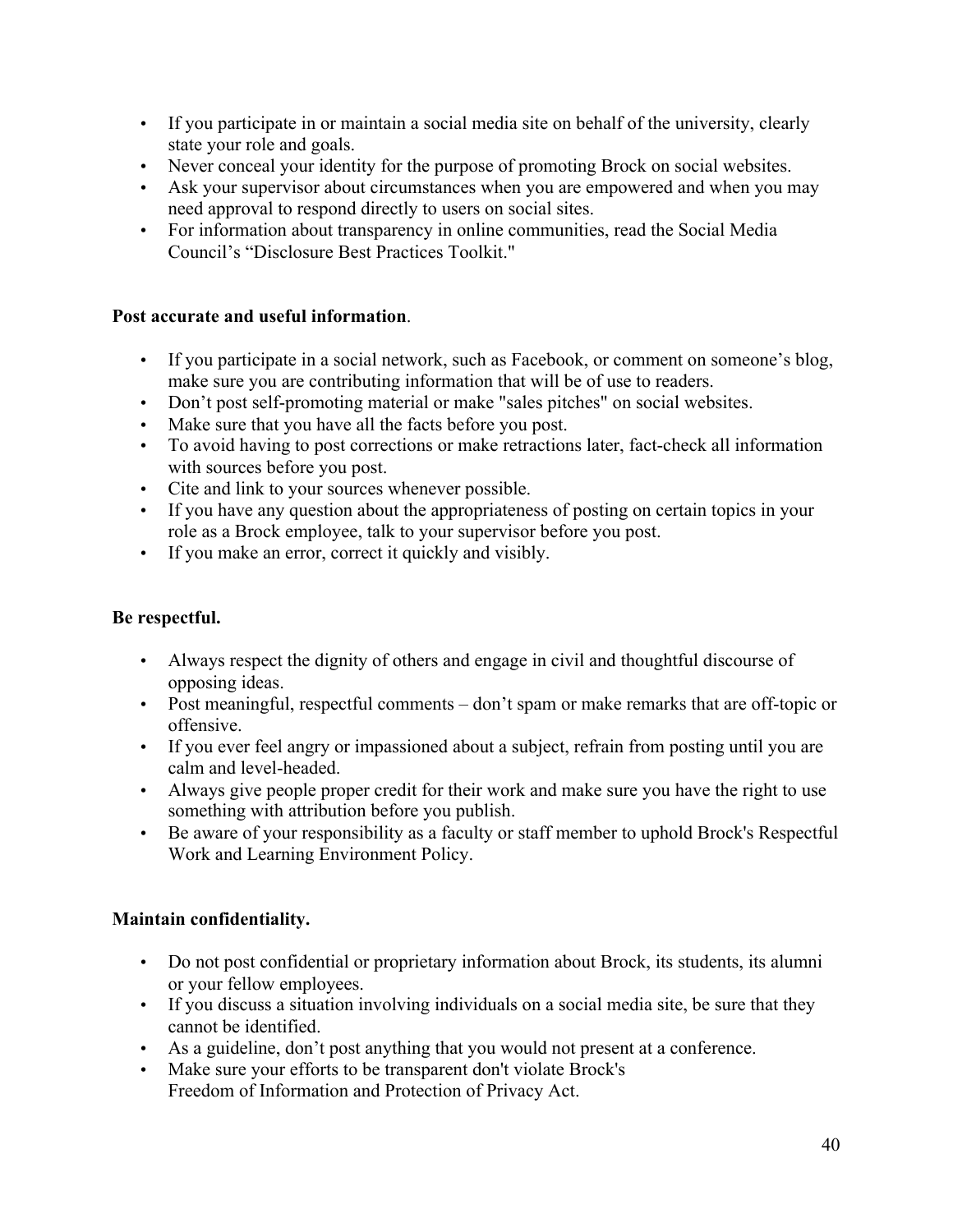## **Protect your identity.**

- While you want to be honest about who you are, don't provide personal information that scam artists or identity thieves could use against you.
- Don't list your home address or telephone number or any other confidential personal information.

## **Respect university time and resources.**

- As stated in the Brock's Computer Use Policy, university computers and your work time are to be used for university-related business.
- It's appropriate to post at work if your comments are directly related to accomplishing work goals, such as seeking sources for information or working with others to resolve a problem.
- Maintain your personal sites on your own time and own computer.

## **Be consistent with Brock's brand.**

- Familiarize yourself with Brock's Institutional Brand Identity Policy before posting Brock logos, images and content in social media.
- If you have been authorized by your supervisor to create a Brock social media site, video or other content for posting online, please contact Brock's social media co-ordinator for an approved logo and other images to ensure consistency with Brock's brand.
- Don't use the Brock name, logo, athletic logo or any other Brock marks or images on any personal online sites you might maintain.
- Don't use Brock's name, logos, marks or images to promote or endorse any product, cause or political party or candidate.

## **Monitor and update regularly.**

- Assign at least one administrator who can regularly monitor postings and update content.
- Aim for regular, consistent postings and updates, at least once a week and, depending on the platform, more frequently.
- If you make contact information available so that questions can be submitted, be sure to have the ability to respond in a timely fashion.

If you are unsure about what information to post or about what social media platform would be best to get your message out, please contact Marketing and Communications for guidance.